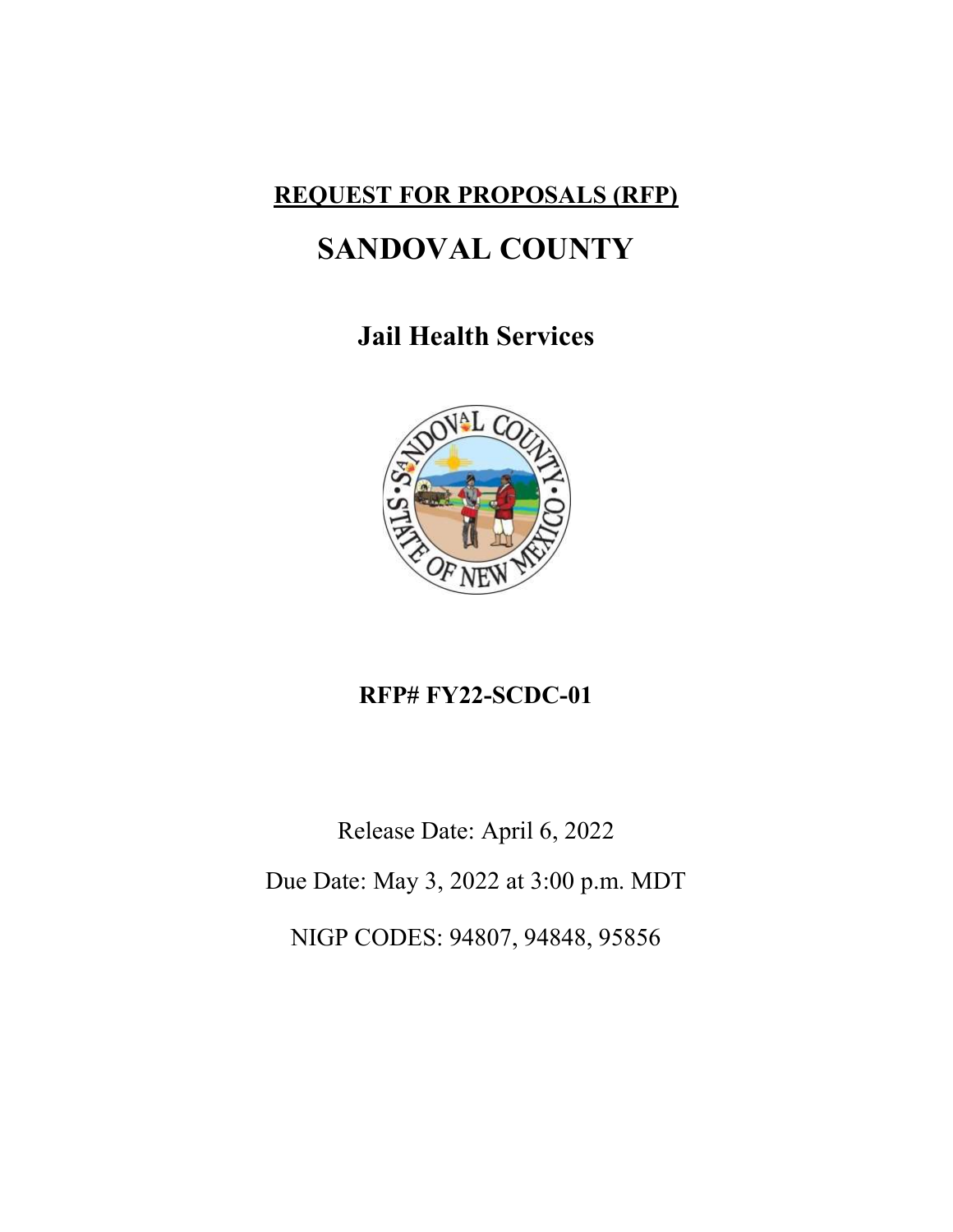# I. INTRODUCTION

### A. PURPOSE OF THIS REQUEST FOR PROPOSALS

Sandoval County Board of County Commissioners is accepting sealed proposals on behalf of the Sandoval County Detention Center for Jail Heath Services (NIGP Commodity Codes #94807, 94848, 95856). Responses will be accepted in the Finance Department, Attn: Leslie Olivas, Sandoval County Administrative Bldg, 1500 Idalia Road, Bldg. D 2<sup>nd</sup> Floor, P.O. Box 40, Bernalillo, New Mexico up to 3:00 p.m. (Mountain Daylight Time) on May 3, 2022. Late submissions will not be considered. The Sandoval County Board of Commissioners reserves the right to reject any and all responses.

### B. SANDOVAL COUNTY BACKGROUND

The Sandoval County Detention Center (SCDC) is located at 1100 Montoya Road, Bernalillo, New Mexico, 87004. SCDC houses adult men and women and has a bed capacity of 511 with an average daily population of 150. The facility books an average of 4400 State and Tribal detainees a year. SCDC houses detainees for the Town of Bernalillo, the City of Rio Rancho, the Village of Cuba, the Village of Jemez Springs, the Town of Cochiti Lake, the Village of San Ysidro, the Village of Corrales, and the Bureau of Indian Affairs (BIA) Tribal areas. There are zero (0) juvenile detainees held at the Sandoval County Detention Center.

The Sandoval County Detention Center is accredited by the New Mexico Adult Detention Standards, and it has been accredited by this accreditation body since May 19, 2021. The Sandoval County Detention Center is not accredited by the National Commission on Correctional Healthcare (NCCHC), nor is SCDC accredited by the American Correctional Association (ACA) at this time, and there are no plans to become ACA accredited in the foreseeable future. In order to maintain accreditation on an annual basis, the Detention Center is responsible for maintaining detention and medical records and it is the Contractor's responsibility to manage and maintain medical, mental and ancillary health records.

The medical unit contains a designated pharmacy, which is located in a separate room from the general medical office, an office space, an exam room and storage areas. The Sandoval County Detention Center will be required to supply all other equipment. WIFI connection is also available.

Current providers:

- A. Pharmacy (Diamond Pharmacy)
	- 1. No current programming for Methadone or Suboxone)
	- 2. Prescriptions may be called into any pharmacy of choice with the approval of prescribing provider for up to 14 days until they are able to see primary care provider.
	- 3. The provider will obtain a State board of pharmacy-issued clinic license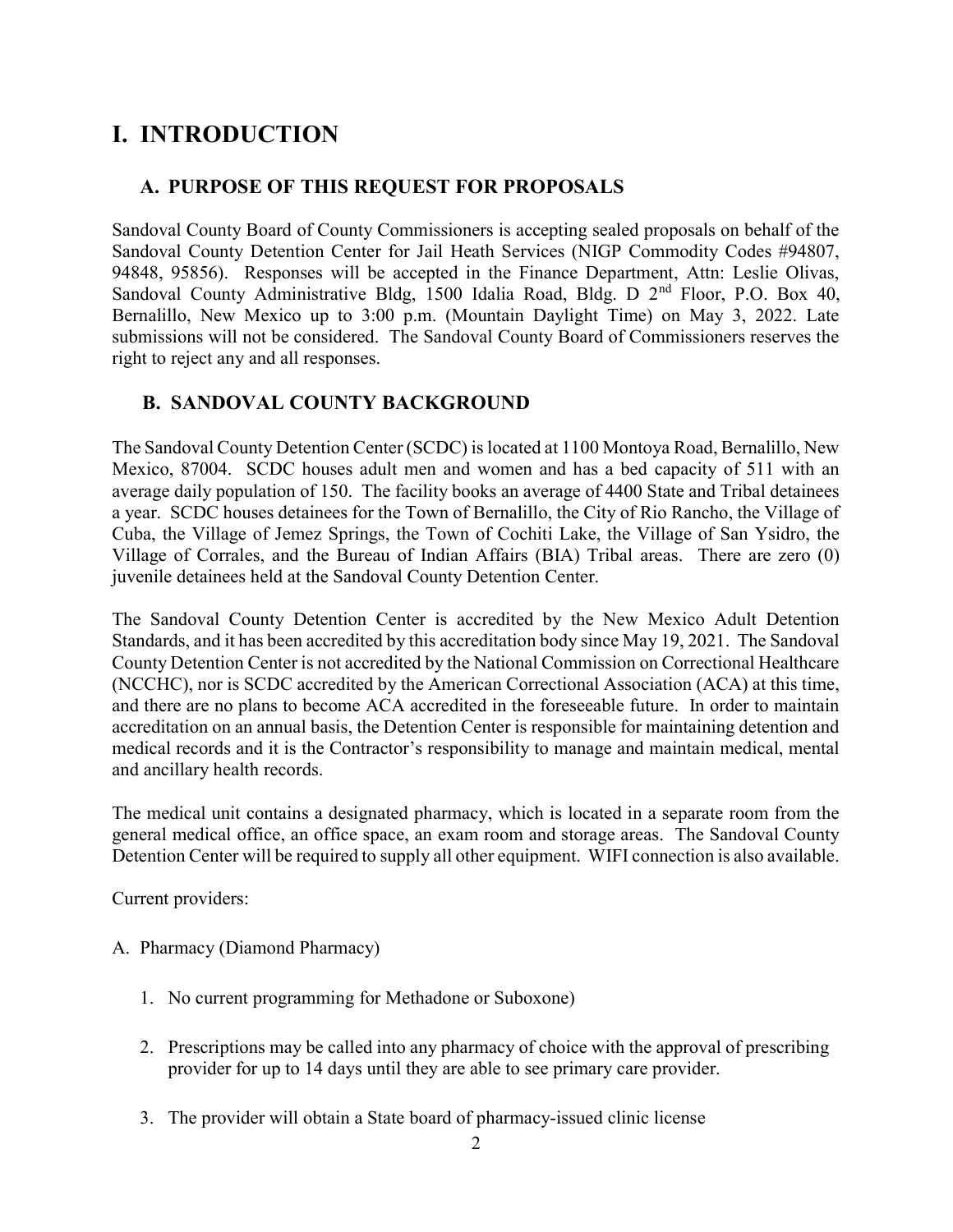- B. Laboratory (Quest Diagnostics)
- C. Mobile X-Ray services (Trident Mobile Care Imaging)
- D. Ambulance services (Sandoval County Fire / Rio Rancho Fire)
- E. Off-site specialty providers and outpatient providers (Sandoval Regional Medical Center and University of NM Hospital)

Currently, Sandoval County contracts with CorrHealth for comprehensive inmate medical, mental and ancillary healthcare programs and services, who transitioned and began delivering services on August 1, 2018. The current contract is valued in excess of \$2,000,000 per year non-inclusive of New Mexico Gross Receipts Taxes (NMGRT). The current contract is set to expire July 22, 2022.

The Sandoval County Detention Center uses XJAIL (Securus) as their Jail Management system. The current contractor uses COR EMR for their electronic medical records.

Mental health services are offered seven (7) days a week by both counselors as well as a psychiatric provider via video services. Approximately thirty-eight (38) percent of detainees in custody have a mental health diagnosis, substance abuse disorder or co-occurring disorder. The Counselors on staff hold group meetings with detainees throughout the week providing MRT (moral reconation therapy), process groups, substance abuse, parenting and family values etc.

The scope of work consists of providing comprehensive inmate medical, mental and ancillary healthcare programs and services to the inmates held in the Sandoval County Detention Center that meets all federal, state (New Mexico Adult Detention Standards), national/industry (National Commission on Correctional Healthcare (NCCHC) and American Correctional Association (ACA) and local community-based requirements, as well as commonly accepted industry standards and expectations.

### C. SCOPE OF PROCUREMENT

The County's intent of this Request for Proposals (RFP) is to obtain proposals from qualified agencies that can-do business in the State of New Mexico to provide comprehensive healthcare services at the SCDC. General Service Categories include Primary Care/Medical Services, Psychiatry Services, Pharmacy Services, Behavioral Health Services, and Dental Services. The County reserves the right to carve out select General Service Categories at the full discretion of the County and as such prospective Offeror(s) reserve the right to submit proposals in one of four ways in accordance to and full compliance with Section 22 A & B of Appendix F:

- 1. As one vendor for all General Service Categories: Primary Care/Medical Services; Psychiatry Services; Pharmacy Services; Behavioral Health Services; and Dental Services.
- 2. As a consortium of vendors for all General Service Categories: Primary Care/Medical Services; Psychiatry Services; Pharmacy Services; Behavioral Health Services; and Dental Services.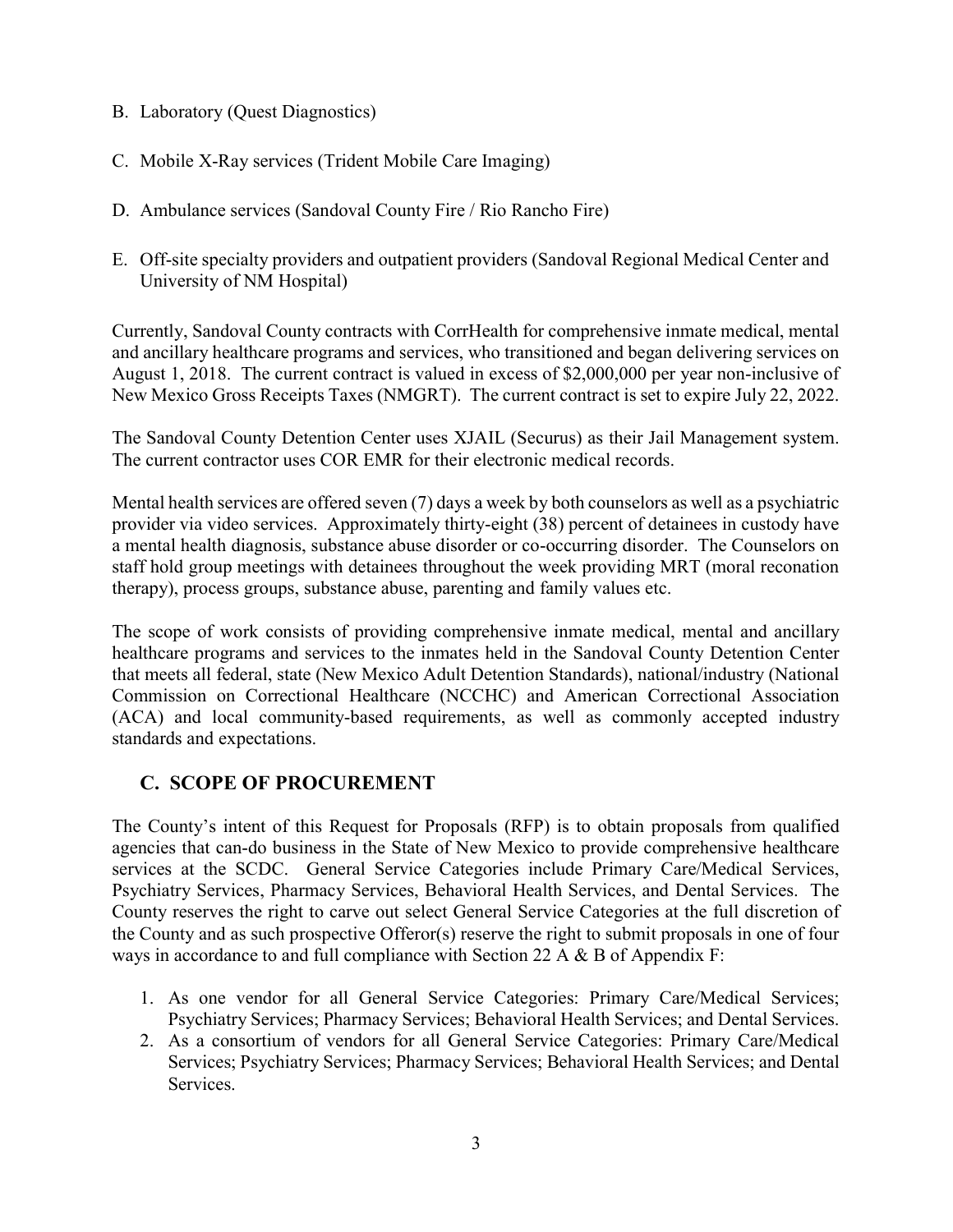- 3. As one vendor for one or several, but not all, General Service Categories according to subject expertise.
- 4. As a consortium of vendors for one or several, but not all, General Service Categories according to subject expertise.

### D. TERM OF CONTRACT

This RFP is to contract for four (4) years upon satisfactory completion of the Scope of Services. The Term of Contract shall commence on the date of the execution of this Agreement.

### E. PROCUREMENT MANAGER

1. Sandoval County has assigned a Procurement Manager who is responsible for the conduct of this procurement whose name, address, telephone number and e-mail address are listed below:

| Name:      | Leslie Olivas, Senior Procurement Specialist   |
|------------|------------------------------------------------|
| Address:   | Sandoval County                                |
|            | 1500 Idalia Road Bldg. D 2 <sup>nd</sup> Floor |
|            | PO Box 40                                      |
|            | Bernalillo, NM 87004                           |
|            |                                                |
| Telephone: | $(505)$ 404-5873                               |
| Fax:       | $(505) 867 - 7605$                             |

Email: ldolivas@sandovalcountynm.gov

2. All deliveries of responses via express carrier must be addressed as follows. All potential offerors are responsible for ensuring their complete proposal is received on or before the stated deadline, regardless of courier utilized. Late proposals will not be considered for award.

| Name:            | Leslie Olivas, Senior Procurement Specialist |
|------------------|----------------------------------------------|
| <b>RFP</b> Name: | Jail Health Services                         |
|                  | RFP#FY22-SCDC-01                             |
| Address:         | Sandoval County                              |
|                  | 1500 Idalia Road Bldg. D                     |
|                  | PO Box 40                                    |
|                  | Bernalillo, NM 87004                         |

3. Any inquiries or requests regarding this procurement should be submitted, in writing, to the Procurement Manager. Offerors may ONLY contact the Procurement Manager regarding this procurement. Other County employees or Evaluation Committee members do not have the authority to respond on behalf of the County. Protests of the solicitation or award must be delivered by mail to the Protest Manager. A Protest Manager has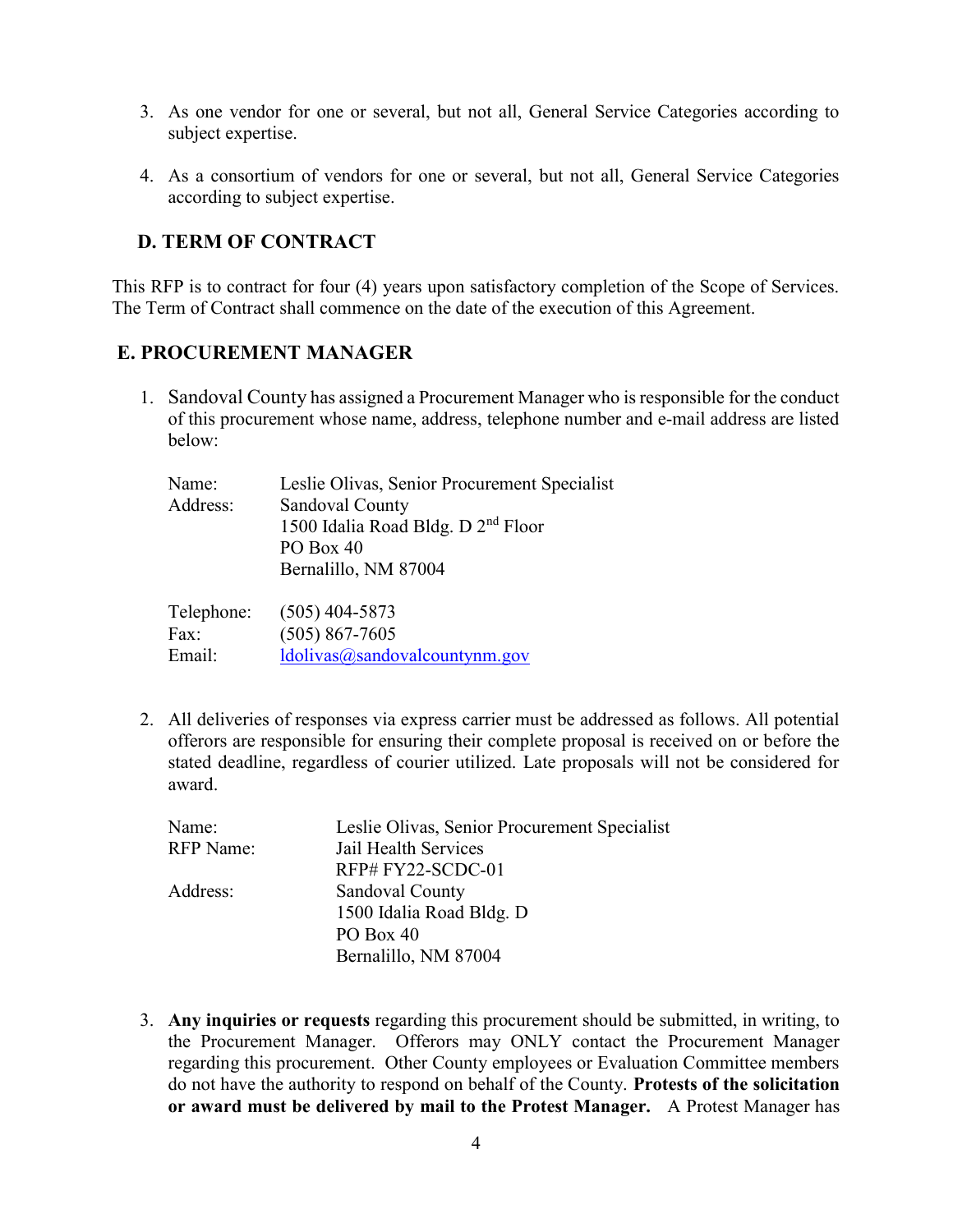been named in this Request for Proposals, pursuant to NMSA 1978, § 13-1-172, ONLY protests delivered directly to the Protest Manager in writing and in a timely fashion will be considered to have been submitted properly and in accordance with statute, rule and this Request for Proposals. Emailed protests will not be considered as properly submitted.

# II. CONDITIONS GOVERNING THE PROCUREMENT

This section of the RFP contains the schedule, description and conditions governing the procurement.

### A. SEQUENCE OF EVENTS

The Procurement Manager will make every effort to adhere to the following schedule:

| <b>Action</b> |                                | <b>Responsible Party</b>    | <b>Due Dates</b>              |
|---------------|--------------------------------|-----------------------------|-------------------------------|
| 1.            | <b>Issue RFP</b>               | Sandoval County             | <b>APRIL 6, 2022</b>          |
| 2.            | Return of Acknowledgement      | Sandoval County             | <b>APRIL 12, 2022</b>         |
|               | of Receipt Form                |                             |                               |
| 3.            | Mandatory Pre-Proposal         | <b>Potential Offerors</b>   | <b>APRIL 12, 2022</b>         |
|               | Conference                     |                             | 10:00 A.M. MDT                |
|               | Training Room of Sandoval      |                             |                               |
|               | <b>County Detention Center</b> |                             |                               |
|               | 1100 Montoya Road              |                             |                               |
|               | Bernalillo, NM                 |                             |                               |
| 4.            | Deadline to Submit Written     | <b>Potential Offerors</b>   | <b>APRIL 15, 2022</b>         |
|               | Questions                      |                             |                               |
| 5.            | Response to Written            | Procurement Manager         | <b>APRIL 22, 2022</b>         |
|               | Questions                      |                             |                               |
| 6.            | <b>Submission of Proposal</b>  | <b>Potential Offerors</b>   | <b>MAY 3, 2022</b>            |
|               |                                |                             | 3:00 P.M. MDT                 |
| 7.            | Proposal Evaluation            | <b>Evaluation Committee</b> | <b>TBD</b>                    |
| 8.            | Best & Final Offer (if         | Offeror(s)                  | <b>TBD</b>                    |
|               | requested)                     |                             |                               |
| 9.            | Oral Presentations (if         | Offeror(s)                  | <b>TBD</b>                    |
|               | requested)                     |                             |                               |
| 10.           | <b>Selection of Finalists</b>  | <b>Evaluation Committee</b> | <b>TBD</b>                    |
| 11.           | <b>Contract Awards</b>         | Sandoval County             | <b>TBD</b>                    |
| 12.           | Protest Deadline               |                             | $+15$ days from date of award |

## B. EXPLANATION OF EVENTS

The following paragraphs describe the activities listed in the sequence of events shown in Section II. A., above.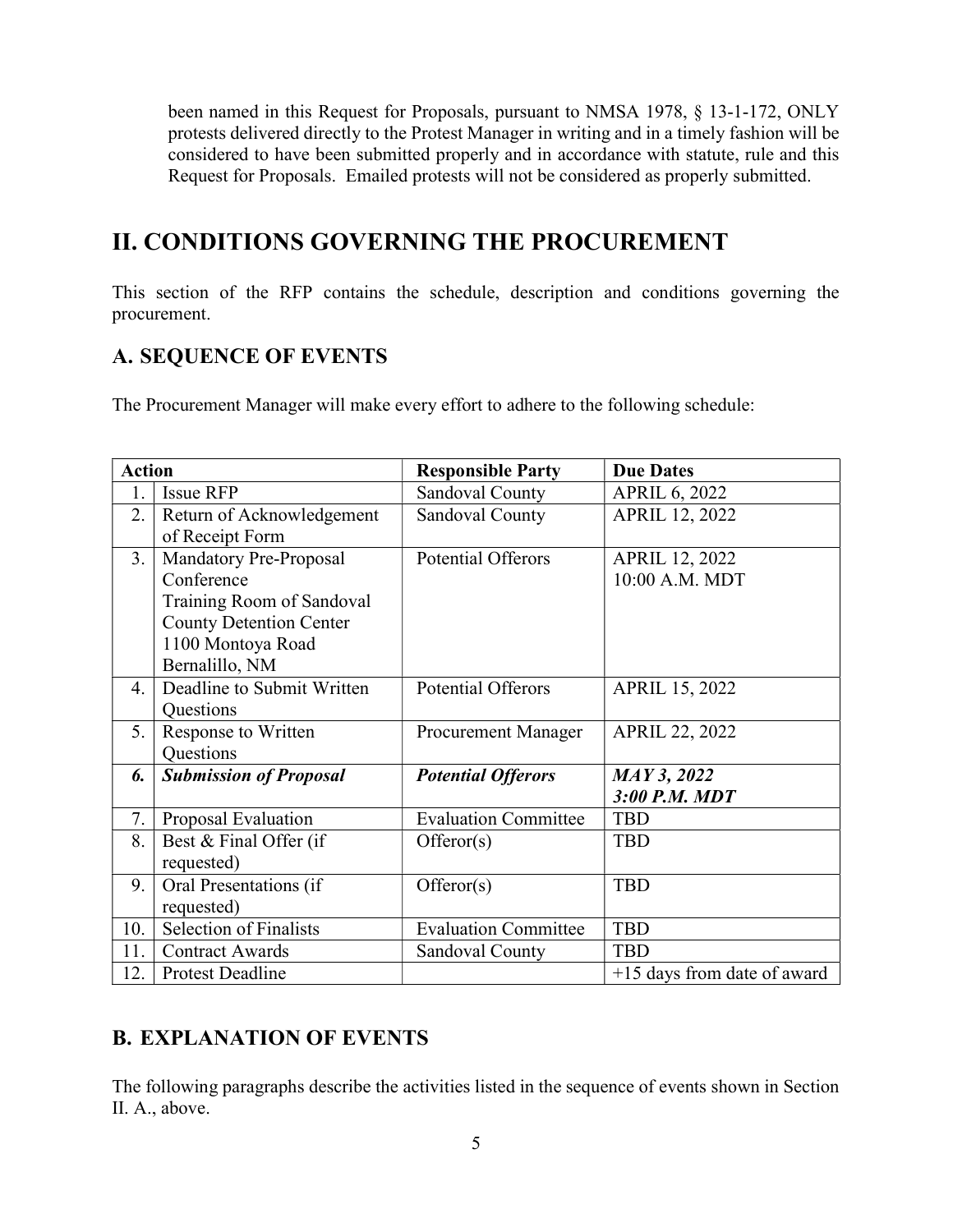### 1. Issuance of RFP

This RFP is being issued on behalf of the Sandoval County Detention Center.

### 2. Acknowledgement of Receipt

Potential Offerors may e-mail, hand deliver, return by facsimile or registered or certified mail the "Acknowledgement of Receipt of Request for Proposals Form" that accompanies this document, APPENDIX A, to have the offeror placed on the procurement distribution list. The form should be signed by an authorized representative of the Offeror, dated and returned to the Procurement Manager by 5:00 PM MST on April 12, 2022.

The procurement distribution list will be used for the distribution of written responses to questions.

### 3. Mandatory Pre-Proposal Conference

A Mandatory Pre-Proposal Conference and facility tour will be held 10:00 AM MDT April 12, 2022 at the Sandoval County Detention Center (SCDC) Training Room (1100 Montoya Road, Bernalillo, NM). Potential Offerors are encourage to submit written questions in advance of the conference to the Procurement Manager (See section I.E.). The identity of the organization submitting the question(s) will not be revealed. Additional written questions may be submitted at the conference. All written questions will be addressed at the conference. A public log will be kept of the names of potential Offerors that attended the Mandatory Pre-Proposal Conference. A proposal received from an Offeror that did not attend the conference will be considered non-responsive.

### 4. Deadline to Submit Written Questions

Potential Offerors may submit written questions to the Procurement Manager as to the intent or clarity of this RFP as indicated in the sequence of events. All written questions must be addressed to the Procurement Manager as declared in Section I, Paragraph E. Questions shall be clearly labeled and shall cite the section(s) in the RFP or other document which form the basis of the question.

### 5. Response to Written Questions

Responses to written questions will be distributed as indicated in the sequence of events to all potential Offerors whose name appears on the procurement distribution list. An e-mail copy will be sent to all Offerors that provide Acknowledgement of Receipt Forms.

#### 6. Submission of Proposals

ALL OFFEROR PROPOSALS MUST BE RECEIVED FOR REVIEW AND EVALUATION BY THE PROCUREMENT MANAGER OR DESIGNEE NO LATER THAN 3:00 PM MOUNTAIN DAYLIGHT TIME (MDT) ON MAY 3, 2022. Proposals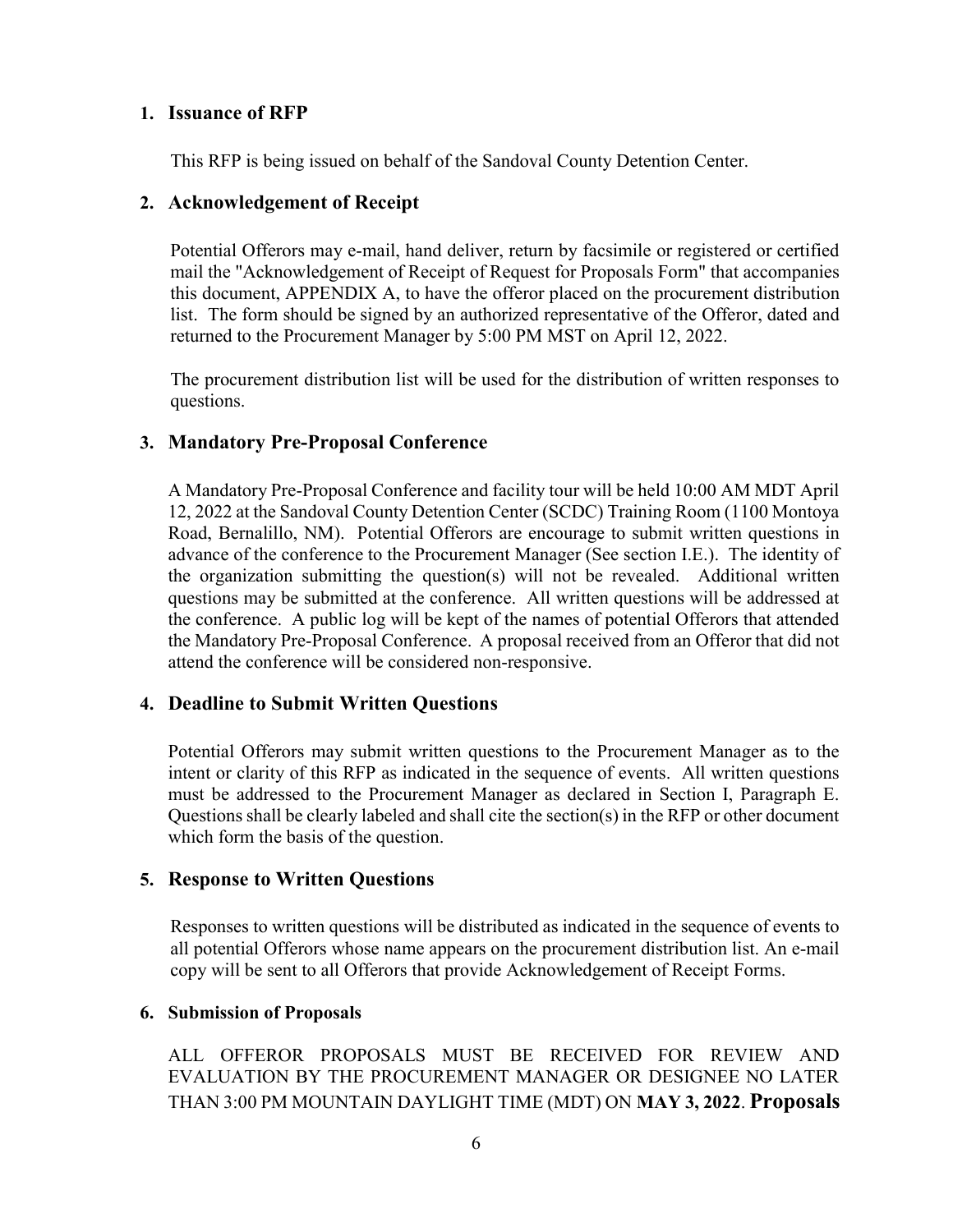received after this deadline will not be accepted. The date and time of receipt will be recorded on each proposal.

Proposals must be addressed and delivered to the Procurement Manager at the address listed in Section I, Paragraph E2. Proposals must be sealed and labeled on the outside of the package to clearly indicate that they are in response to Jail Health Services and RFP# FY22-SCDC-01. Proposals submitted by facsimile or other electronic means will not be accepted.

A public log will be kept of the names of all Offerors that submitted proposals. Pursuant to NMSA 1978, § 13-1-116, the contents of proposals shall not be disclosed to competing potential Offerors during the negotiation process. The negotiation process is deemed to be in effect until the contract is awarded pursuant to this Request for Proposals.

### 7. Proposal Evaluation

An Evaluation Committee will perform the evaluation of proposals. This process will take place as indicated in the sequence of events, depending upon the number of proposals received. During this time, the Procurement Manager may initiate discussions with Offerors who submit responsive or potentially responsive proposals for the purpose of clarifying aspects of the proposals. However, proposals may be accepted and evaluated without such discussion. Discussions SHALL NOT be initiated by the Offerors.

### 8. Best and Final Offers

Finalists may be asked to submit revisions to their proposals for the purpose of obtaining best and final offers on the date indicated in Section A, Sequence of Events.

#### 9. Oral Presentations

Finalists may be required to attend and participate in an oral presentation on the date(s) indicated in Section A, Sequence of Events.

### 10. Selection of Finalist

Any Contractual agreement(s) resulting from this RFP will be finalized with the most advantageous Offeror(s) as per schedule Section II.A., Sequence of Events or as soon thereafter as possible. This date is subject to change at the discretion of Sandoval County. In the event mutually agreeable terms cannot be reached with the apparent most advantageous Offeror in the time specified, the County reserves the right to finalize a contractual agreement with the next most advantageous Offeror(s) without undertaking a new procurement process.

#### 11. Contract Awards

The contract shall be awarded to the Offeror (or Offerors) whose proposals are most advantageous to Sandoval County taking into consideration the evaluation factors set forth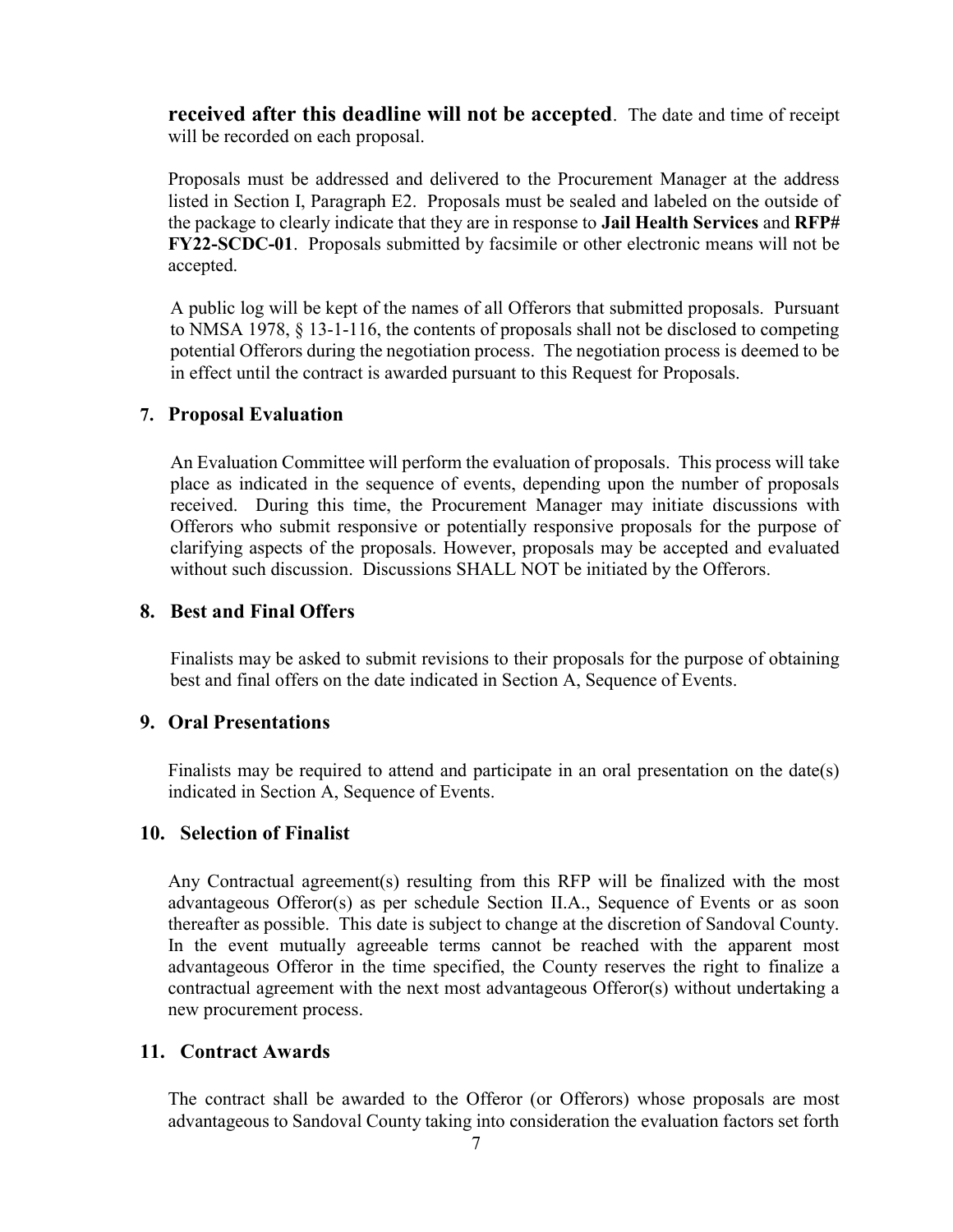in this RFP. The most advantageous proposal may or may not have received the most points. The award is subject to appropriate Sandoval County Commission approval.

### 12. Protest Deadline

Any protest by an Offeror must be timely and in conformance with NMSA 1978, § 13-1- 172 and applicable procurement regulations. As a Protest Manager has been named in this Request for Proposals, pursuant to NMSA 1978, § 13-1-172, ONLY protests delivered directly to the Protest Manager in writing and in a timely fashion will be considered to have been submitted properly and in accordance with statute, rule and this Request for Proposals. The 15-calendar day protest period shall begin on the day following the award of contracts and will end at 5:00 pm Mountain Standard Time/Daylight Time on the  $15<sup>th</sup>$ day. Protests must be written and must include the name and address of the protestor and the request for proposal number. It must also contain a statement of the grounds for protest including appropriate supporting exhibits and it must specify the ruling requested from the party listed below. The protest must be delivered to:

> Leslie Olivas, Senior Procurement Specialist Sandoval County 1500 Idalia Road Bldg. D 2nd Floor PO Box 40 Bernalillo, NM 87004

Protests received after the deadline will not be accepted.

### C. GENERAL REQUIREMENTS

#### 1. Acceptance of Conditions Governing the Procurement

Potential Offerors must indicate their acceptance of the Conditions Governing the Procurement section in the letter of transmittal (Appendix C). Submission of a proposal constitutes acceptance of the Evaluation Factors.

#### 2. Incurring Cost

Any cost incurred by the potential Offeror in preparation, transmittal, and/or presentation of any proposal or material submitted in response to this RFP shall be borne solely by the Offeror. Any cost incurred by the Offeror for set up and demonstration of the proposed equipment and/or system shall be borne solely by the Offeror.

### 3. Prime Contractor Responsibility

Any contractual agreement that may result from this RFP shall specify that the prime contractor is solely responsible for fulfillment of all requirements of the contractual agreement which may derive from this RFP.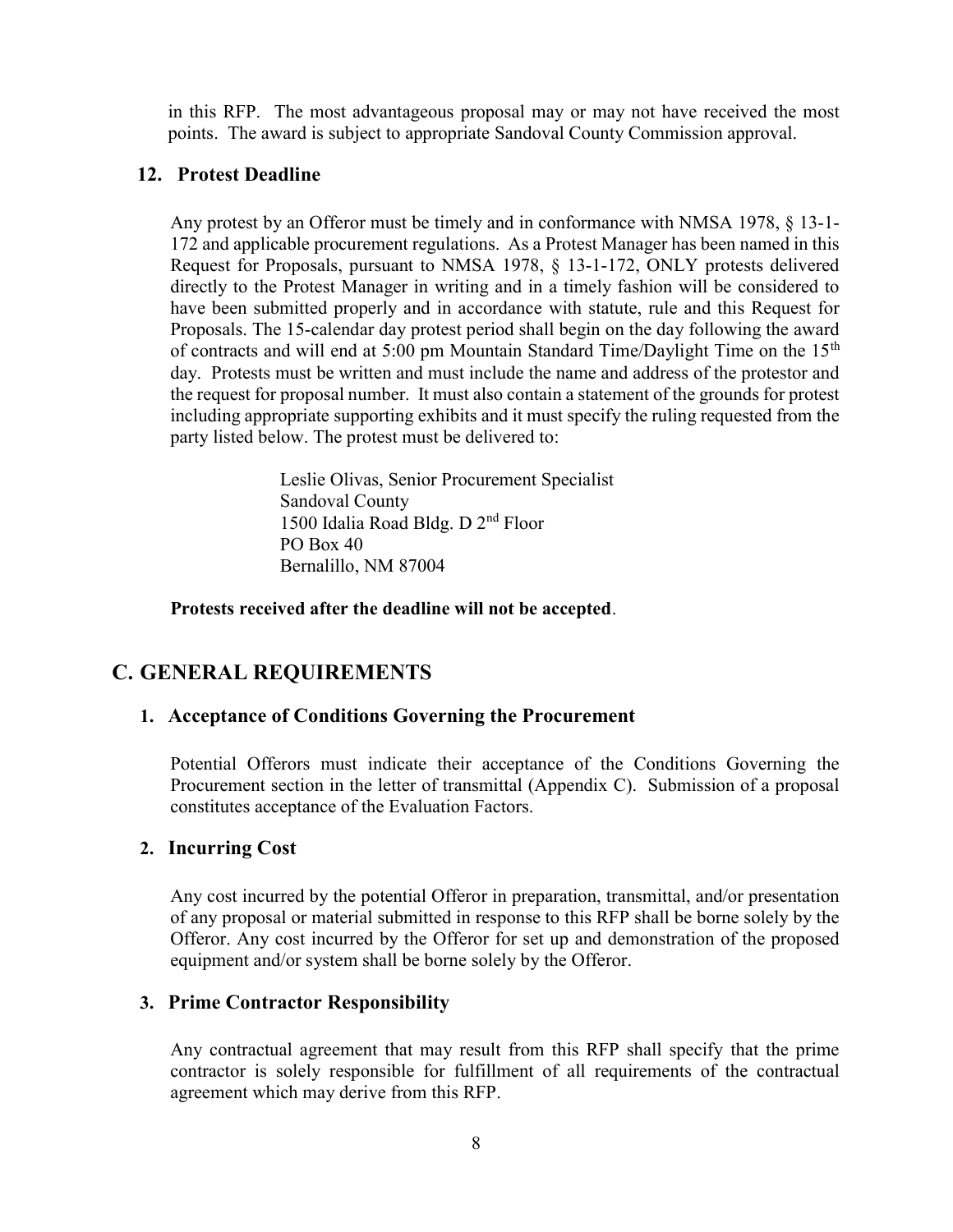### 4. Amended Proposals

An Offeror may submit an amended proposal before the deadline for receipt of proposals. Such amended proposals must be complete replacements for a previously submitted proposal and must be clearly identified as such in the transmittal letter. The County personnel will not merge, collate, or assemble proposal materials.

### 5. Offeror's Rights to Withdraw Proposal

Offerors will be allowed to withdraw their proposals at any time prior to the deadline for receipt of proposals. The Offeror must submit a written withdrawal request addressed to the Procurement Manager and signed by the Offeror's duly authorized representative.

The approval or denial of withdrawal requests received after the deadline for receipt of the proposals is governed by the applicable procurement regulations.

### 6. Proposal Offer Firm

Responses to this RFP, including proposal prices for services, will be considered firm for one hundred twenty (120) days after the due date for receipt of proposals or ninety (90) days after the due date for the receipt of a best and final offer, if the Offeror is invited or required to submit one.

### 7. Disclosure of Proposal Contents

- A. Proposals will be kept confidential until negotiations and the award are completed by the County. At that time, all proposals and documents pertaining to the proposals will be open to the public, except for material that is clearly marked proprietary or confidential. The Procurement Manager will not disclose or make public any pages of a proposal on which the potential Offeror has stamped or imprinted "proprietary" or "confidential" subject to the following requirements:
- B. Proprietary or confidential data shall be readily separable from the proposal in order to facilitate eventual public inspection of the non-confidential portion of the proposal.
- C. Confidential data is restricted to:
	- 1. Confidential financial information concerning the Offeror's organization.
	- 2. and data that qualifies as a trade secret in accordance with the Uniform Trade Secrets Act, NMSA 1978 § 57-3A-1 to 57-3A-7.
	- 3. PLEASE NOTE: The price of products offered or the cost of services proposed shall not be designated as proprietary or confidential information.

#### 8. No Obligation

This RFP in no manner obligates Sandoval County to the use of any Offeror's services until a valid written contract is awarded and approved by appropriate authorities.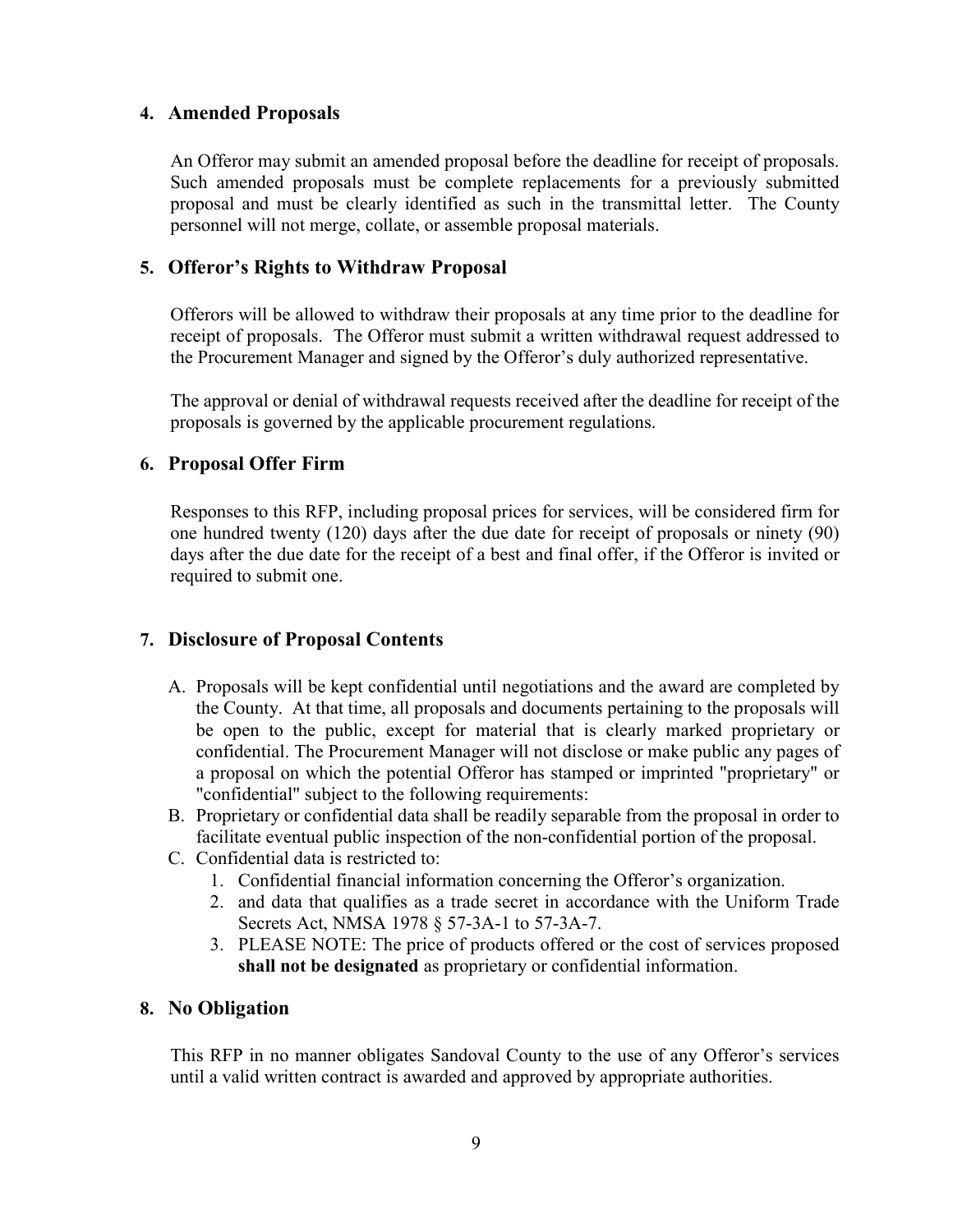#### 9. Termination

This RFP may be canceled at any time and any and all proposals may be rejected in whole or in part when the agency determines such action to be in the best interest of Sandoval County.

### 10. Sufficient Appropriation

Any contract awarded as a result of this RFP process may be terminated if sufficient appropriations or authorizations do not exist. Such terminations will be affected by sending written notice to the contractor. The County's decision as to whether sufficient appropriations and authorizations are available will be accepted by the contractor as final.

### 11. Legal Review

The County requires that all Offerors agree to be bound by the General Requirements contained in this RFP. Any Offeror's concerns must be promptly submitted in writing to the attention of the Procurement Manager.

### 12. Governing Law

This RFP and any agreement with an Offeror which may result from this procurement shall be governed by the laws of the State of New Mexico.

#### 13. Basis for Proposal

Only information supplied, in writing, by Sandoval County through the Procurement Manager or in this RFP should be used as the basis for the preparation of Offeror proposals.

### 14. Offeror Qualifications

The Evaluation Committee may make such investigations as necessary to determine the ability of the potential Offeror to adhere to the requirements specified within this RFP. The Evaluation Committee will reject the proposal of any potential Offeror who is not a Responsible Offeror or fails to submit a responsive offer as defined in NMSA 1978, § 13- 1-83 and 13-1-85.

### 15. Right to Waive Minor Irregularities

The Evaluation Committee reserves the right to waive minor irregularities. The Evaluation Committee also reserves the right to waive mandatory requirements provided that all of the otherwise responsive proposals failed to meet the same mandatory requirements and the failure to do so does not otherwise materially affect the procurement. This right is at the sole discretion of the Evaluation Committee.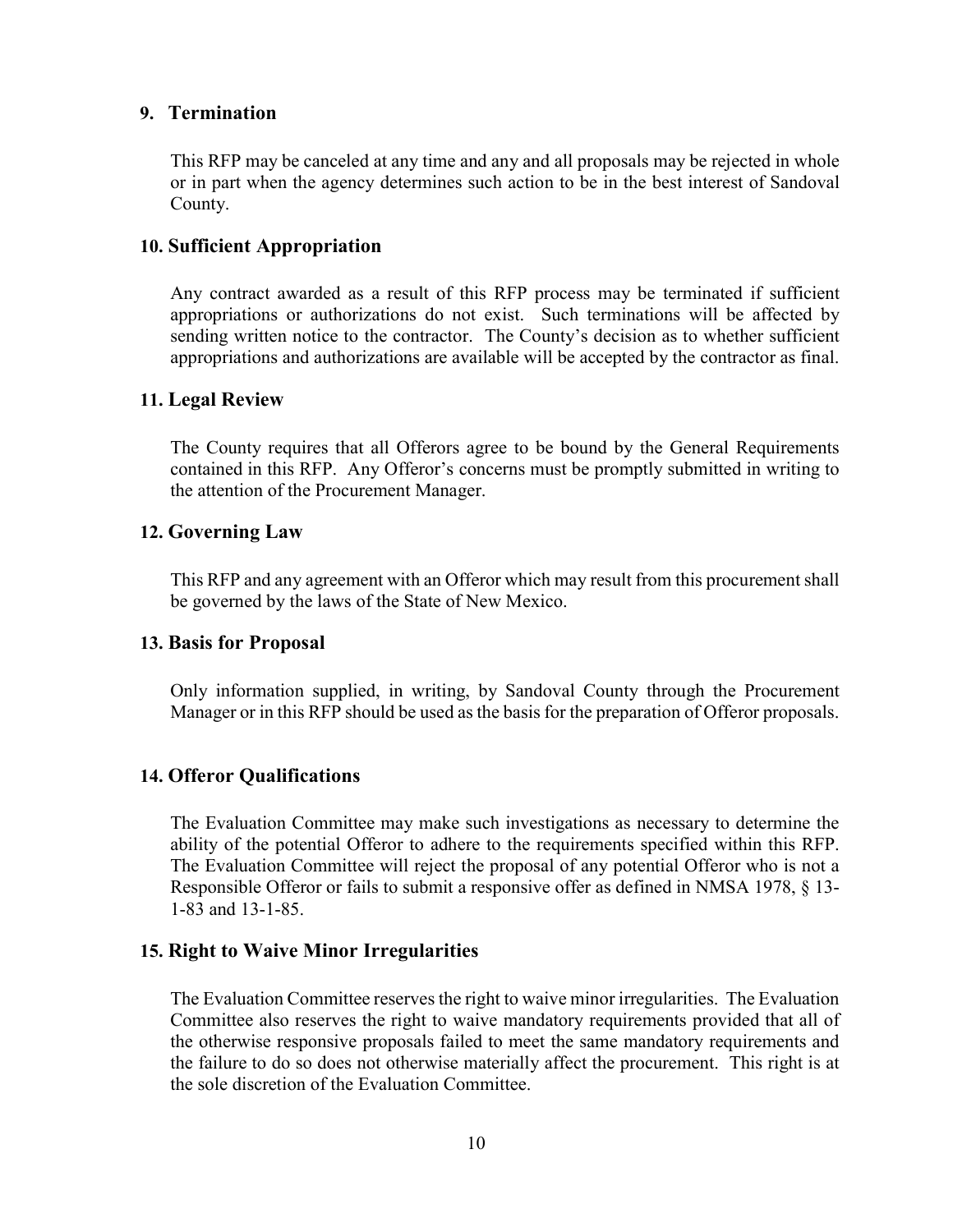### 16. Change in Contractor Representatives

The County reserves the right to require a change in contractor representatives if the assigned representative(s) is (are) not, in the opinion of the County, adequately meeting the needs of the County.

### 17. Notice of Penalties

The Procurement Code, NMSA 1978, § 13-1-28 through 13-1-199, imposes civil, misdemeanor and felony criminal penalties for its violation. In addition, the New Mexico criminal statutes impose felony penalties for bribes, gratuities and kickbacks.

### 18. Right to Publish

Throughout the duration of this procurement process and contract term, Offerors and contractors must secure from the County written approval prior to the release of any information that pertains to the potential work or activities covered by this procurement and/or County contracts deriving from this procurement. Failure to adhere to this requirement may result in disqualification of the Offeror's proposal or removal from the contract.

### 19. Ownership of Proposals

All documents submitted in response to the RFP shall become property of Sandoval County.

### 20. Confidentiality

Any confidential information provided to, or developed by, the contractor in the performance of the contract resulting from this RFP shall be kept confidential and shall not be made available to any individual or organization by the contractor without the prior written approval of the County.

The Contractor(s) agrees to protect the confidentiality of all confidential information and not to publish or disclose such information to any third party without procuring the County's written permission.

### 21. Use of Electronic Versions of this RFP

This RFP is being made available by electronic means. In the event of conflict between a version of the RFP in the Offeror's possession and the version maintained by the agency, the Offeror acknowledges that the version maintained by the County shall govern.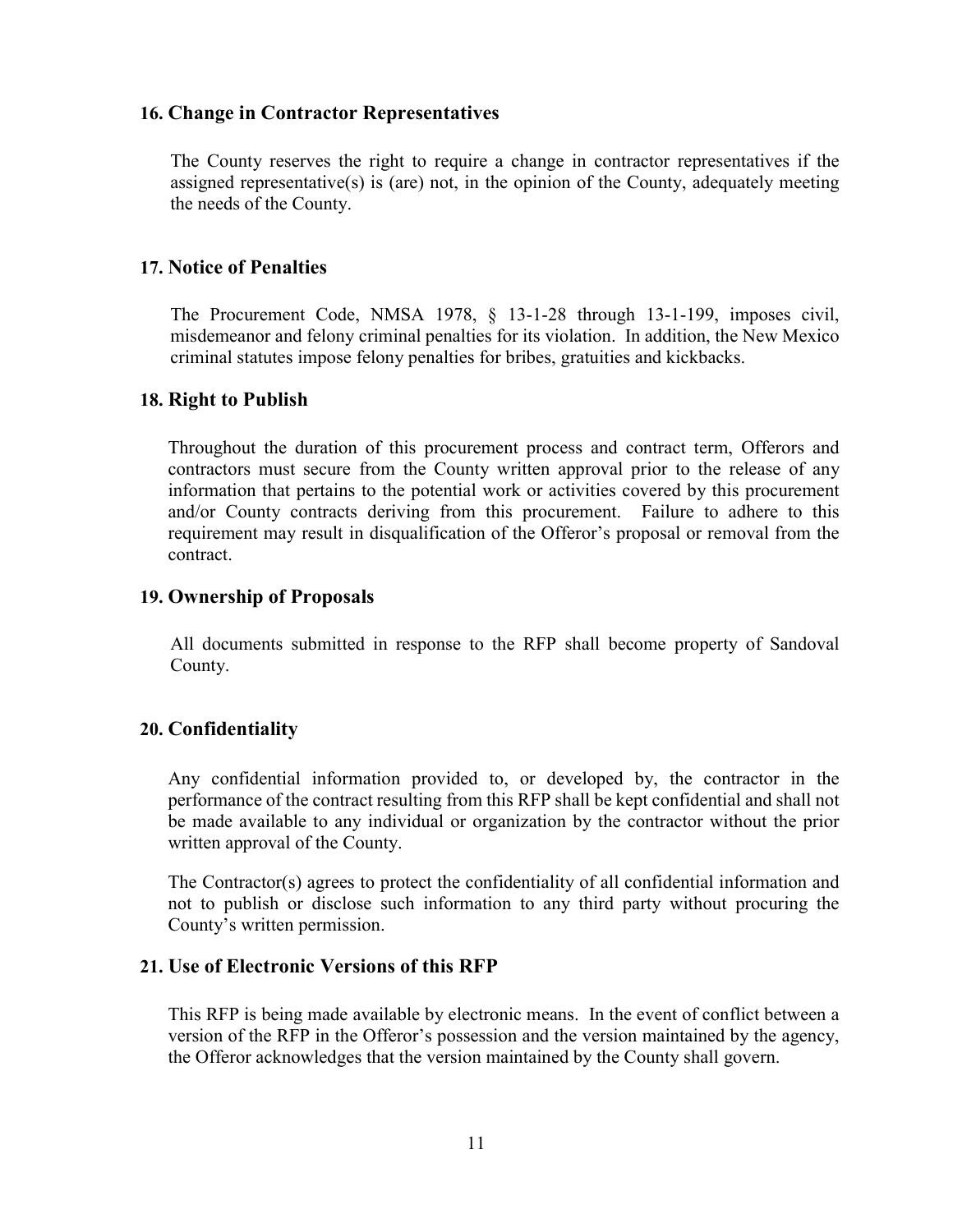### 22. New Mexico Employees Health Coverage

- A. If the Offeror has, or grows to, six (6) or more employees who work, or who are expected to work, an average of at least 20 hours per week over a six (6) month period during the term of the contract, Offeror must agree to have in place, and agree to maintain for the term of the contract, health insurance for those employees if the expected annual value in the aggregate of any and all contracts between Contractor and the State exceed \$250,000 dollars.
- B. Offeror must agree to maintain a record of the number of employees who have (a) accepted health insurance; (b) declined health insurance due to other health insurance coverage already in place; or (c) declined health insurance for other reasons. These records are subject to review and audit by a representative of the state.
- C. Offeror must agree to advise all employees of the availability of State publicly financed health care coverage programs by providing each employee with, as a minimum, the following web site link to additional information https://bewellnm.com.
- D. For Indefinite Quantity, Indefinite Delivery contracts (price agreements without specific limitations on quantity and providing for an indeterminate number of orders to be placed against it); these requirements shall apply the first day of the second month after the Offeror reports combined sales (from state and, if applicable, from local public bodies if from a state price agreement) of \$250,000.

### 23. Campaign Contribution Disclosure Form

Offeror must complete, sign, and return the Campaign Contribution Disclosure Form (Appendix B) as a part of their proposal. Failure to complete and return the signed unaltered form will result in disqualification.

### 24. Letter of Transmittal

Offeror's proposal must be accompanied by the Letter of Transmittal Form (Appendix C) which must be completed and signed by an individual person authorized to obligate the company. The letter of transmittal MUST:

- 1. Identify the submitting business entity.
- 2. Identify the name, title, telephone, and e-mail address of the person authorized by the Offeror organization to contractually obligate the business entity providing the Offer.
- 3. Identify the name, title, telephone, and e-mail address of the person authorized to negotiate the contract on behalf of the organization (if different than (2) above).
- 4. Identify the names, titles, telephone, and e-mail addresses of persons to be contacted for clarification/questions regarding proposal content.
- 5. Sub-contractor will not be authorized for this procurement.
- 6. Identify the following with a check mark and signature where required:
	- a. indicate acceptance of the Conditions Governing the Procurement, indicate acceptance of this RFP; and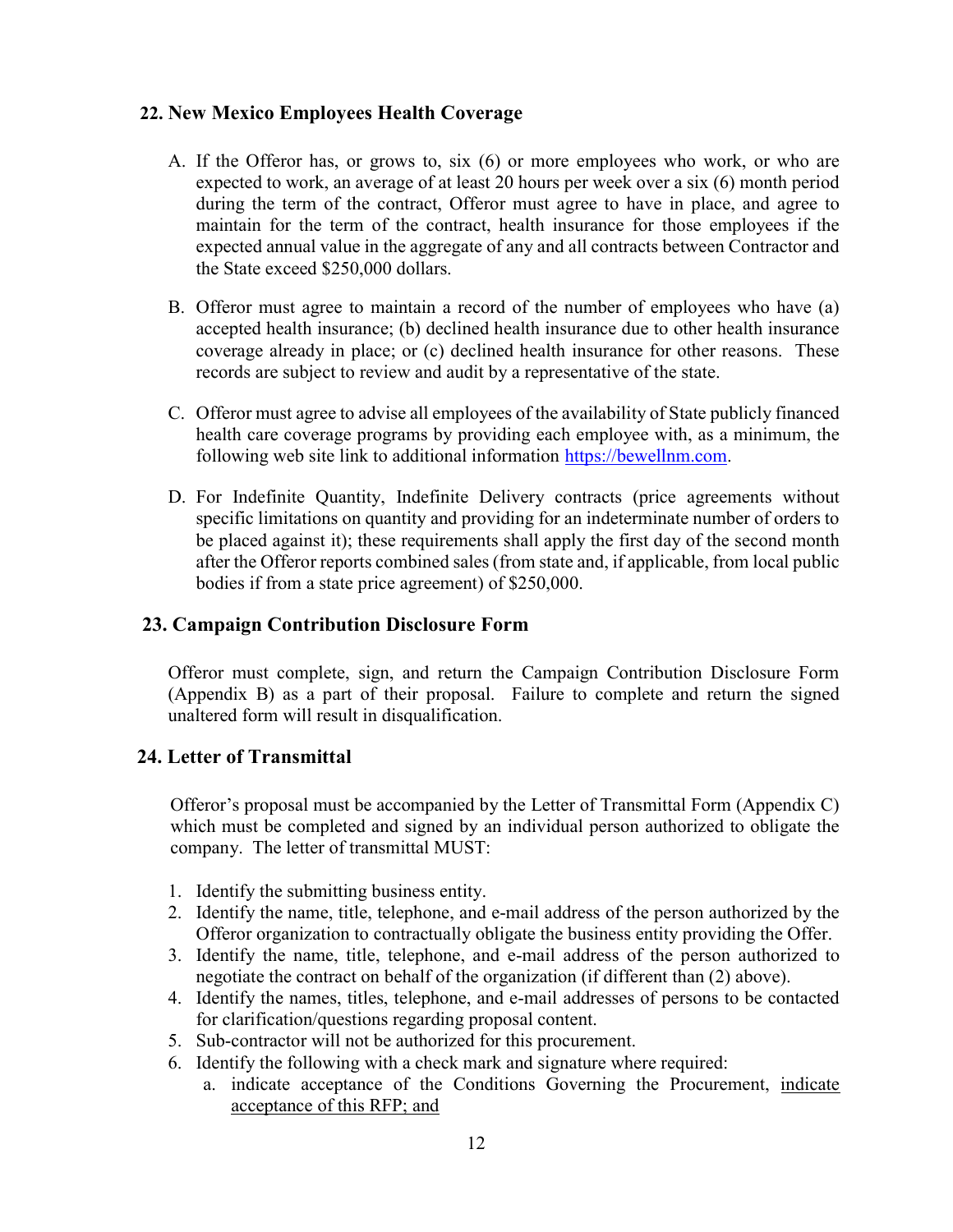- b. Acknowledge receipt of any and all amendments to this RFP.
- 7. Be signed by the person identified in #2 above.

### 25. Disclosure Regarding Responsibility

- A. Any prospective Contractor and any of its Principals who enter into a contract greater than sixty thousand dollars (\$60,000.00) with any state agency or local public body for professional services, tangible personal property, services or construction agrees to disclose whether the Contractor, or any principal of the Contractor's company:
	- 1. is presently debarred, suspended, proposed for debarment, or declared ineligible for award of contract by any federal entity, state agency or local public body.
	- 2. has within a three-year period preceding this offer, been convicted in a criminal matter or had a civil judgment rendered against them for:
		- a. the commission of fraud or a criminal offense in connection with obtaining, attempting to obtain, or performing a public (federal, state or local) contract or sub-contract.
		- b. violation of Federal or state antitrust statutes related to the submission of offers; or
		- c. the commission in any federal or state jurisdiction of embezzlement, theft, forgery, bribery, falsification or destruction of records, making false statements, tax evasion, violation of Federal criminal tax law, or receiving stolen property.
	- 3. is presently indicted for, or otherwise criminally or civilly charged by any (federal state or local) government entity with the commission of any of the offenses enumerated in paragraph A of this disclosure.
	- 4. has, preceding this offer, been notified of any delinquent Federal or state taxes in an amount that exceeds \$3,000.00 of which the liability remains unsatisfied. Taxes are considered delinquent if the following criteria apply:
		- a. The tax liability is finally determined. The liability is finally determined if it has been assessed. A liability is not finally determined if there is a pending administrative or judicial challenge. In the case of a judicial challenge of the liability, the liability is not finally determined until all judicial appeal rights have been exhausted.
		- b. The taxpayer is delinquent in making payment. A taxpayer is delinquent if the taxpayer has failed to pay the tax liability when full payment was due and required. A taxpayer is not delinquent in cases where enforced collection action is precluded.
		- c. Have within a three-year period preceding this offer, had one or more contracts terminated for default by any federal or state agency or local public body.)
- B. Principal, for the purpose of this disclosure, means an officer, director, owner, partner, or a person having primary management or supervisory responsibilities within a business entity or related entities.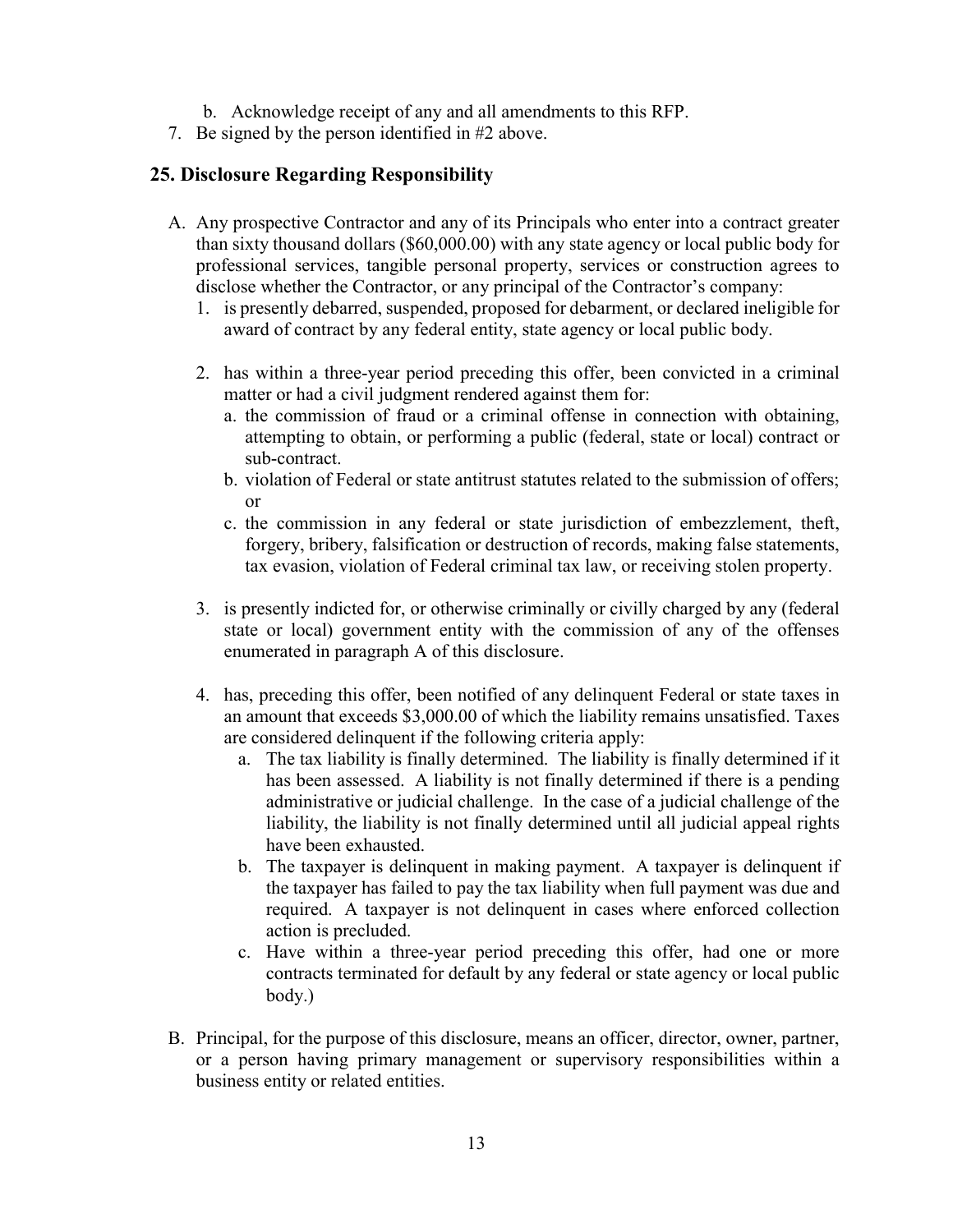- C. The Contractor shall provide immediate written notice to the State Purchasing Agent or other party to this Agreement if, at any time during the term of this Agreement, the Contractor learns that the Contractor's disclosure was at any time erroneous or became erroneous by reason of changed circumstances.
- D. A disclosure that any of the items in this requirement exist will not necessarily result in termination of this Agreement. However, the disclosure will be considered in the determination of the Contractor's responsibility and ability to perform under this Agreement. Failure of the Contractor to furnish a disclosure or provide additional information as requested will render the Offeror nonresponsive.
- E. Nothing contained in the foregoing shall be construed to require establishment of a system of records in order to render, in good faith, the disclosure required by this document. The knowledge and information of a Contractor is not required to exceed that which is the normally possessed by a prudent person in the ordinary course of business dealings.
- F. The disclosure requirement provided is a material representation of fact upon which reliance was placed when making an award and is a continuing material representation of the facts during the term of this Agreement. If during the performance of the contract, the Contractor is indicted for or otherwise criminally or civilly charged by any government entity (federal, state or local) with commission of any offenses named in this document the Contractor must provide immediate written notice to the State Contractor knowingly rendered an erroneous disclosure, in addition to other remedies available to the Government, the State Purchasing Agent or Central Purchasing Officer may terminate the involved contract for cause. Still further the State Purchasing Agent or Central Purchasing Officer may suspend or debar the Contractor from eligibility for future solicitations until such time as the matter is resolved to the satisfaction of the State Purchasing Agent or Central Purchasing Officer.

### 26. Use by Other Government Agencies

By submitting a bid or proposal, the Bidder or offeror indicates that they understand and agree that other local public bodies and state agencies with the State of New Mexico, if allowed by their governing directives, may contact for the goods and services included in this procurement document with the awarded Contractor(s). Contractual engagements accomplished under this provision shall be solely between the awarded Contractor and the contracting government entity with no obligation or liability by Sandoval County.

### 27. Electronic Mail Address Required

A large part of the communication regarding this procurement will be conducted by electronic mail (e-mail). Offeror must have a valid e-mail address to receive this correspondence. E-mail address will be provided on Appendix A which will be submitted in a timely manner.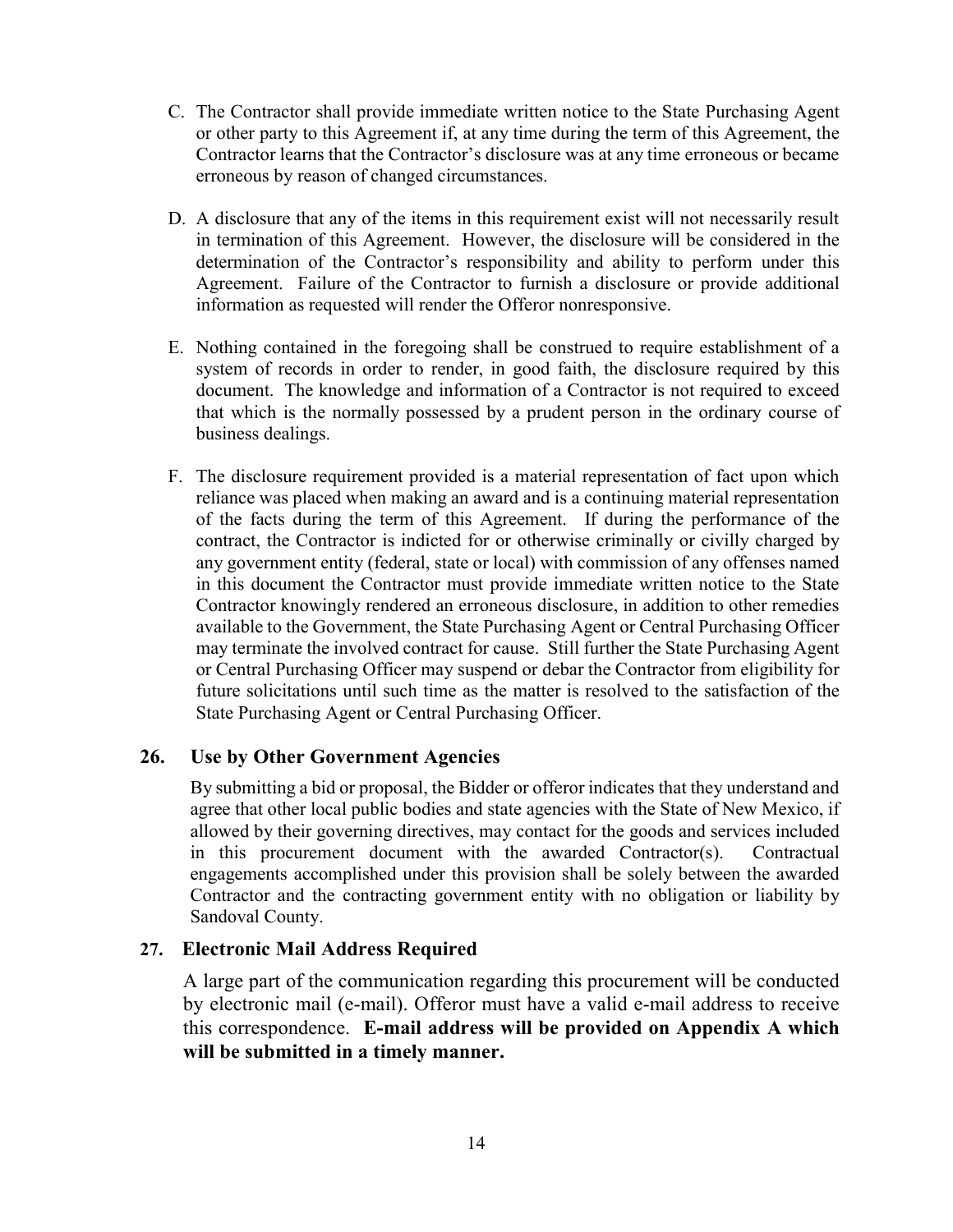### 28. New Mexico Preferences

To ensure adequate consideration and application of NMSA 1978, § 13-1-21 (as amended). Offerors MUST include a copy of their preference certificate with their proposal. Certificates for preferences must be obtained through the New Mexico Department of Taxation & Revenue:

http://www.tax.newmexico.gov/Businesses/in-state-veteran-preferencecertification.aspx.

- A. New Mexico Business Preference A copy of the certification must accompany Offeror's proposal.
- B. New Mexico Resident Veterans Business Preference A copy of the certification must accompany Offeror's proposal.

An agency shall not award a business both a resident business preference and a resident veteran business preference.

The New Mexico Preferences shall not apply when the expenditures for this RFP includes federal funds.

# III. RESPONSE FORMAT AND ORGANIZATION

This section describes the format and organization of the Offeror's responses. Failure to conform to these guidelines may result in the disqualification of the proposal.

### 1. NUMBER OF RESPONSES

Offerors shall submit only one proposal in response to this RFP.

### 2. NUMBER OF COPIES

### A. Hard Copy Responses

Offeror's proposal must be clearly labeled and numbered and indexed. Proposals must be submitted as outlined below. The original copy shall be clearly marked as such on the front of the binder. Envelopes, packages or boxes containing the original and the copies must be clearly labeled and submitted in a sealed envelope, package, or box bearing the following information:

Offerors must deliver:

- Technical Proposals One (1) ORIGINAL and three (3) HARD COPIES (4 TOTAL).
- Cost Proposals One (1) ORIGINAL and three (3) HARD COPIES (4 TOTAL).
- Please include an electronic copy (flash drive) of the Technical and Cost Proposal.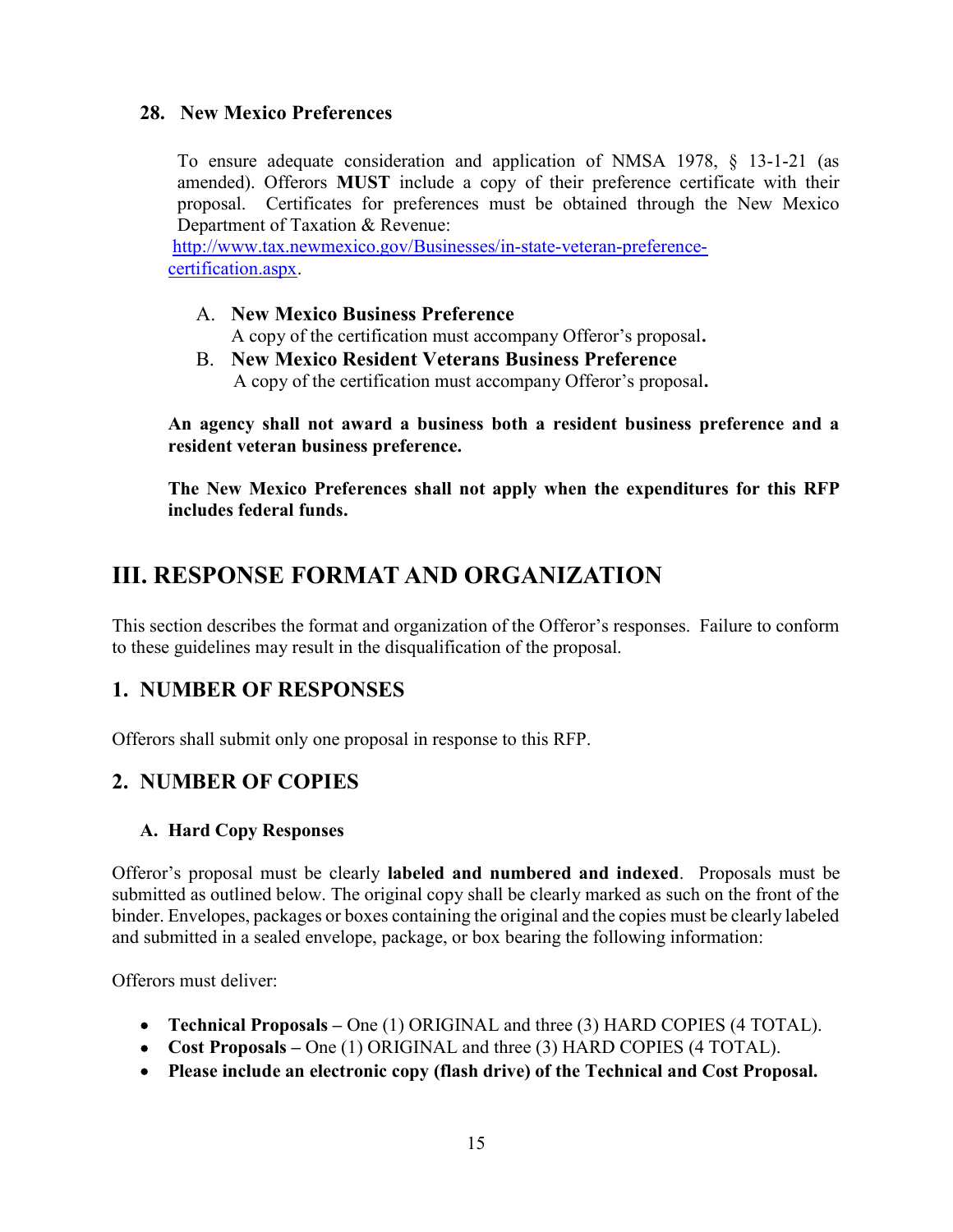The original hard copy information **must** be identical. In the event of a conflict between versions of the submitted proposal, the original hard copy shall govern.

Any proposal that does not adhere to these requirements, may be deemed non-responsive and rejected on that basis.

### 3. PROPOSAL FORMAT

All proposals must be submitted as follows:

Hard copies must be typewritten on standard  $8\frac{1}{2}$ " x 11" paper (larger paper is permissible for charts, spreadsheets, etc.) and placed within binders with tabs delineating each section.

Organization of folders/envelopes for hard copy proposals:

### 1. TECHNICAL PROPOSAL – Binder 1 - Proposal Content and Organization

Direct reference to pre-prepared or promotional material may be used if referenced and clearly marked. The proposal must be organized and indexed in the following format and must contain, at a minimum, all listed items in the sequence indicated. Promotional material should be minimal.

- A. Signed Letter of Transmittal (Appendix C)
- B. Table of Contents
- C. Proposal Summary (Optional)
- D. Response to Contract Terms and Conditions
- E. Offeror's Additional Terms and Conditions
- F. Response to Specifications
	- 1. Organizational Experience
	- 2. Organizational References
	- 3. Mandatory Specification
	- 4. Conflict of Interest Affidavit (Appendix E)
	- 5. Signed Campaign Contribution Form (Appendix B)
	- 6. New Mexico Preferences (if applicable)
	- 7. Financial Stability
	- 8. Proof of Insurance and/or Surety Bonds
	- 9. Other Supporting Material (if applicable)

### 2. COST PROPOSAL – Binder 2 MUST BE IN A SEPARATE SEALED ENVELOPE

A. All costs to be incurred and billed to the county shall be described in detail. The Offeror should understand that the costs of insurance maintained by the organization in connection with the general conduct of its operation are allowable provided: that the types and content of coverage is in accordance with sound business practice and the rates and premiums are reasonable under the circumstances. Liability for that item remains with the Offeror. The proposed price quoted must include all applicable costs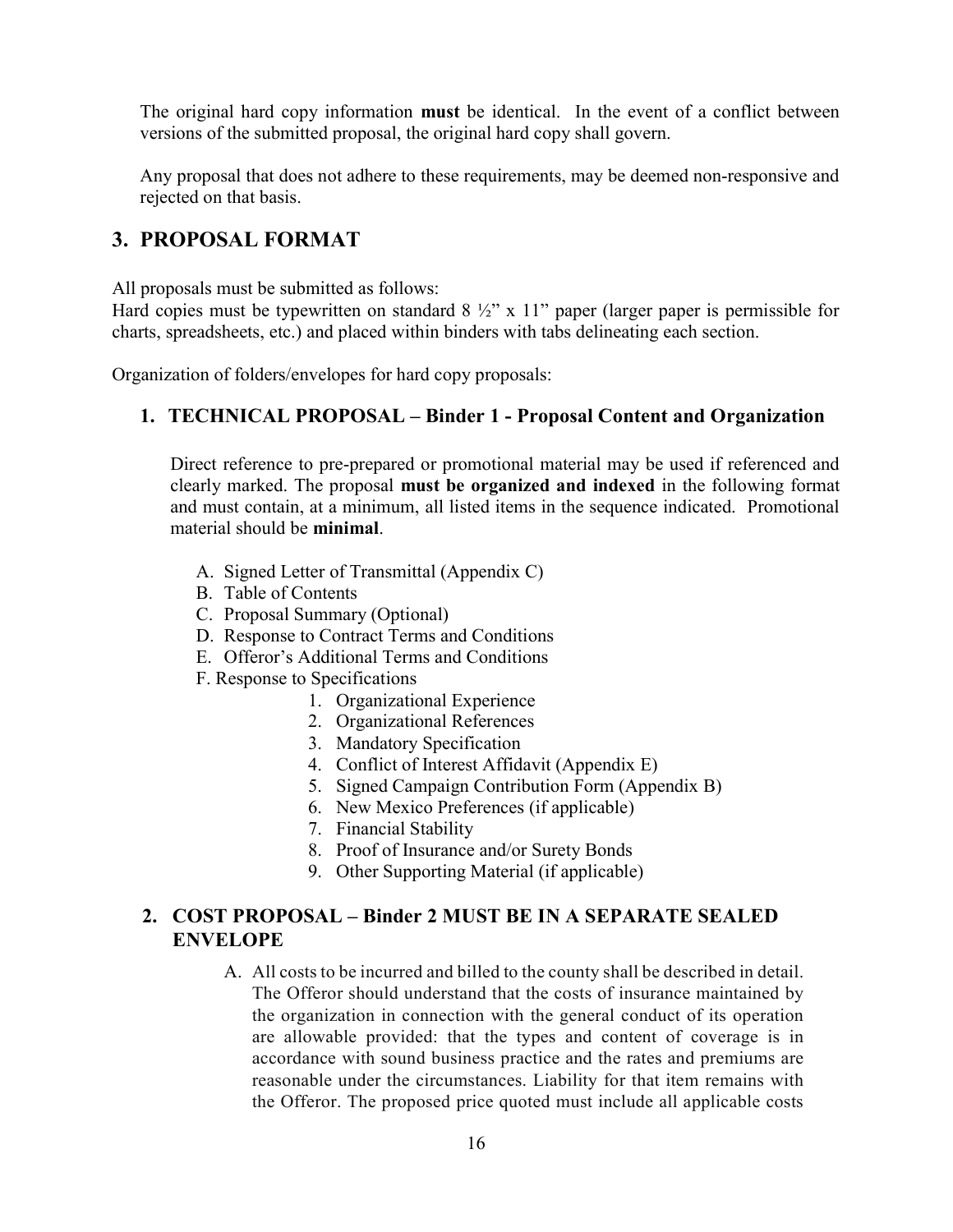and applicable taxes.

B. Offeror should submit a proposal with a detailed schedule of total costs per task. Offeror should also provide unit cost estimated (hourly, etc.) and time schedule for each task with in each task. The Offeror shall quote hourly rates for additional consulting beyond the scope of the described tasks.

Within each section of the proposal, Offerors should address the items in the order indicated above. All forms provided in this RFP must be thoroughly completed and included in the appropriate section of the proposal.

The proposal summary may be included by potential Offerors to provide the Evaluation Committee with an overview of the proposal; however, this material will not be used in the evaluation process unless specifically referenced from other portions of the Offeror's proposal.

# IV. SCOPE OF WORK SPECIFICATIONS

There are 15 General Specifications and 4 Technical Specifications. Offerors shall respond in the form of a thorough narrative to each specification preceded by the affirmation "(Name of Offeror) acknowledges understanding of this Specification" unless otherwise instructed. If an Offeror is only responding to one General Service Category and a Specification does not apply, they shall instead state "Not Applicable" next to that particular Specification. All narratives, including required supporting materials, will be evaluated and awarded points accordingly.

# A. General Specifications

- 1. The County of Sandoval, New Mexico is seeking proposals for Jail Health Services to provide high quality, professional, and comprehensive healthcare services to those detained at the SCDC. These services must include but are not limited to the General Service Categories of Primary Care/Medical Services, Psychiatry Services, Pharmacy Services, Behavioral Health Services, and Dental Services. Within these categories includes but is not limited to the recruitment and management of appropriately licensed providers, staff training, policies, procedures, and treatment protocols, laboratory, diagnostic/x-ray, EMS/ambulance, utilization management (UM), and on-site routine medical services.
- 2. Off-site services may be a component of this RFP by which the successful provider may be responsible for off-site costs. Need for such health care shall be based on standard detainee medical and behavioral health screenings and assessments, pre-existing illness or injury, illness or injury suffered or contracted while in detention, and injuries suffered during the course of arrest by any law enforcement agency for any detainee booked at the SCDC with an associated medical clearance from the local hospital.
- 3. The successful Offeror(s) will provide for twenty-four (24) hour a day seven (7) days a week, three hundred sixty-five (365) days per year comprehensive detainee emergency or immediate health care services to include emergency and acute hospital services.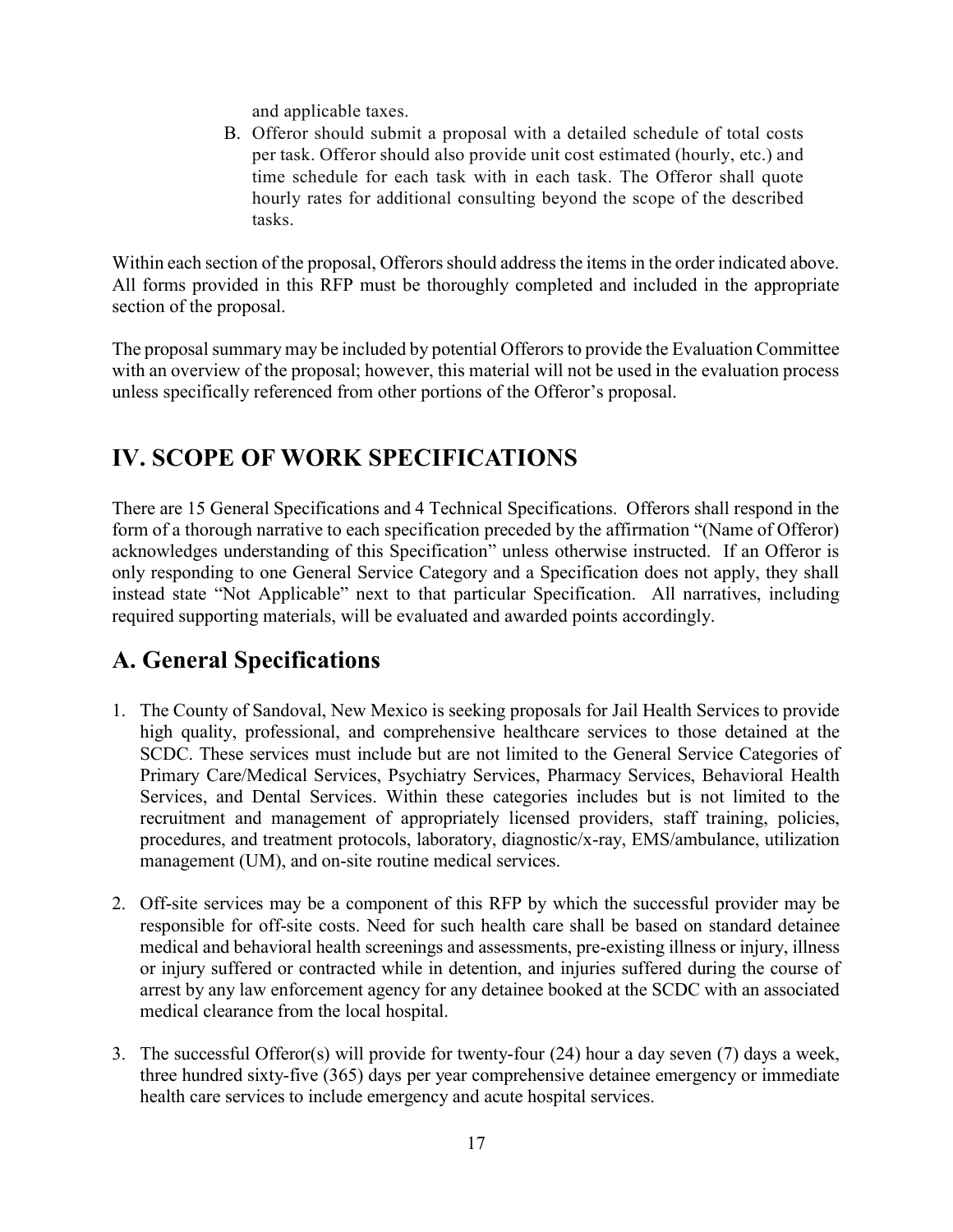- 4. The successful Offeror shall develop policies and procedures necessary to specify the role of professional medical services in a County Detention center and serve as a liaison between the contracted Jail Health Services staff and the Detention Warden or designee. These policies, procedures and protocols must be based on National Commission on Correctional Health Care (NCCHC), New Mexico Counties Adult Detention's Professional Standards (NMC-ADPS) and the Federal Performance based Detention Standards (FPBDS) for Health Services in Detention facilities as well as industry best practices.
- 5. The successful Offeror(s) will be expected to provide comprehensive services that are legally defensible and which meet the NCCHC, NMC-ADPS and FPBDS for Health Services in Detention facilities, industry best practices, as well as Federal, State and local laws, statutes and ordinances governing the delivery of quality and professional detainee health care services.
- 6. If this competitive proposal process reveals a collaborative model to be most advantageous to the County, it is expected that the selected Vendors will work together to coordinate care in an efficient and effective manner.
- 7. The Primary Care/Medical Provider shall serve as the Medical Director and Health Services Administrator as follows:
	- a) Physician/Mid-Level provider to function as the site's Medical Director, review the level of care and services provided and be responsible for all medical decisions. The Medical Director must reside in the local area, be available (on-call) 24 hours per day, 7 days per week.
	- b) One full-time Registered Nurse (RN) to serve as the Health Service Administrator. The RN/HSA will be on-site a minimum of 40 hours per week, provide on-call time, and will have the ultimate responsibility for managing the day-to-day operations for the on-site health services program and for providing direct patient care, including health assessments and sick call services. The RN/HSA will work closely with the site Medical Director to ensure that services provided are consistent with policies, procedures and protocols. Other RN/HSA responsibilities will include, but not be limited to attending administrative meetings with the Director, other pertinent county personnel, and to ensure close coordination with local providers for the coordination of professional health services. This individual will also oversee scheduling of staff and services, procurement of pharmaceuticals and supplies, and related duties.
- 8. Records Management:
	- a) Must be electronic, and if the former must be a certified Electronic Medical Record (EMR) system that is ICD-10 compliant and must interface with the current jail management system (Securus Xjail).
	- b) If the County purchases an EMR throughout the term of the Contract, existing Vendor(s) will be required to transition to the County's EMR according to a by-agreement implementation plan.
	- c) Individual health care records will be initiated and maintained for every detainee and not be combined with the custody record.
	- d) Adherence to applicable informed consent regulations and standards of the local jurisdiction must be maintained.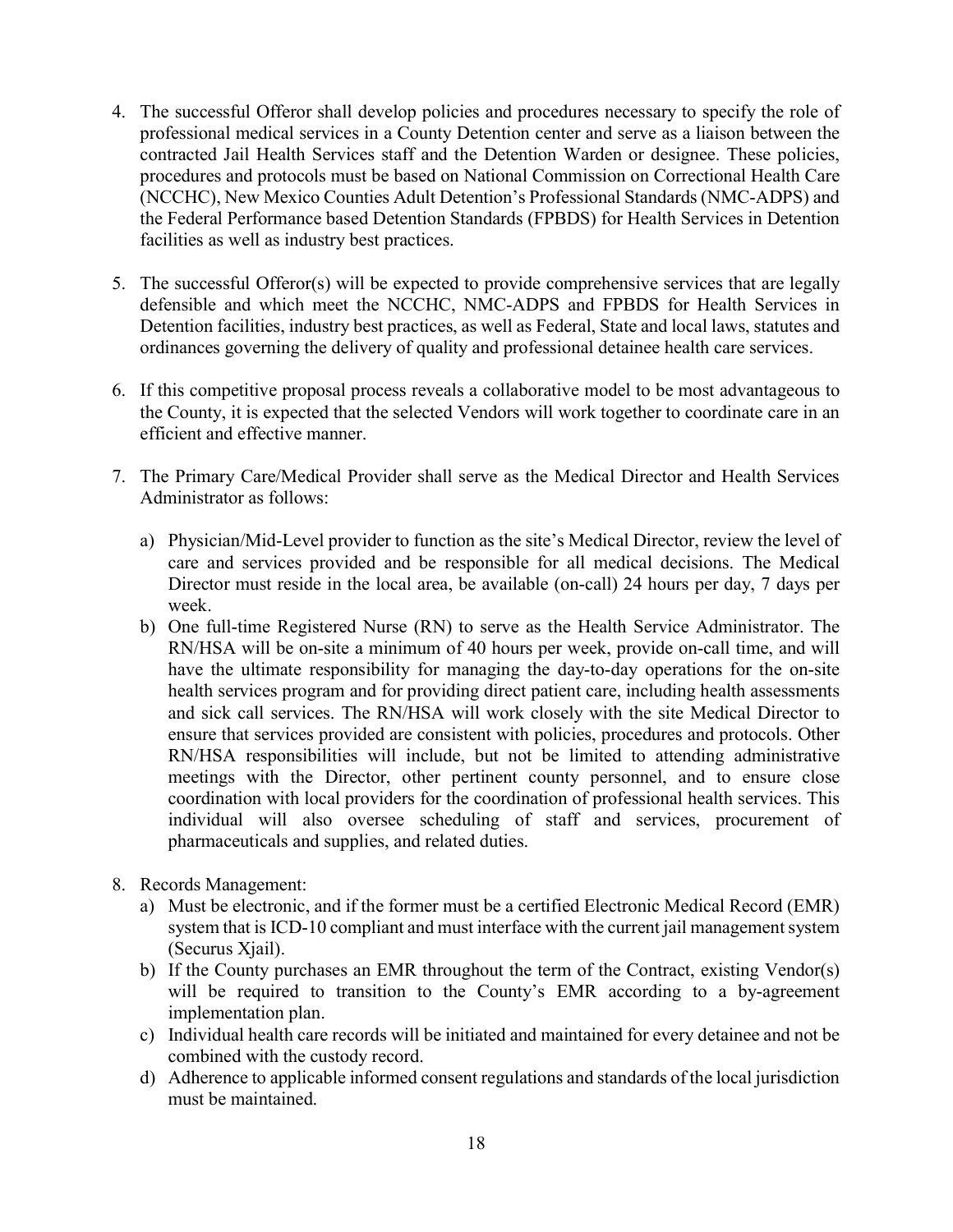- e) Medical summaries or certifications must be produced to accompany detainees for interagency transfers.
- f) Medical data necessary for the classification, security and control of detainees will be provided to the Warden or designee.
- g) Information concerning any court or legal documents affecting detainees and Vendor must be provided, in writing, to the Warden or designee prior to the close of service shift.
- h) If a medical record is lost or misplaced and cannot be located within eight (8) hours of the discovered loss, the HSA and Warden or designee shall be verbally notified and a duplicate record shall be immediately generated. Any clearance information that cannot be determined shall be repeated. Upon location of the missing record and after a duplicate file has been created, the two files shall be joined into one.
- i) Sandoval County shall be the owner of all SCDC health records.
- 9. Please provide your proposed staffing pattern, inclusive of role, level of licensure, pay scale model for each individual position and on-site/on-call scheduling. Sample Staffing matrix below:

|                                                         |            |             |                   | <b>Scheduled Hours</b>                     |                    |                            |                         | <b>Total</b> |             |
|---------------------------------------------------------|------------|-------------|-------------------|--------------------------------------------|--------------------|----------------------------|-------------------------|--------------|-------------|
| <b>Position</b>                                         | <b>SUN</b> | <b>MON</b>  | <b>TUE</b>        | <b>WED</b>                                 | <b>THU</b>         | <b>FRI</b>                 | <b>SAT</b>              | <b>Hours</b> | <b>FTEs</b> |
|                                                         |            |             |                   |                                            | Day Shift          |                            |                         |              |             |
| Registered Nurse Health Services Administrator (RN/HSA) |            | 8.00        | 8.00              | 8.00                                       | 8.00               | 8.00                       |                         | 40.00        | 1.00        |
| Registered Nurse (RN)                                   | 12.00      | 12.00       | 12.00             |                                            |                    | 12.00 12.00                | 12.00                   | 72.00        | 1.80        |
| Licensed Practical Nurse (LPN)                          |            | 12.00       | 12.00             | 12.00                                      |                    | 12.00 12.00                |                         | 60.00        | 1.50        |
| Licensed Practical Nurse (LPN)                          |            |             |                   | 12.00                                      |                    |                            |                         | 12.00        | 0.30        |
| Emergency Medical Technician (EMT) 7a-7p                | 12.00      |             |                   |                                            |                    |                            | 12.00                   | 24.00        | 0.60        |
| Mental Health Provider (MHP)                            | 10.00      | 10.00       | 10.00             | 10.00                                      |                    |                            |                         | 40.00        | 1.00        |
| Mental Health Provider (MHP)                            |            |             |                   | 10.00                                      |                    | 10.00 10.00                | 10.00                   | 40.00        | 1.00        |
| Administrative Assistant                                |            | 8.00        | 8.00              | 8.00                                       | 8.00               | 8.00                       |                         | 40.00        | 1.00        |
| Dischare Planner                                        |            | 8.00        | 8.00              | 8.00                                       | 8.00               | 8.00                       |                         | 40.00        | 1.00        |
|                                                         |            |             |                   |                                            |                    | <b>Evening/Night Shift</b> |                         |              |             |
| Registered Nurse (RN)                                   |            |             | 12.00 12.00 12.00 |                                            |                    | 12.00 12.00 12.00 12.00    |                         | 84.00        | 2.10        |
|                                                         |            |             |                   |                                            | <b>Night Shift</b> |                            |                         |              |             |
| Emergency Medical Technician (EMT) 7p-7a                |            | 12.00 12.00 | 12.00             |                                            |                    |                            | 12.00 12.00 12.00 12.00 | 84.00        | 2.10        |
|                                                         |            |             |                   | <b>Medical and Mental Health Providers</b> |                    |                            |                         |              |             |
| Psych MD                                                |            |             | 6.00              |                                            |                    |                            |                         | 6.00         | 0.15        |
| Medical Provider (NP)                                   |            |             | 8.00              |                                            | 4.00               |                            |                         | 12.00        | 0.30        |
|                                                         |            |             |                   |                                            |                    |                            |                         |              |             |
| <b>Total</b>                                            |            |             |                   |                                            |                    |                            |                         | 554.00       | 13.85       |

Final staffing for the delivery of comprehensive detainee health care services will be carefully reviewed and mutually agreed upon during contract negotiations and inclusive of the following:

- a) Written job descriptions defining the duties and responsibilities for all assignments;
- b) Staffing schedules encompassing all health care staff and an effective plan to ensure coverage of call-outs;
- c) Below is the current level of provider who conduct the following duties:
	- a. Intake RN / LPN / EMT
	- b. Sick call RN / LPN
	- c. 14-day  $H\&Ps RN$
	- d. Med pass  $RN / LPN / EMT$  (with certification)
- d) Vacancies in whole or in part of any shift will result in a credit to the SCDC based on salary plus benefits of the position assigned to that post and for the hours the post is vacant.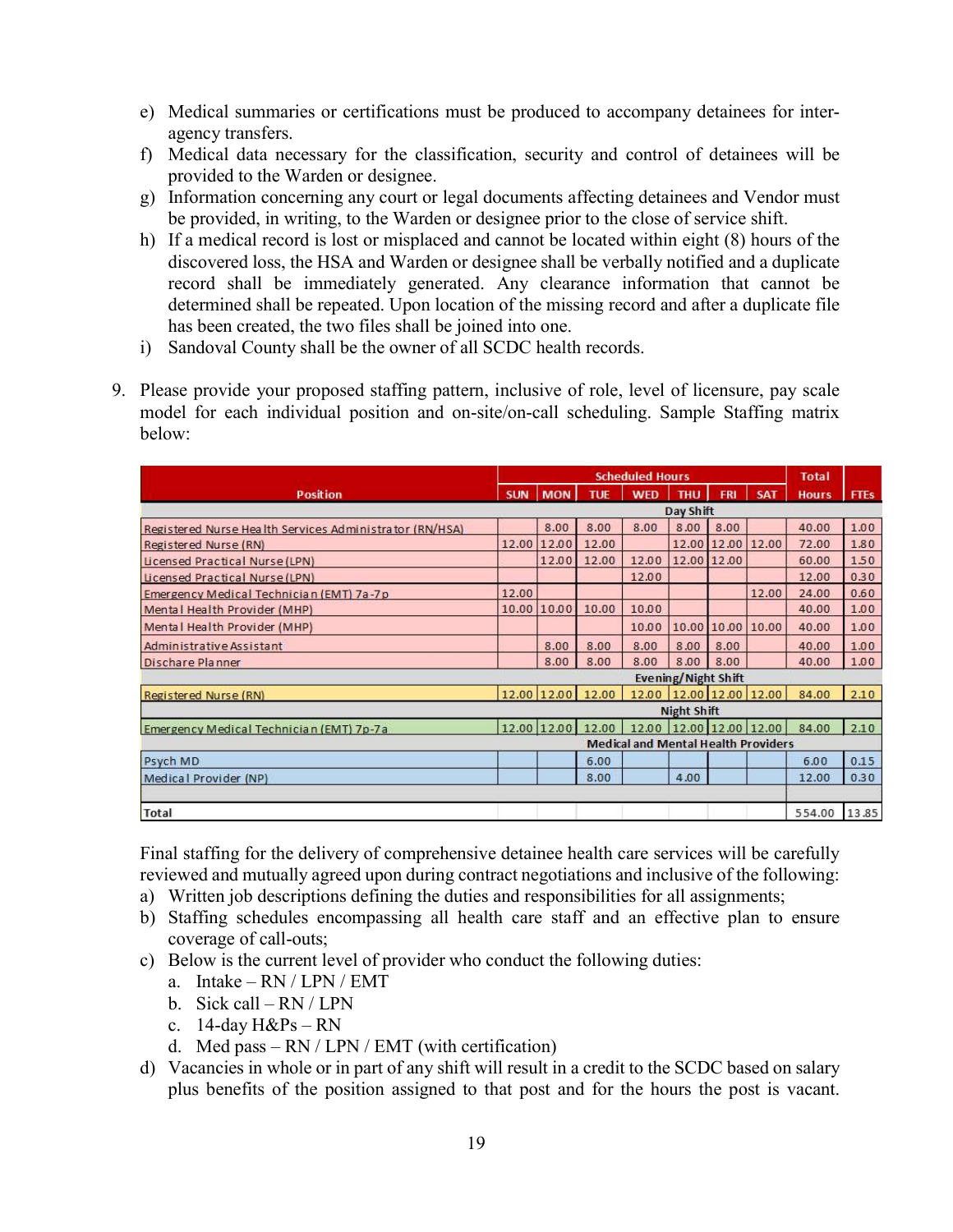Additionally, any unfilled shift staffing position not provided shall be a cost credit to SCDC until filled. See Section 2 D of Appendix F.

- e) Within seven (7) days after award, the successful Offeror shall provide the name, date of birth, local address, previous employment, social security number and copy of driver's license for all SCDC assigned staff for fingerprints and background checks. This will also include a personal integrity questionnaire to be filled out by SCDC assigned staff. Applicable licenses and/or certificates for all professional staff must be on file with the SCDC prior to employment. In addition, malpractice insurance must be on file for all Physicians and Nurse Practitioners, and other professional or paraprofessional employees, if applicable.
- f) All Health Services Vendors are required to participate in SCDC-sponsored Safety, Security, and Orientation training prior to providing patient care for the Contract.
- g) All Contractors are required to participate in SCDC-sponsored Prison Rape Elimination Act (PREA) training prior to providing patient care under the Contract, and to fully abide by PREA policies which mandate reporting and treatment for abuse or neglect of all inmates in the secure institutions.
- h) The Warden or designee may prohibit entry to the facility, or remove them from, a contract employee who does not perform his/her duties in a professional manner. Shift Commander (Captain or higher authority) reserves the right to search any person, property or article entering or leaving its facilities.
- 10. Please provide your Professional Development and/or Continuing Education and Training program.
- 11. Please provide your Quality Assurance and Compliance Plan, which should include but is not limited to regularly scheduled audits of detainee health care services with documentation of deficiencies and corrective action planning, in addition to an annual quality assurance audit by an outside, independent, qualified entity.
- 12. Please describe your process for handling health services grievances. At minimum the Offeror's Grievance Coordinator must meet with detainees requesting to file a grievance report within five (5) days of initial request. The Health Services Grievance Coordinator will attempt to resolve the issue(s) presented and will document what steps to resolution were completed. If the issue(s) cannot be resolved in this manner and the detainee files a health services grievance, the SCDC Administration shall have ten (10) calendar days to respond. Copies of all grievance requests, reports and resolutions shall be provided to the facility-designated officer.
- 13. Please describe your plan to utilize Telemedicine/Telehealth.
- 14. Please describe how you will operationalize effective discharge planning to ensure continuity of care. Please include your knowledge of the current system of care in Sandoval County and/or how you will develop or enhance relationships with community-based Providers to strengthen the safety net for high needs residents of Sandoval County exiting from the SCDC.
- 15. Data Reporting: The successful Offeror(s) will be required to submit data reports as determined by The Director on a regular basis.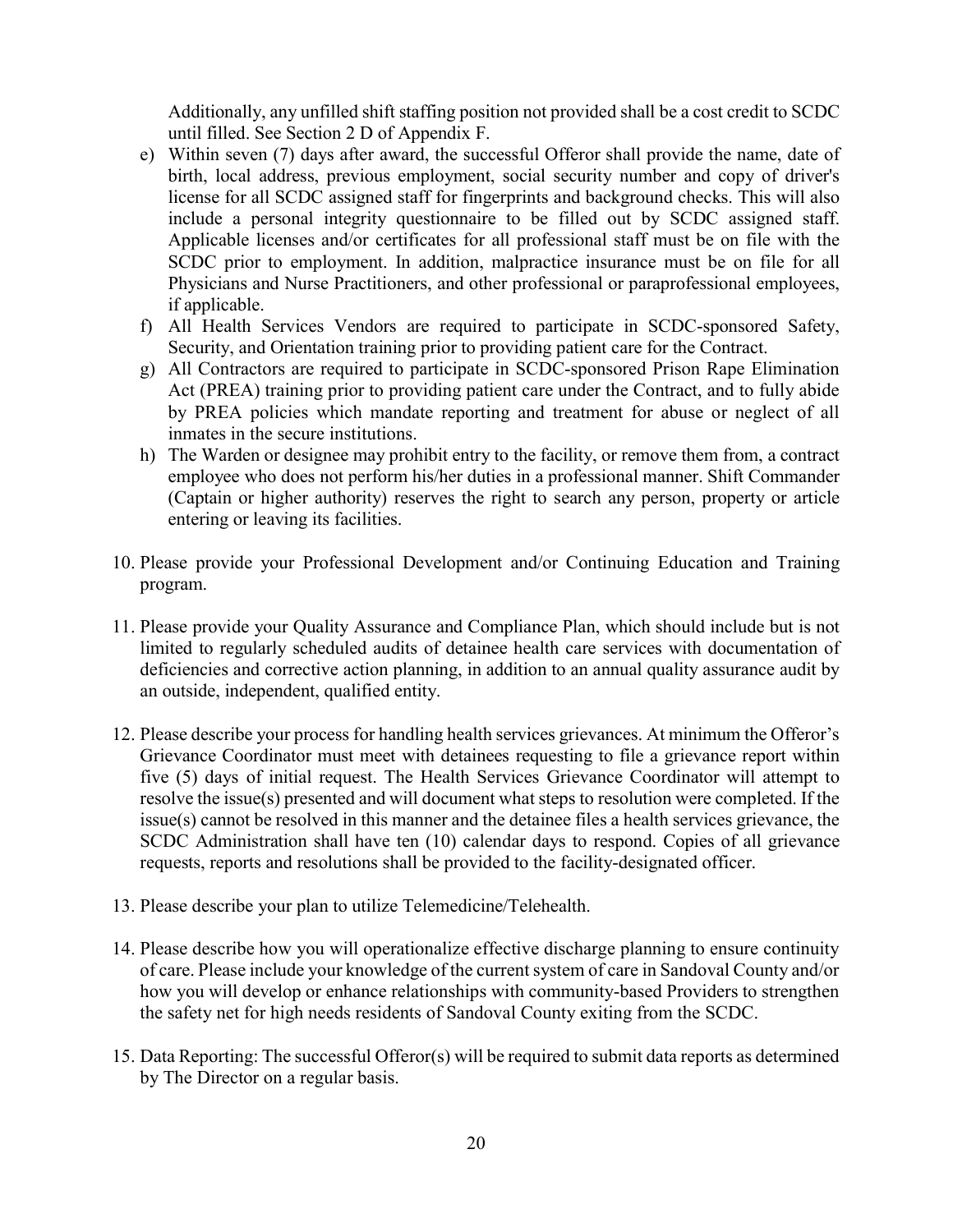# B. TECHNICAL SPECIFICATIONS

### 1. Organizational Experience:

- a. Provide a description of all relevant experience as required in the scope of work and according the New Mexico Association of Counties Adult Detentions Professional Standards. The narrative MUST thoroughly describe how the Offeror has supplied expertise for similar contracts and must include the extent of their experience, expertise and knowledge as a provider of health services to high risk populations.
- b. Provide a narrative that details the history of the company.
- c. Provide a narrative that describes each individual's staff experience, education and qualifications.
- d. Provide a narrative that details staff size and availability of each experienced professional that shall be dedicated to the Sandoval County Detention Center.

### 2. Organizational References

Offerors must provide a minimum of three (3) references from similar projects performed for state or local government clients within the last three (3) years.

The Evaluation Committee may contact any or all references for validation of information submitted. If this step is taken, the Procurement Manager and the Evaluation Committee must all be together on a conference call with the submitted reference so that the Procurement Manager and all members of the Evaluation Committee receive the same information. Additionally, the County reserves the right to consider any and all information available to it.

### Offerors shall submit the following business reference information as part of their Offer:

- Client name;
- Project description;
- Project dates;
- Staff assigned to referenced engagement; and
- Client project manager name, telephone number, fax number, and email address.

Offeror is required to submit APPENDIX D, Organizational Reference Questionnaire ("Questionnaire"), to the business references it lists. The business references must submit the Questionnaire directly to the designee identified in APPENDIX D. The business references must not return the completed Questionnaire to the Offeror. It is the Offeror's responsibility to ensure the completed forms are submitted on or before the date indicated in the Sequence of Events for inclusion in the evaluation process.

### 3. Mandatory Specifications

A brief explanation is required for each mandatory specification listed below. Offerors are encouraged to fully address each category, as points are assigned:

A. Please provide a detailed description specifying how your proposed services will meet the Medical/Medical Health Standards contained within the New Mexico Counties Adult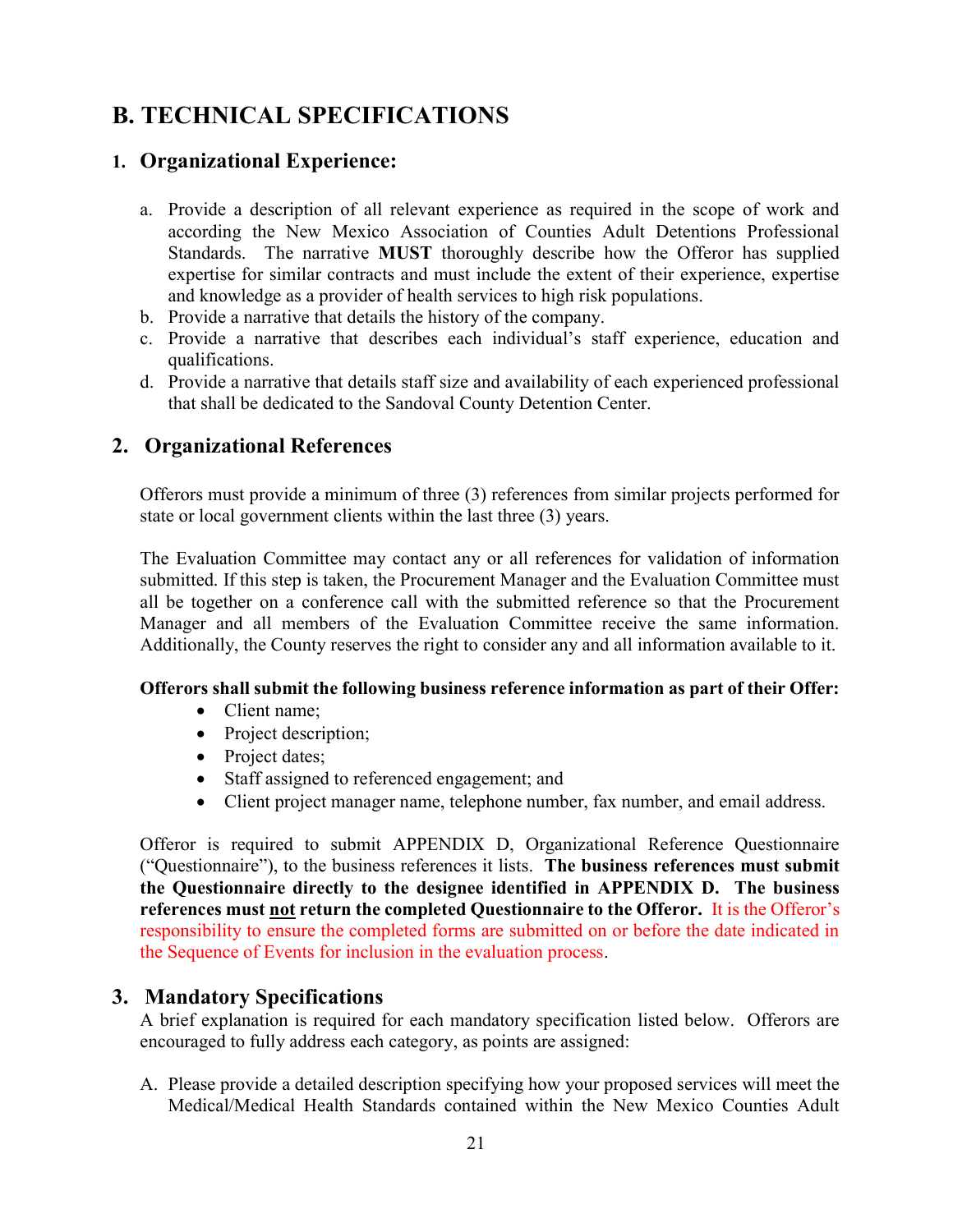Detentions Professional Standards (MM-01 through MM-47) as these serve as the minimum mandatory requirements that shall be used as guidelines and will be made a part of the contract between Sandoval County and the successful Offeror(s). Successful Offeror(s) shall produce all required Policies, Procedures, and Treatment Protocols prior to Contract Commencement.

- B. If and where applicable, please describe how you will exceed the minimum standards and please be sure to clearly distinguish areas where you exceed versus meet the minimum mandatory requirement standards.
- C. Describe how your firm would be able to fill and maintain minimum staffing levels in order to operate a safe and secure medical department. Describe your recruiting abilities and what you would do to develop healthy staff retention.
- D. Provide a complete list of existing clients as of the date of this RFP.

### 4. Business Specifications

## Financial Stability

Offerors must submit copies of the most recent years independently audited financial statements and the most current 10k, as well as financial statements for the proceeding three years if they exist. The submission must include the audit opinion, the balance sheet, statements of income, retained earnings, cash flows and the notes to the financial statements. If independently audited financial statements do not exist, Offeror must state the reason, and instead submit sufficient information (e.g.,  $D \& B$  report) to enable the Evaluation Committee to assess the financial stability of the Offeror.

### **Insurance**

ALL RESPONDENTS MUST submit with their proposal, proof of insurance for Professional Liability in the amount of \$1,050,000. Proof shall be by submission of copies of current policies or current Certificates of Insurance, including the effective dates of coverage. Sandoval County requires the following provisions awarded by vendor:

- Sandoval County to be named as additional insured or an insured on all required policies.
- Sandoval County shall be provided with an unconditional thirty (30) days advance written notice of cancellation or material change (i.e. no limit on the notice of cancellation) on all policies.
- Prior to the execution of the resulting contract, the Sandoval County Purchasing Office shall be supplied with an original certificate of insurance evidencing the stated requirements. This insurance shall be effective for the contract duration and renewal certificates shall also be supplied upon expiration.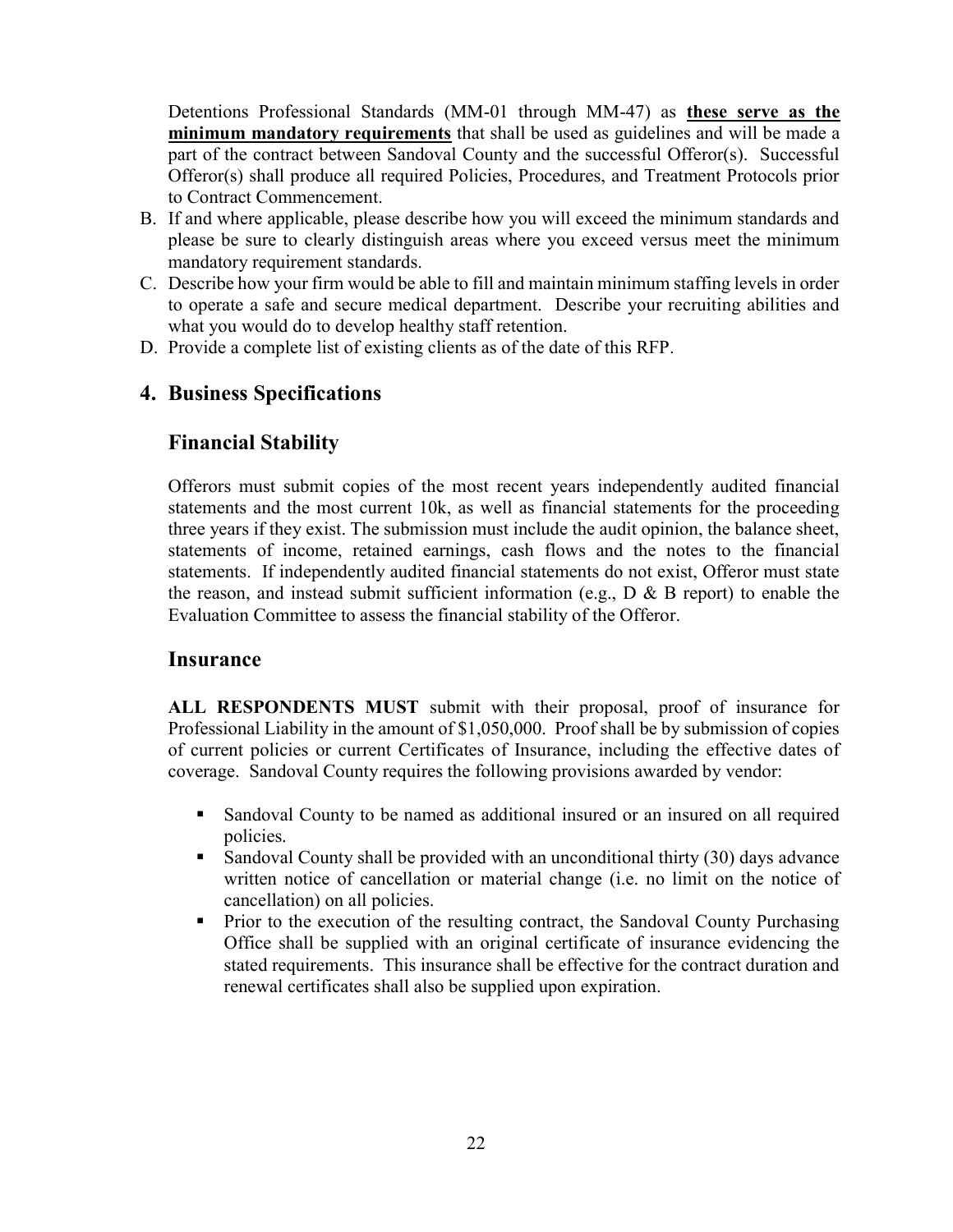# V. EVALUATION

## A. EVALUATION POINT SUMMARY

The following is a summary of evaluation factors with point values assigned to each. These weighted factors will be used in the evaluation of individual potential Offeror proposals by sub-category.

| <b>Factors</b>                                                | <b>Points Available</b> |
|---------------------------------------------------------------|-------------------------|
| <b>General Specifications</b>                                 | 25 points               |
| <b>Technical Specifications</b>                               |                         |
| Organizational Experience                                     | 20 points               |
| <b>Organizational References</b>                              | 10 points               |
| <b>Mandatory Specifications</b><br>$\bullet$                  |                         |
| o Meets Minimum Standards                                     | 20 points               |
| <b>Exceeds Minimum Standards</b><br>$\Omega$                  | 15 points               |
|                                                               |                         |
|                                                               |                         |
| POSSIBLE TOTAL COST POINTS                                    | 10 points               |
| Lowest Responsive offer Cost                                  |                         |
| ------------------------------------ X Available Award Points |                         |
| This Offeror's Cost                                           |                         |
|                                                               |                         |
| <b>GRAND TOTAL POSSIBLE POINTS</b>                            | 100 POINTS              |
|                                                               |                         |
| Letter of Transmittal                                         | Pass/Fail               |
| <b>Signed Campaign Contribution Disclosure Form</b>           | Pass/Fail               |
| Conflict of Interest Affidavit                                | Pass/Fail               |
| <b>Financial Stability</b>                                    | Pass/Fail               |
| Proof of Insurance                                            | Pass/Fail               |
|                                                               |                         |
| New Mexico Preference - Resident Vendor Points                |                         |
| New Mexico Preference - Resident Veterans Points              |                         |

Table 1: Evaluation Point Summary

### B. EVALUATION FACTORS

Points will be awarded based on the thoroughness and clarity of the response of the engagements cited and the perceived validity of the response.

### a. Organizational Experience

Points will be awarded based on the thoroughness and clarity of Offeror's response in this Section. The Evaluation Committee will also weigh the relevancy and extent of Offeror's experience, expertise and knowledge; and of personnel education, experience and certifications/licenses. In addition, points will be awarded based on Offeror's candid and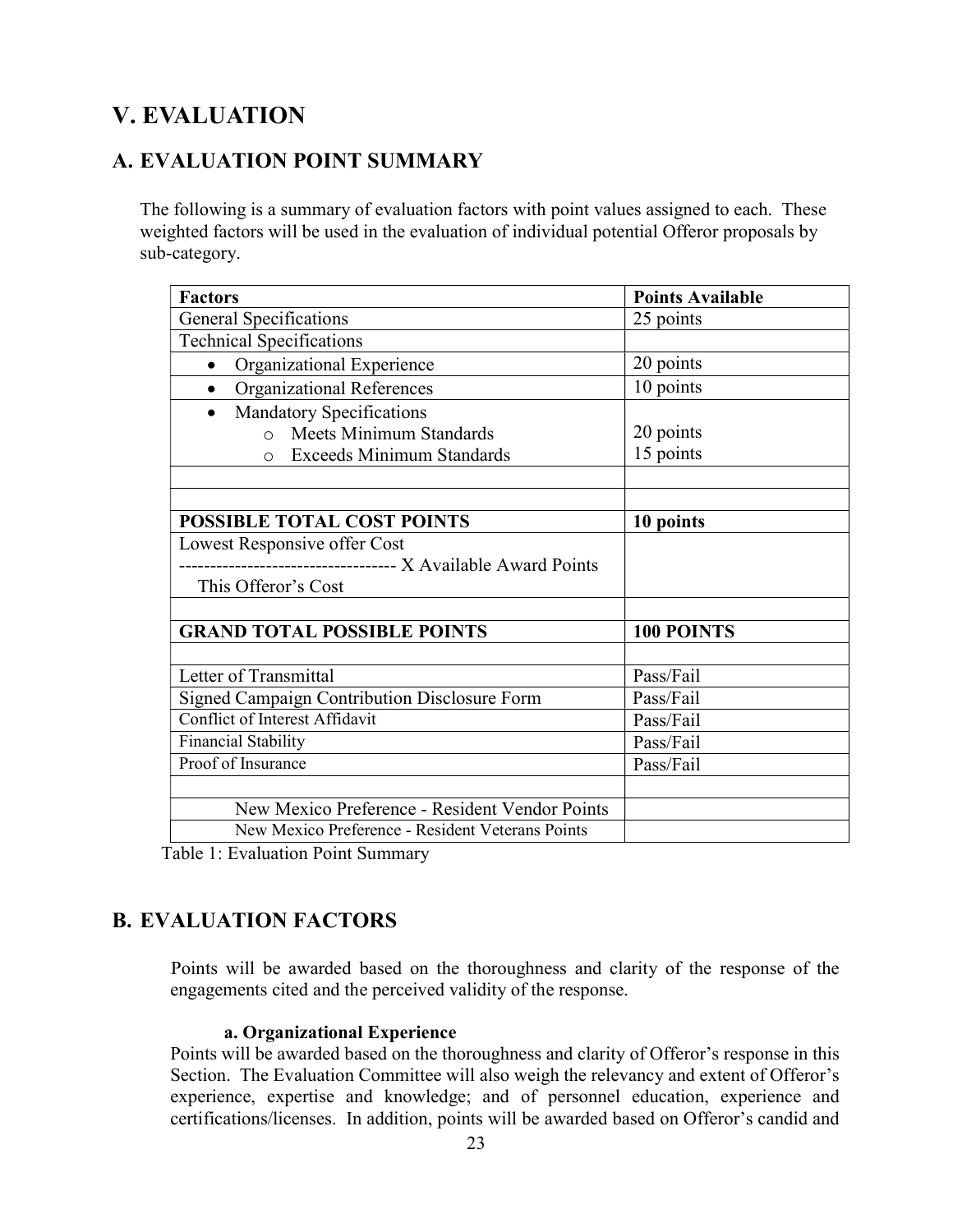well-thought-out response to successes and failures, as well as the ability of the Offeror to learn from its failures and grow from its successes.

### b. Organizational References

Points will be awarded based upon an evaluation of the responses to a series of questions on the Organizational Reference Questionnaire (Appendix D). Offeror will be evaluated on references that show positive service history, successful execution of services and evidence of satisfaction by each reference. References indicating significantly similar services/scopes of work and comments provided by a submitted reference will add weight and value to a recommendation during the evaluation process. Points will be awarded for each individual response up to 1/3 of the total points for this category. Lack of a response will receive zero (0) points.

The Evaluation Committee may contact any or all business references for validation of information submitted. If this step is taken, the Procurement Manager and the Evaluation Committee must all be together on a conference call with the submitted reference so that the Procurement Manager and all members of the Evaluation Committee receive the same information. Additionally, the Agency reserves the right to consider any and all information available to it.

### c. Mandatory Specifications

Points will be awarded based on the thoroughness and clarity of Offeror's response in this section.

d. Cost Lowest Responsive Offeror's Cost

---------------------------------------------------------- X Available Points

Each Offeror's Cost

e. Pass/Fail Section: A "fail" for any item(s) below will result in a nonresponsive proposal and the proposal will not be evaluated.

- Letter of Transmittal
- Signed Campaign Contribution Disclosure Form
- Conflict of Interest Affidavit Form
- Proof of Financial Stability
- Proof of Insurance

### 1. New Mexico Preferences

Percentages will be determined based upon the point-based system outlined in NMSA 1978, § 13-1-21 (as amended).

### A. New Mexico Business Preference

If the Offeror has provided their Preference Certificate the Preference Points for a New Mexico Business is 5% of the total points available in this RFP.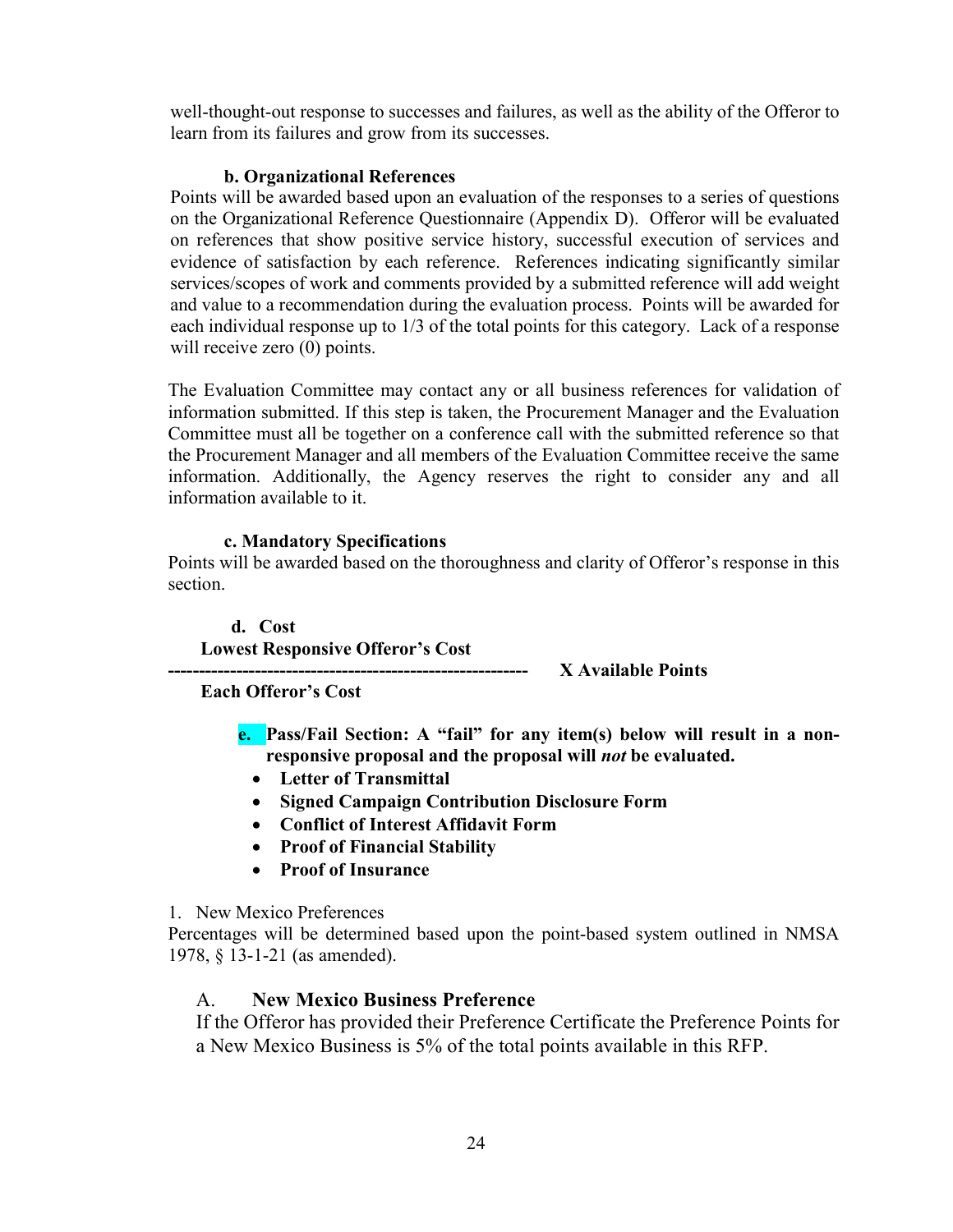### B. New Mexico Resident Veterans Business Preference

If the Offeror has provided a copy of their Preference Certificate the Preference Points for a New Mexico Resident Veteran Business is 10% of the total points available in this RFP.

### 2. Interview

If an interview is held, the Purchasing Manager will distribute questions and instructions to the finalists prior to the scheduled interview. A maximum of 100 points are possible in scoring each interview for this RFP. The Evaluation Committee may, at their discretion, request additional clarification as to the contents of the RFP submittal from any of the Offeror's.

### EVALUATION PROCESS

- 1. All Offeror proposals will be reviewed for compliance with the requirements and specifications stated within the RFP. Proposals deemed non-responsive will be eliminated from further consideration.
- 2. The Procurement Manager may contact the Offeror for clarification of the response.
- 3. The Evaluation Committee may use other sources of information to perform the evaluation.
- 4. Responsive proposals will be evaluated on the factors set forth in the RFP, which have been assigned a point value. The responsible Offeror(s) with the highest scores will be selected as finalist Offeror(s), based upon the proposals submitted. The responsible Offeror(s) whose proposals are most advantageous to the County taking into consideration the evaluation factors will be recommended for award. Please note, however, that a serious deficiency in the response to any one factor may be grounds for rejection regardless of overall score.
	- APPENDICES-A through E must be completed and submitted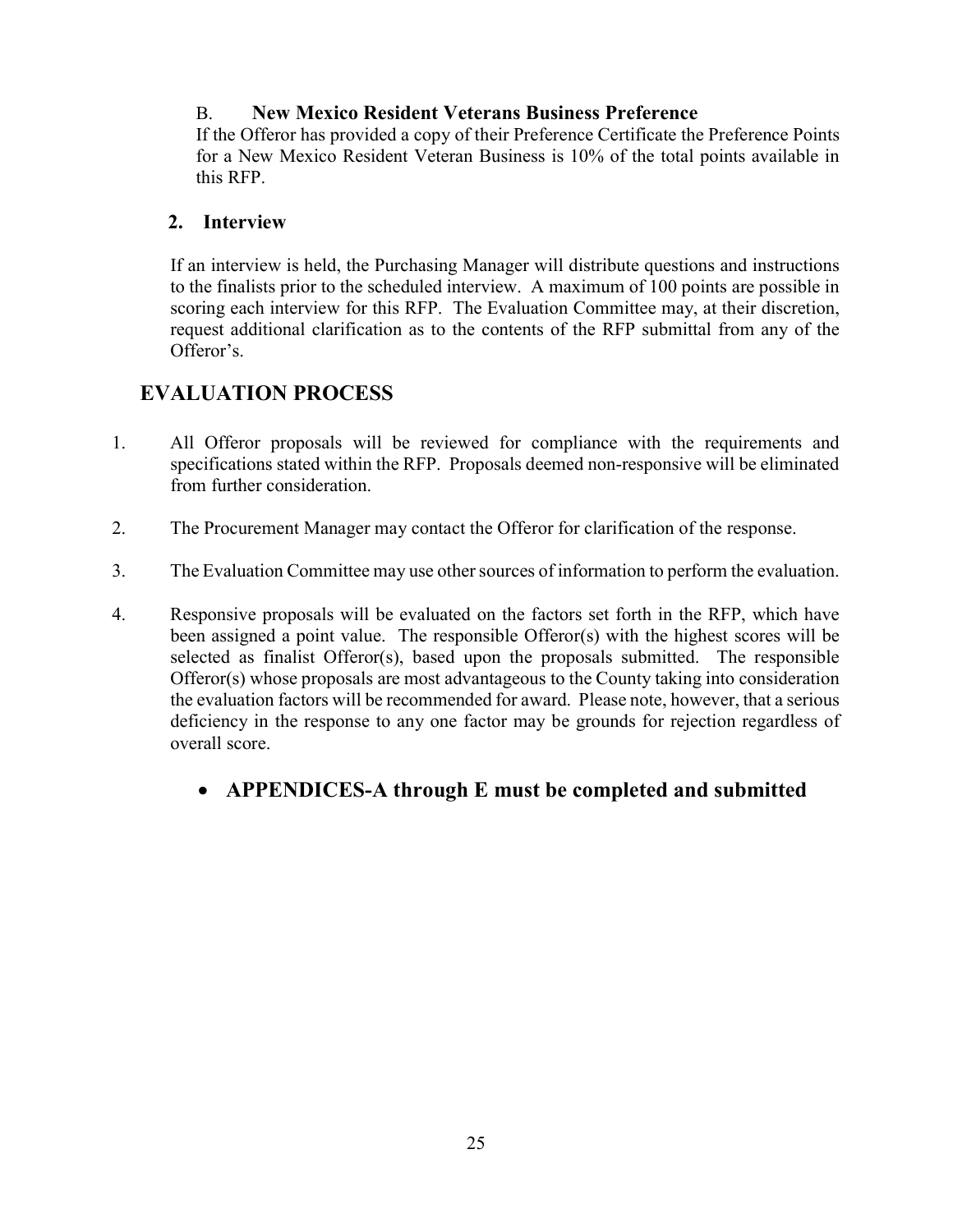# APPENDIX A

# ACKNOWLEDGEMENT OF RECEIPT FORM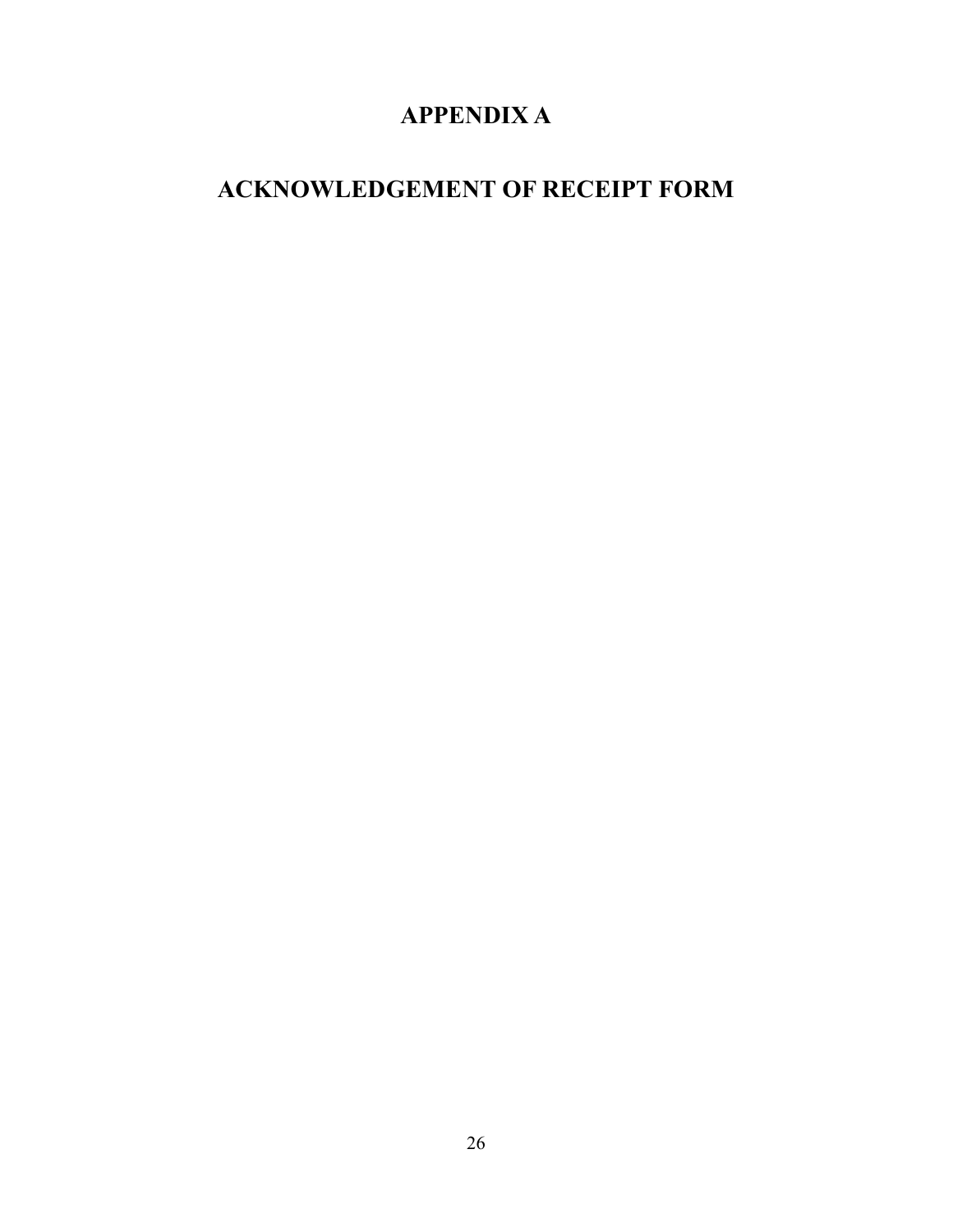# APPENDIX A

## REQUEST FOR PROPOSAL

### Jail Health Services RFP# FY22-SCDC-01 ACKNOWLEDGEMENT OF RECEIPT FORM

In acknowledgement of receipt of this Request for Proposal the undersigned agrees that s/he has received a complete copy, beginning with the title page and table of contents, and ending with APPENDIX F.

The acknowledgement of receipt should be signed and returned to the Procurement Manager no later than April 12, 2022 by 5:00 pm (Mountain Daylight Time). Only potential Offerors who elect to return this form completed with the indicated intention of submitting a proposal will receive copies of all Offeror written questions and the written responses to those questions as well as RFP amendments, if any are issued.

| FIRM:                  |                                                                       |  |
|------------------------|-----------------------------------------------------------------------|--|
| <b>REPRESENTED BY:</b> |                                                                       |  |
| TITLE:                 | PHONE NO.:                                                            |  |
| E-MAIL:                | <b>FAX NO.:</b><br><u> 1980 - John Stone, Amerikaansk politiker (</u> |  |
| <b>ADDRESS:</b>        |                                                                       |  |
| CITY:                  | STATE:<br>ZIP CODE:                                                   |  |
| <b>SIGNATURE:</b>      | DATE:                                                                 |  |

This name and address will be used for all correspondence related to the Request for Proposal.

Firm does/does not (circle one) intend to respond to this Request for Proposal.

Leslie Olivas, Senior Procurement Specialist Sandoval County 1500 Idalia Road Bldg. D, PO Box 40 Bernalillo, NM 87004 Fax: 505-404-5873 E-mail: ldolivas@sandovalcountynm.gov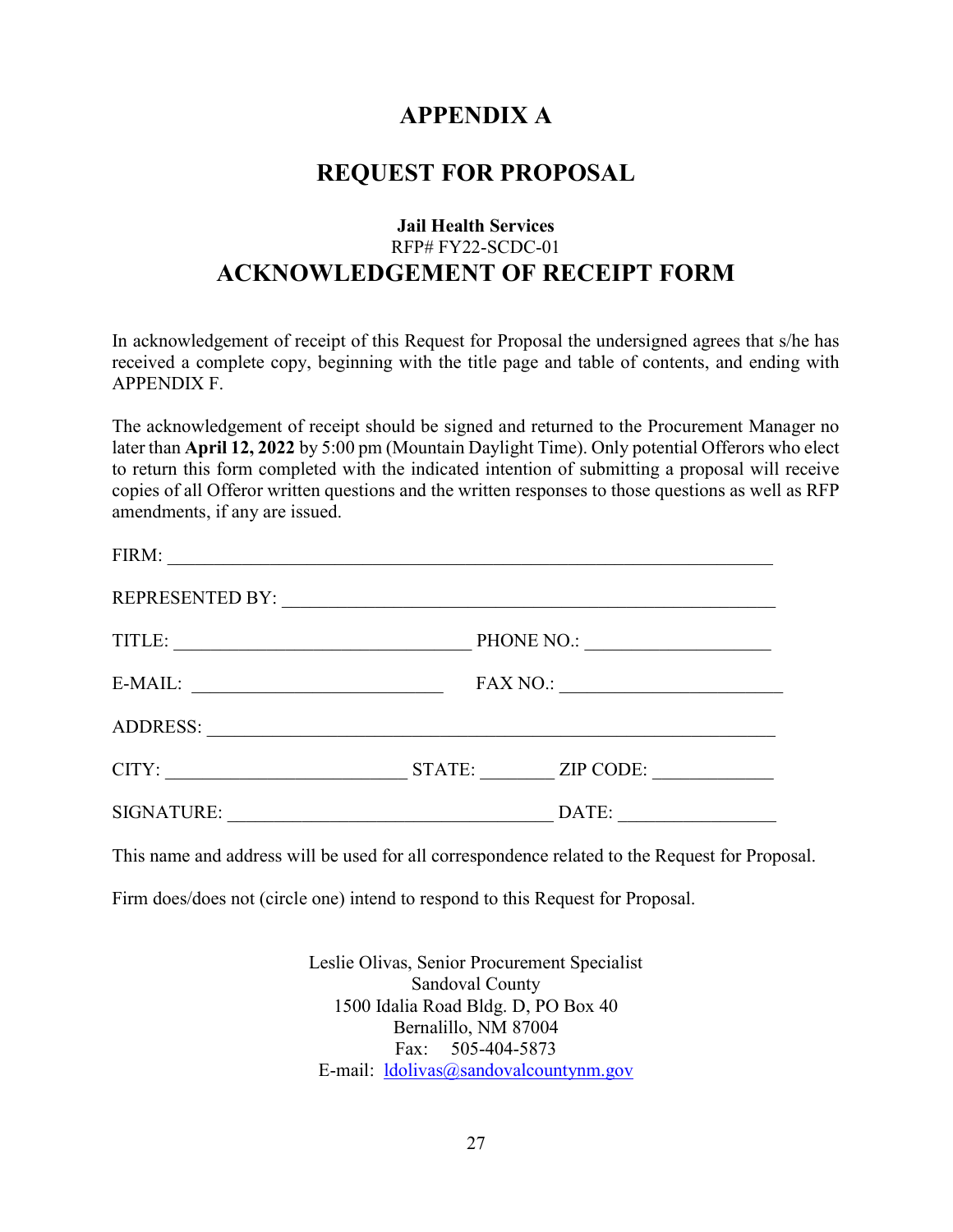# APPENDIX B

# CAMPAIGN CONTRIBUTION DISCLOSURE FORM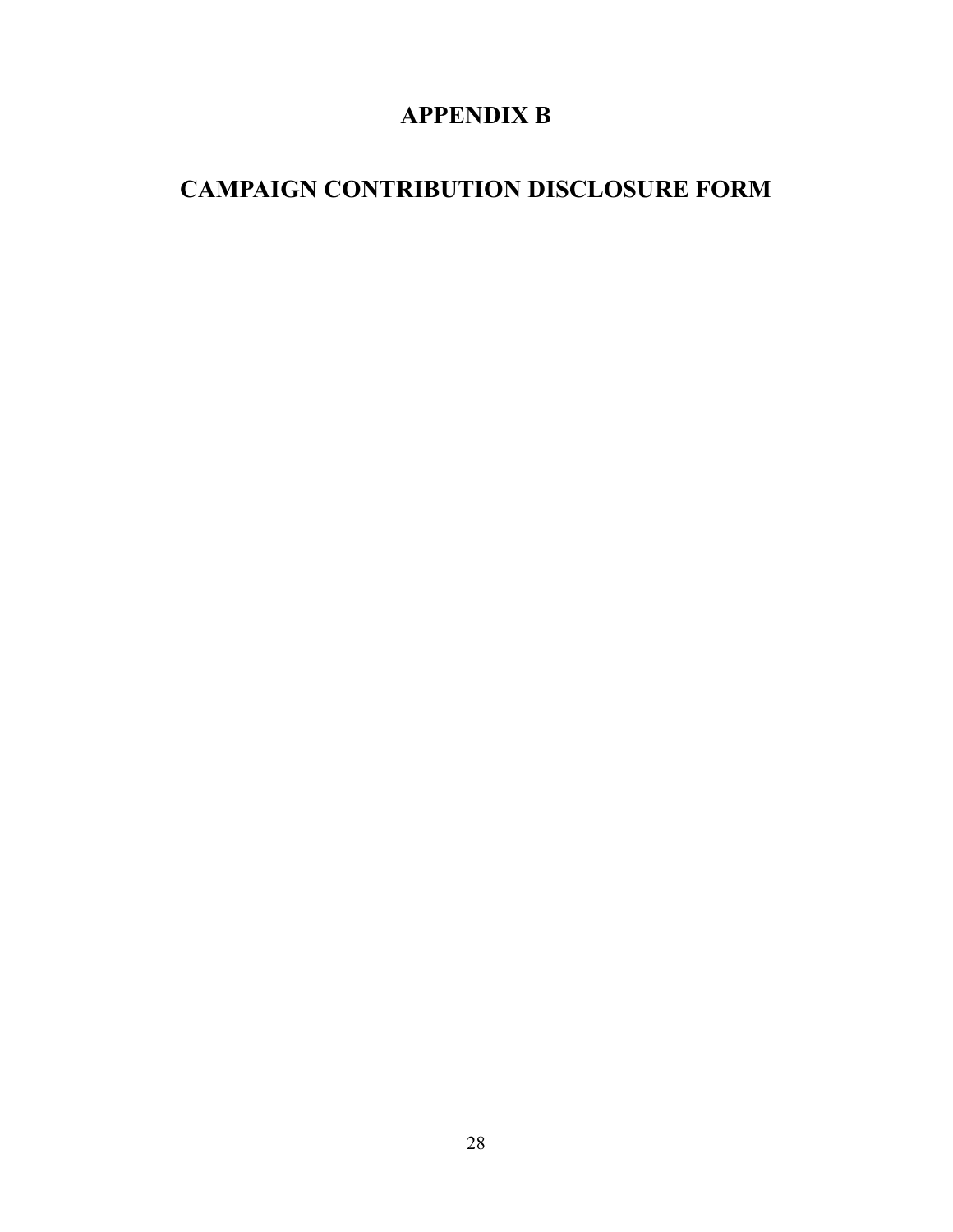# Campaign Contribution Disclosure Form

Pursuant to NMSA 1978, § 13-1-191.1 (2006), any person seeking to enter into a contract with any state agency or local public body for professional services, a design and build project delivery system, or the design and installation of measures the primary purpose of which is to conserve natural resources must file this form with that state agency or local public body. This form must be filed even if the contract qualifies as a small purchase or a sole source contract. The prospective contractor must disclose whether they, a family member or a representative of the prospective contractor has made a campaign contribution to an applicable public official of the state or a local public body during the two years prior to the date on which the contractor submits a proposal or, in the case of a sole source or small purchase contract, the two years prior to the date the contractor signs the contract, if the aggregate total of contributions given by the prospective contractor, a family member or a representative of the prospective contractor to the public official exceeds one hundred dollars (\$100) over the two year period.

Furthermore, the state agency or local public body shall void an executed contract or cancel a solicitation or proposed award for a proposed contract if: 1) a prospective contractor, a family member of the prospective contractor, or a representative of the prospective contractor gives a campaign contribution or other thing of value to an applicable public official or the applicable public official's employees during the pendency of the procurement process or 2) a prospective contractor fails to submit a fully completed disclosure statement pursuant to the law.

### THIS FORM MUST BE FILED BY ANY PROSPECTIVE CONTRACTOR WHETHER OR NOT THEY, THEIR FAMILY MEMBER, OR THEIR REPRESENTATIVE HAS MADE ANY CONTRIBUTIONS SUBJECT TO DISCLOSURE.

The following definitions apply:

"Applicable public official" means a person elected to an office or a person appointed to complete a term of an elected office, who has the authority to award or influence the award of the contract for which the prospective contractor is submitting a competitive sealed proposal or who has the authority to negotiate a sole source or small purchase contract that may be awarded without submission of a sealed competitive proposal.

"Campaign Contribution" means a gift, subscription, loan, advance or deposit of money or other thing of value, including the estimated value of an in-kind contribution, that is made to or received by an applicable public official or any person authorized to raise, collect or expend contributions on that official's behalf for the purpose of electing the official to either statewide or local office.

"Campaign Contribution" includes the payment of a debt incurred in an election campaign, but does not include the value of services provided without compensation or unreimbursed travel or other personal expenses of individuals who volunteer a portion or all of their time on behalf of a candidate or political committee, nor does it include the administrative or solicitation expenses of a political committee that are paid by an organization that sponsors the committee.

"Family member" means spouse, father, mother, child, father-in-law, mother-in-law, daughter-inlaw or son-in-law.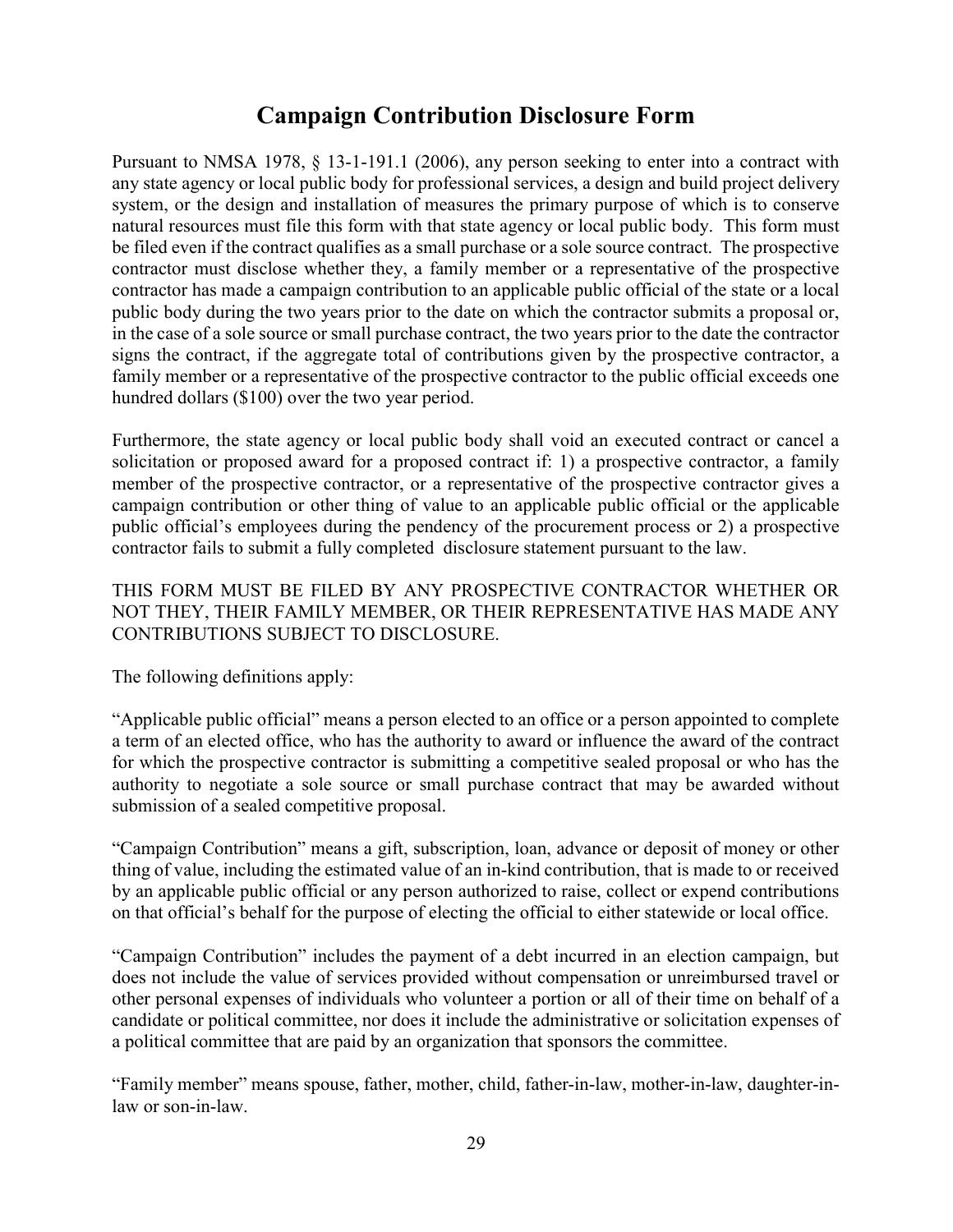"Pendency of the procurement process" means the time period commencing with the public notice of the request for proposals and ending with the award of the contract or the cancellation of the request for proposals.

"Person" means any corporation, partnership, individual, joint venture, association or any other private legal entity.

"Prospective contractor" means a person who is subject to the competitive sealed proposal process set forth in the Procurement Code or is not required to submit a competitive sealed proposal because that person qualifies for a sole source or a small purchase contract.

"Representative of a prospective contractor" means an officer or director of a corporation, a member or manager of a limited liability corporation, a partner of a partnership or a trustee of a trust of the prospective contractor.

### DISCLOSURE OF CONTRIBUTIONS:

| <b>Contribution Made By:</b>        |                                                                                           |  |
|-------------------------------------|-------------------------------------------------------------------------------------------|--|
| Relation to Prospective Contractor: |                                                                                           |  |
|                                     |                                                                                           |  |
| Date Contribution(s) Made:          | <u> 1989 - Johann Barbara, margaret eta idazlearia (h. 1989).</u>                         |  |
| Amount(s) of Contribution(s)        | <u> 1990 - Johann John Harry Barn, mars and de Brazilian (b. 1991)</u>                    |  |
| Nature of Contribution(s)           |                                                                                           |  |
| Purpose of Contribution(s)          | the control of the control of the control of the control of the control of the control of |  |
| (Attach extra pages if necessary)   |                                                                                           |  |
| Signature                           | Date                                                                                      |  |
| Title (position)                    |                                                                                           |  |

 $-OR-$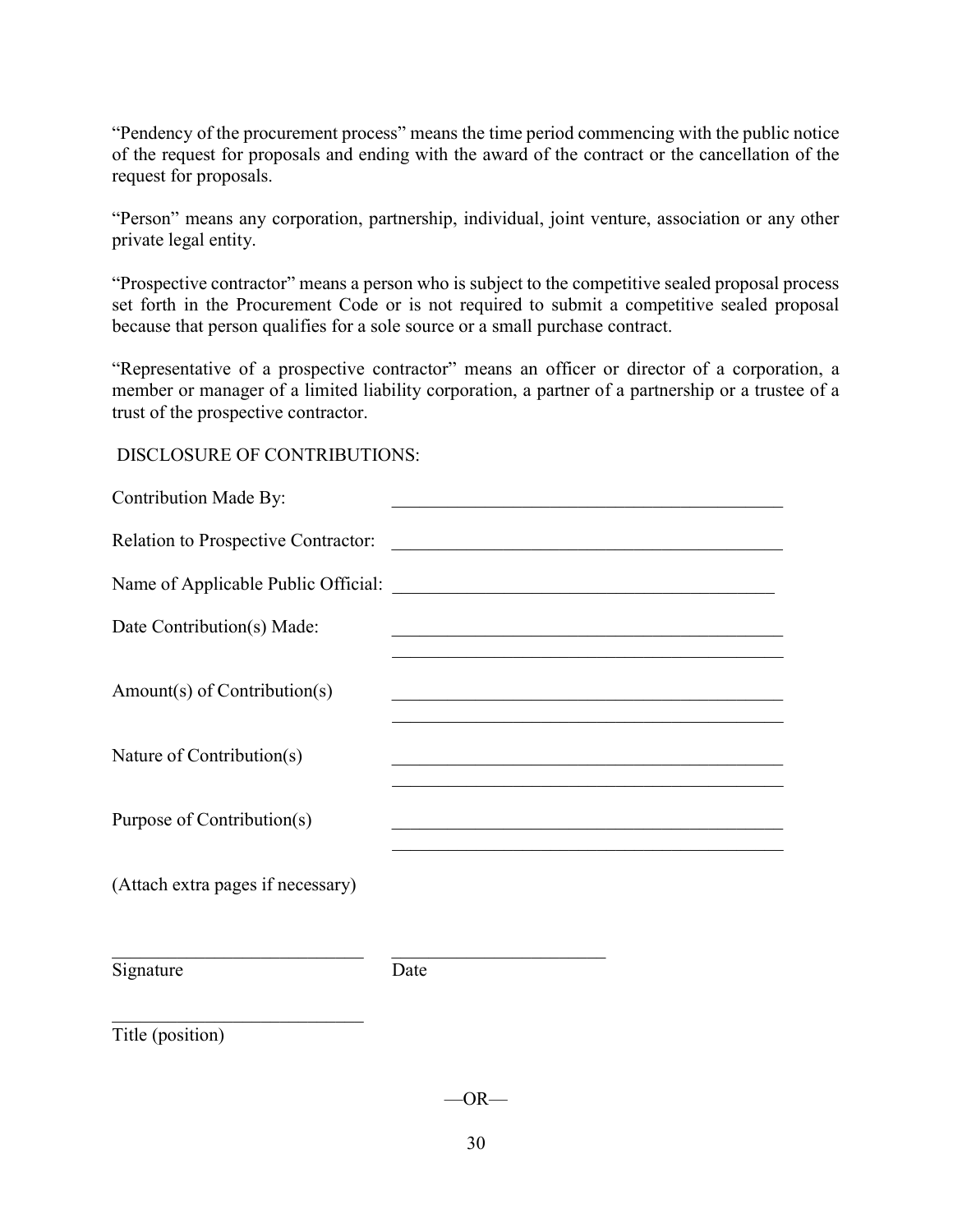NO CONTRIBUTIONS IN THE AGGREGATE TOTAL OVER ONE HUNDRED DOLLARS (\$100) WERE MADE to an applicable public official by me, a family member or representative.

 $\mathcal{L}_\text{max}$  , and the contribution of the contribution of  $\mathcal{L}_\text{max}$ 

Signature Date

Title (Position)

### SANDOVAL COUNTY'S CURRENT ELECTED OFFICIALS

Katherine A. Bruch, Commission District 1

Jay C. Block, Commission District 2

Michael Meek, Commission District 3

David J. Heil, Commission District 4

G. Kenneth Eichenwald, Commission District 5

Linda P. Gallegos, Assessor

Anne Brady-Romero, Clerk

Charles J. Aguilar, Probate Judge

Jesse James Casaus, Sheriff

Jennifer Taylor, Treasurer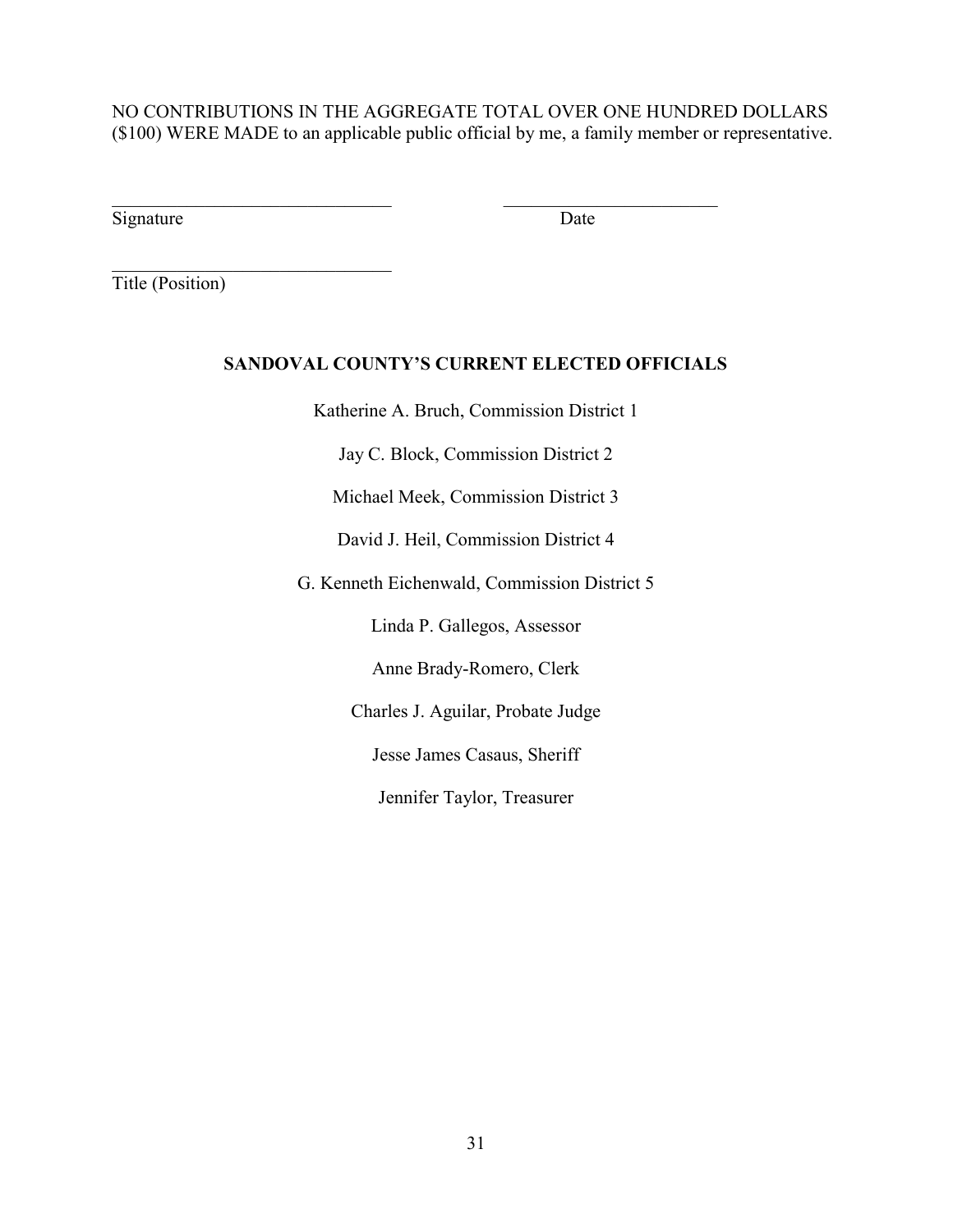# APPENDIX C

# LETTER OF TRANSMITTAL FORM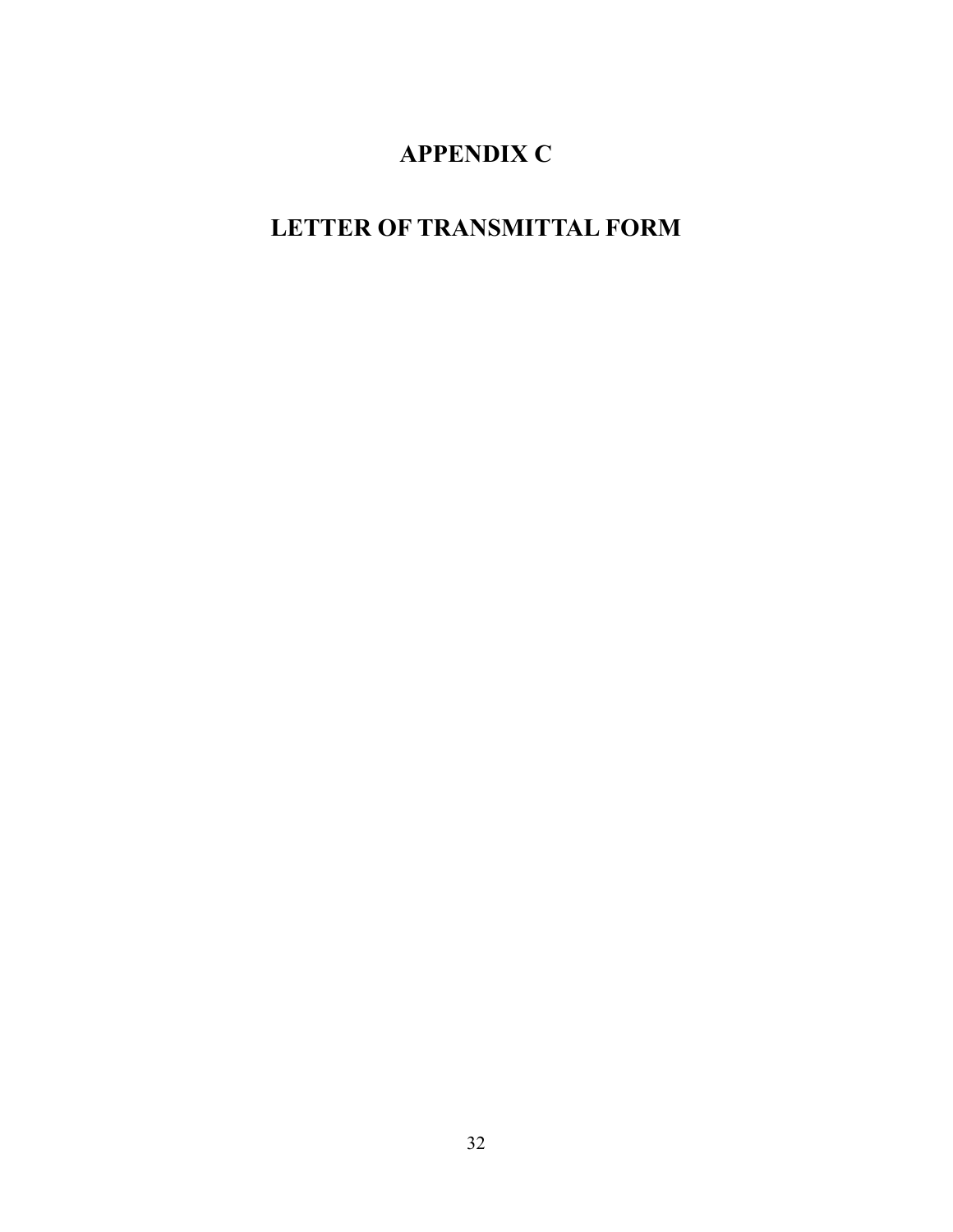# APPENDIX C Letter of Transmittal Form

 $\mathcal{L}_\text{max} = \mathcal{L}_\text{max} = \mathcal{L}_\text{max} = \mathcal{L}_\text{max} = \mathcal{L}_\text{max} = \mathcal{L}_\text{max} = \mathcal{L}_\text{max} = \mathcal{L}_\text{max} = \mathcal{L}_\text{max} = \mathcal{L}_\text{max} = \mathcal{L}_\text{max} = \mathcal{L}_\text{max} = \mathcal{L}_\text{max} = \mathcal{L}_\text{max} = \mathcal{L}_\text{max} = \mathcal{L}_\text{max} = \mathcal{L}_\text{max} = \mathcal{L}_\text{max} = \mathcal{$ 

RFP#: \_\_\_\_\_\_\_\_\_\_\_\_\_\_\_\_\_\_\_\_\_\_\_\_\_\_\_\_\_

Offeror Name: \_\_\_\_\_\_\_\_\_\_\_\_\_\_\_\_\_\_\_\_\_ FED ID# \_\_\_\_\_\_\_\_\_\_\_\_\_\_\_\_\_\_\_\_\_\_\_\_\_\_\_\_\_\_\_

 $\mathcal{L}_\mathcal{L} = \{ \mathcal{L}_\mathcal{L} = \{ \mathcal{L}_\mathcal{L} = \{ \mathcal{L}_\mathcal{L} = \{ \mathcal{L}_\mathcal{L} = \{ \mathcal{L}_\mathcal{L} = \{ \mathcal{L}_\mathcal{L} = \{ \mathcal{L}_\mathcal{L} = \{ \mathcal{L}_\mathcal{L} = \{ \mathcal{L}_\mathcal{L} = \{ \mathcal{L}_\mathcal{L} = \{ \mathcal{L}_\mathcal{L} = \{ \mathcal{L}_\mathcal{L} = \{ \mathcal{L}_\mathcal{L} = \{ \mathcal{L}_\mathcal{$ 

Items #1 to #7 EACH MUST BE COMPLETED IN FULL

1. Identity (Name) and Mailing Address of the submitting organization:

 $\mathcal{L}_\text{max}$  and  $\mathcal{L}_\text{max}$  and  $\mathcal{L}_\text{max}$  and  $\mathcal{L}_\text{max}$  and  $\mathcal{L}_\text{max}$  and  $\mathcal{L}_\text{max}$ 2. For the person authorized by the organization to contractually obligate on behalf of this Offer: Name Title  $\qquad \qquad \qquad \qquad$ E-Mail Address \_\_\_\_\_\_\_\_\_\_\_\_\_\_\_\_\_\_\_\_\_\_\_\_\_\_\_\_\_\_\_\_\_\_\_\_\_\_\_\_\_\_\_\_\_\_\_\_\_\_\_\_\_\_\_\_\_\_\_\_\_\_\_ Telephone Number \_\_\_\_\_\_\_\_\_\_\_\_\_\_\_\_\_\_\_\_\_\_\_\_\_\_\_\_\_\_\_\_\_\_\_\_\_\_\_\_\_\_\_\_\_\_\_\_\_\_\_\_\_\_\_\_\_ 3. For the person authorized by the organization to negotiate on behalf of this Offer: Name Title \_\_\_\_\_\_\_\_\_\_\_\_\_\_\_\_\_\_\_\_\_\_\_\_\_\_\_\_\_\_\_\_\_\_\_\_\_\_\_\_\_\_\_\_\_\_\_\_\_\_\_\_\_\_\_\_\_\_\_\_\_\_\_\_\_\_\_\_\_\_\_\_ E-Mail Address \_\_\_\_\_\_\_\_\_\_\_\_\_\_\_\_\_\_\_\_\_\_\_\_\_\_\_\_\_\_\_\_\_\_\_\_\_\_\_\_\_\_\_\_\_\_\_\_\_\_\_\_\_\_\_\_\_\_\_\_\_\_\_ Telephone Number **The United States 2008** 4. For the person authorized by the organization to clarify/respond to queries regarding this Offer: Name \_\_\_\_\_\_\_\_\_\_\_\_\_\_\_\_\_\_\_\_\_\_\_\_\_\_\_\_\_\_\_\_\_\_\_\_\_\_\_\_\_\_\_\_\_\_\_\_\_\_\_\_\_\_\_\_\_\_\_\_\_\_\_\_\_\_\_\_\_\_\_ Title  $\overline{\phantom{a}}$ E-Mail Address **E-Mail Address** Telephone Number  $\blacksquare$ 5. Use of Sub-Contractors (Select one) No sub-contractors will be used in the performance of any resultant contract OR The following sub-contractors will be used in the performance of any resultant contract:  $\mathcal{L}_\mathcal{L} = \{ \mathcal{L}_\mathcal{L} = \{ \mathcal{L}_\mathcal{L} = \{ \mathcal{L}_\mathcal{L} = \{ \mathcal{L}_\mathcal{L} = \{ \mathcal{L}_\mathcal{L} = \{ \mathcal{L}_\mathcal{L} = \{ \mathcal{L}_\mathcal{L} = \{ \mathcal{L}_\mathcal{L} = \{ \mathcal{L}_\mathcal{L} = \{ \mathcal{L}_\mathcal{L} = \{ \mathcal{L}_\mathcal{L} = \{ \mathcal{L}_\mathcal{L} = \{ \mathcal{L}_\mathcal{L} = \{ \mathcal{L}_\mathcal{$ (Attach extra sheets, as needed) 6. Please describe any relationship with any entity (other than Subcontractors listed in (5) above) which will be used in the performance of any resultant contract.  $\mathcal{L}_\mathcal{L} = \{ \mathcal{L}_\mathcal{L} = \{ \mathcal{L}_\mathcal{L} = \{ \mathcal{L}_\mathcal{L} = \{ \mathcal{L}_\mathcal{L} = \{ \mathcal{L}_\mathcal{L} = \{ \mathcal{L}_\mathcal{L} = \{ \mathcal{L}_\mathcal{L} = \{ \mathcal{L}_\mathcal{L} = \{ \mathcal{L}_\mathcal{L} = \{ \mathcal{L}_\mathcal{L} = \{ \mathcal{L}_\mathcal{L} = \{ \mathcal{L}_\mathcal{L} = \{ \mathcal{L}_\mathcal{L} = \{ \mathcal{L}_\mathcal{$ (Attach extra sheets, as needed) 7. \_\_\_ On behalf of the submitting organization named in item #1, above, I accept the Conditions

- Governing the Procurement
	- \_\_\_ I concur that submission of our proposal constitutes acceptance of the Evaluation Factors contained in Section V of this RFP.
	- \_\_\_ I acknowledge receipt of any and all amendments to this RFP.

 $, 2021$ 

Authorized Signature and Date (Must be signed by the person identified in item #2, above.)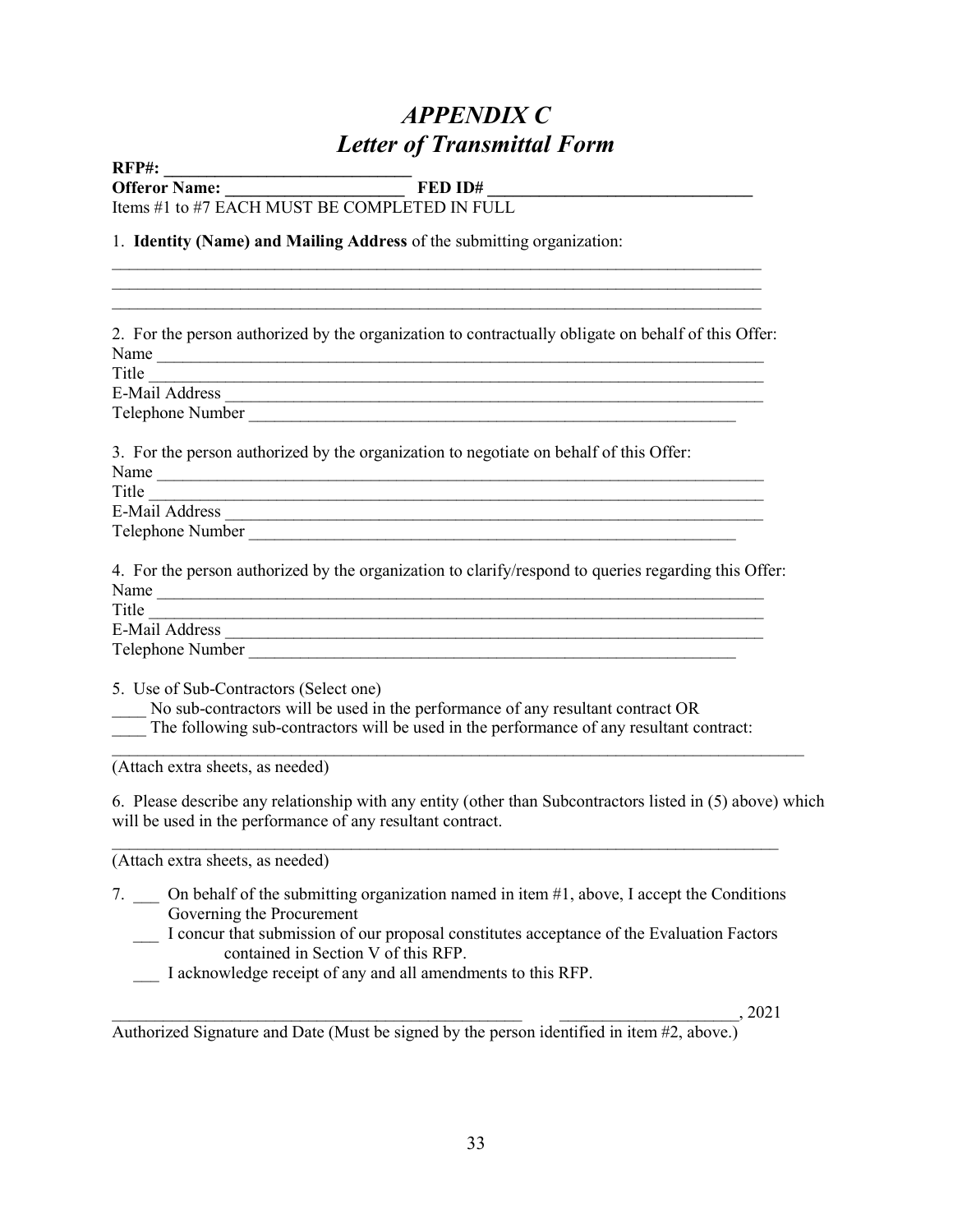# APPENDIX D

# ORGANIZATIONAL REFERENCE QUESTIONNAIRE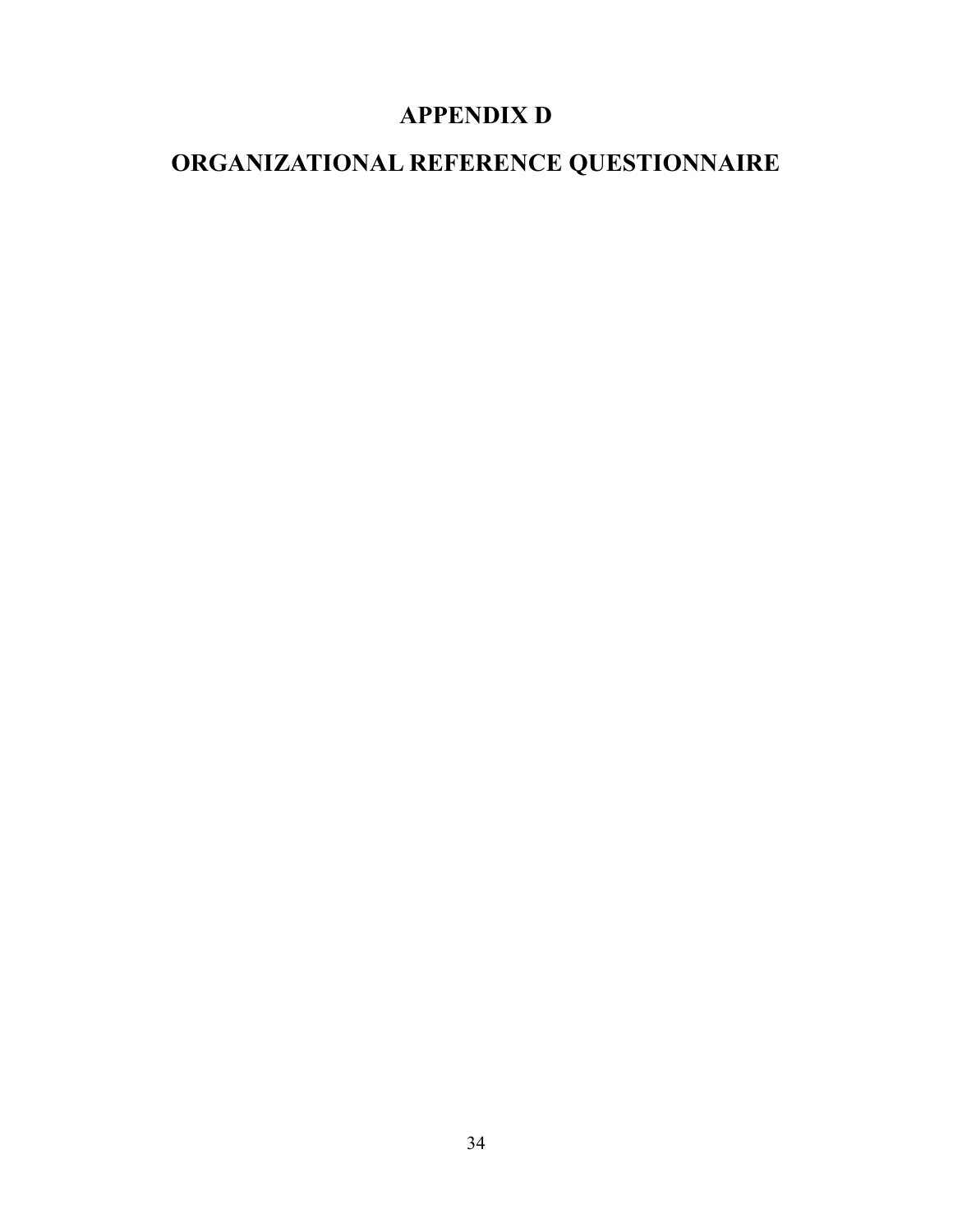### ORGANIZATIONAL REFERENCE QUESTIONNAIRE FOR:

(Name of the company you're submitting reference for)

This form is being submitted to your company for completion as a business reference for the company listed above. This form is to be returned for RFP# FY22-SCDC-01 Jail Health Services via facsimile or e-mail at:

| Name:      | Leslie Olivas, Senior Procurement Specialist |  |
|------------|----------------------------------------------|--|
|            | <b>Sandoval County Finance Department</b>    |  |
| Address:   | 1500 Idalia Road, Building D                 |  |
|            | Bernalillo, NM 87004                         |  |
|            |                                              |  |
| Telephone: | 505-404-5873                                 |  |
| Fax:       | 505-867-7605                                 |  |
| Email:     | ldolivas@sandovalcountynm.gov                |  |

l

Please return no later than May 3, 2022  $\omega$  3:00 p.m. Mountain Daylight Time and must not be returned to the individual/company requesting the reference. Late submissions will not be considered.

Please enter detailed answers in the "comments" section of each question.

For questions or concerns regarding this form, please contact the Sandoval County Procurement Officer listed above. When contacting us, please be sure to include the Request for Proposal number listed at the top of this page.

### CONFIDENTIAL INFORMATION WHEN COMPLETED

| Company providing        |  |
|--------------------------|--|
| reference:               |  |
| Contact name and         |  |
| title/position           |  |
| Contact telephone number |  |
| Contact e-mail address   |  |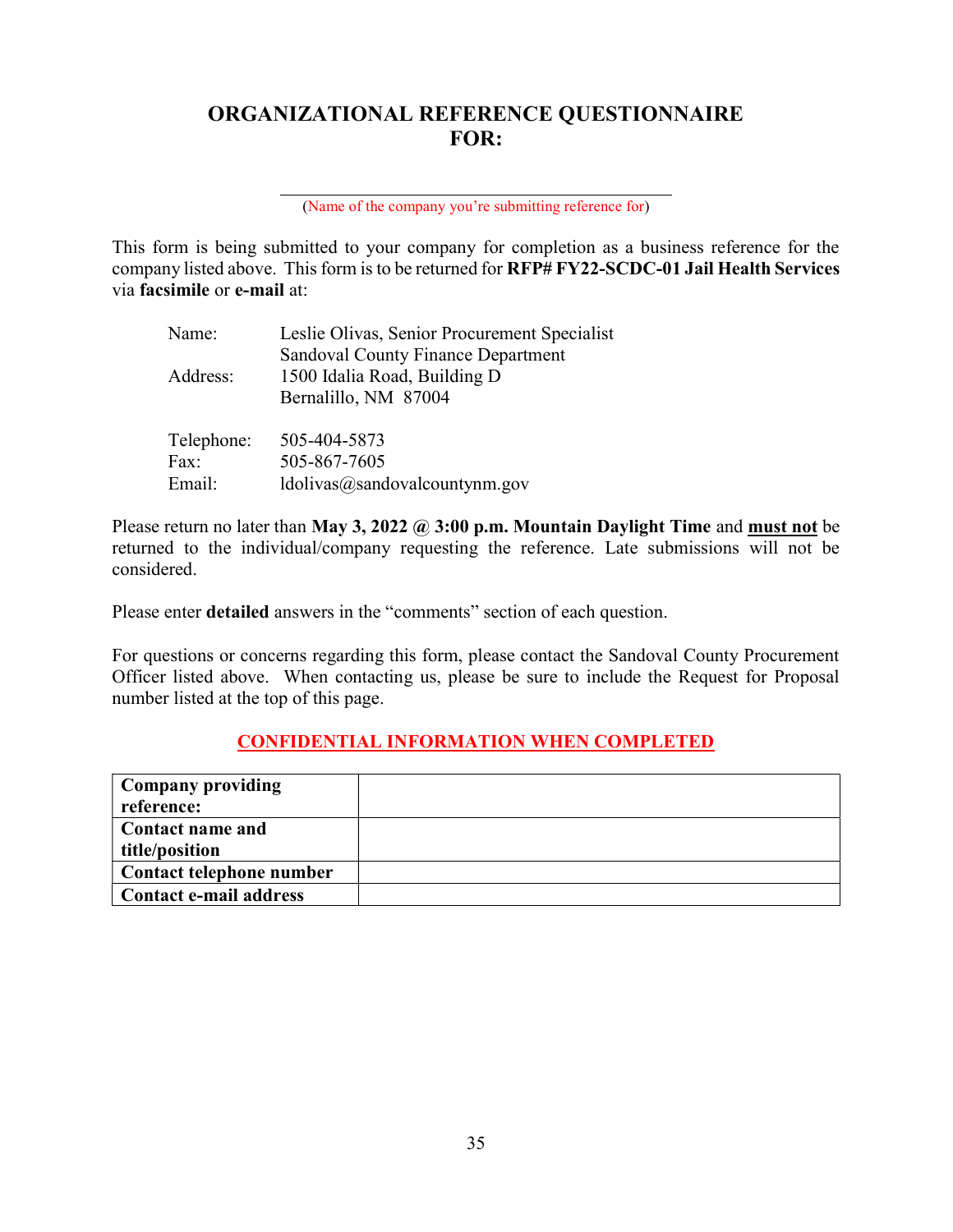### QUESTIONS:

- 1. In what capacity have you worked with this vendor in the past? COMMENTS:
- 2. How would you rate this firm's knowledge and expertise?  $(3 = Excellent; 2 = Satisfactory; 1 = Unsatisfactory; 0 = Unacceptable)$ COMMENTS:
- 3. How would you rate the vendor's flexibility relative to changes in the project scope and timelines?  $(3 = Exact$ ellent; 2 = Satisfactory; 1 = Unsatisfactory; 0 = Unacceptable) COMMENTS:
- 4. What is your level of satisfaction with hard-copy materials produced by the vendor?  $(3 =$  Excellent; 2 = Satisfactory; 1 = Unsatisfactory; 0 = Unacceptable) COMMENTS:
- 5. How would you rate the dynamics/interaction between the vendor and your staff?  $(3 = Excellent; 2 = Satisfactory; 1 = Unsatisfactory; 0 = Unacceptable)$ COMMENTS:

6. Who were the vendor's principal representatives involved in your project and how would you rate them individually? Would you comment on the skills, knowledge, behaviors or other factors on which you based the rating?  $(3 = Excellent; 2 = Satisfactory; 1 = Unsatisfactory; 0 = Unacceptable)$ 

| Name:            | Rating: |
|------------------|---------|
| Name:            | Rating: |
| Name:            | Rating: |
| Name:            | Rating: |
| <b>COMMENTS:</b> |         |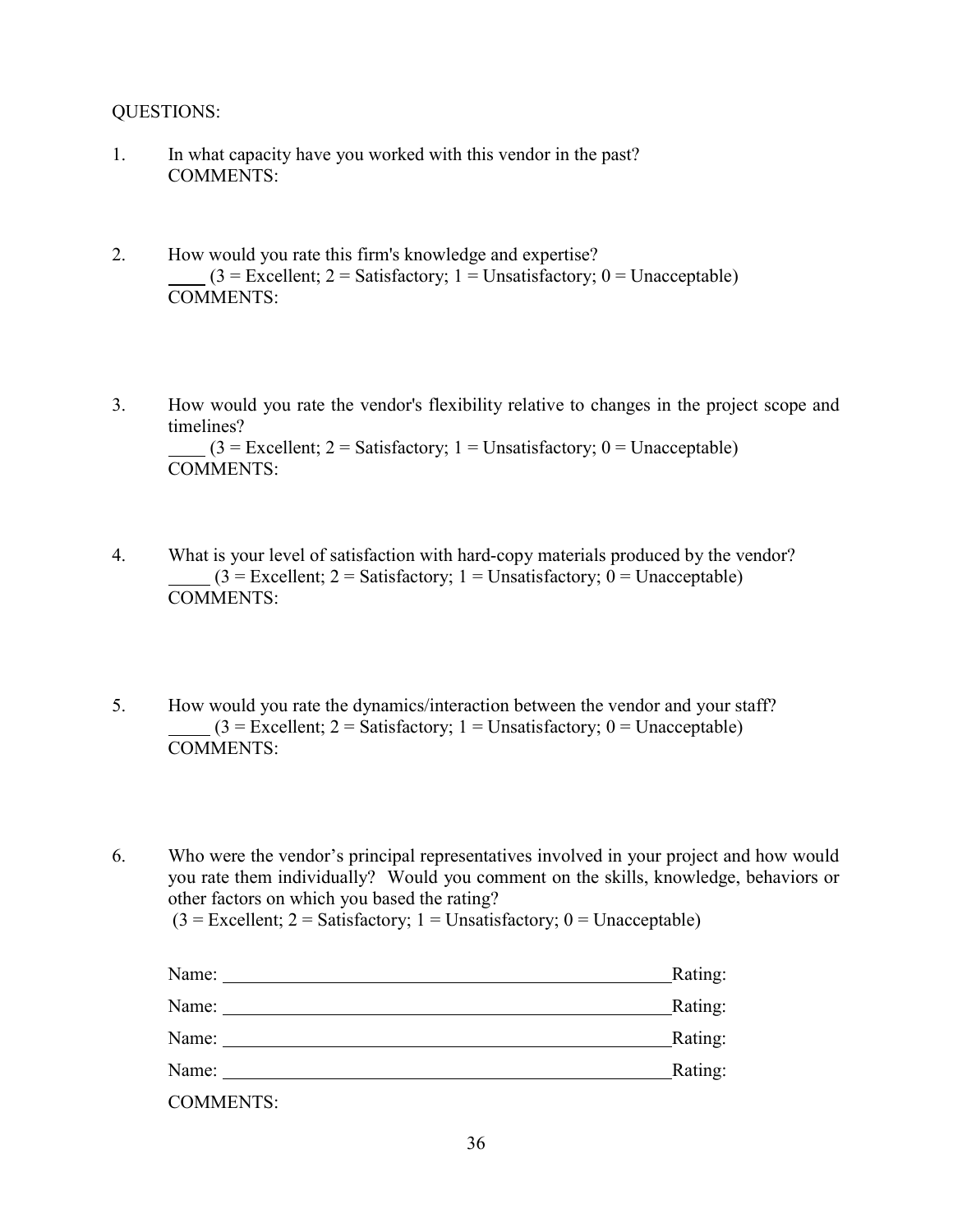- 7. How satisfied are you with the products developed by the vendor?  $(3 = \text{Excellent}; 2 = \text{Satisfactory}; 1 = \text{Unsatisfactory}; 0 = \text{Unacceptable})$  $\frac{13 \text{ F} \cdot \text{EX}}{COMMENTS:}$
- 8. With which aspect(s) of this vendor's services are you most satisfied? COMMENTS:
- 9. With which aspect(s) of this vendor's services are you least satisfied? COMMENTS:
- 10. Would you recommend this vendor's services to your organization again? COMMENTS: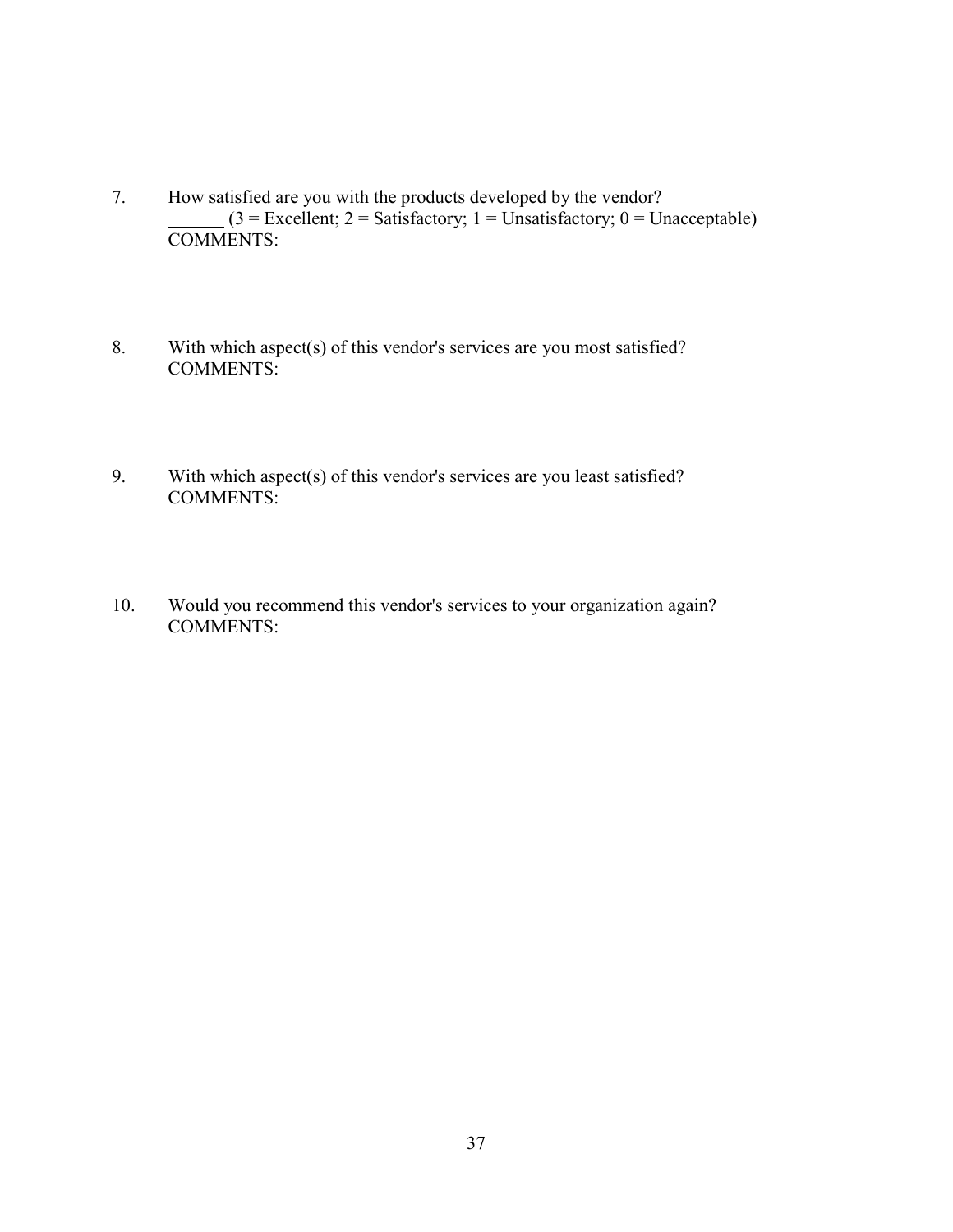# APPENDIX E

# CONFLICT OF INTEREST AFFIDAVIT FORM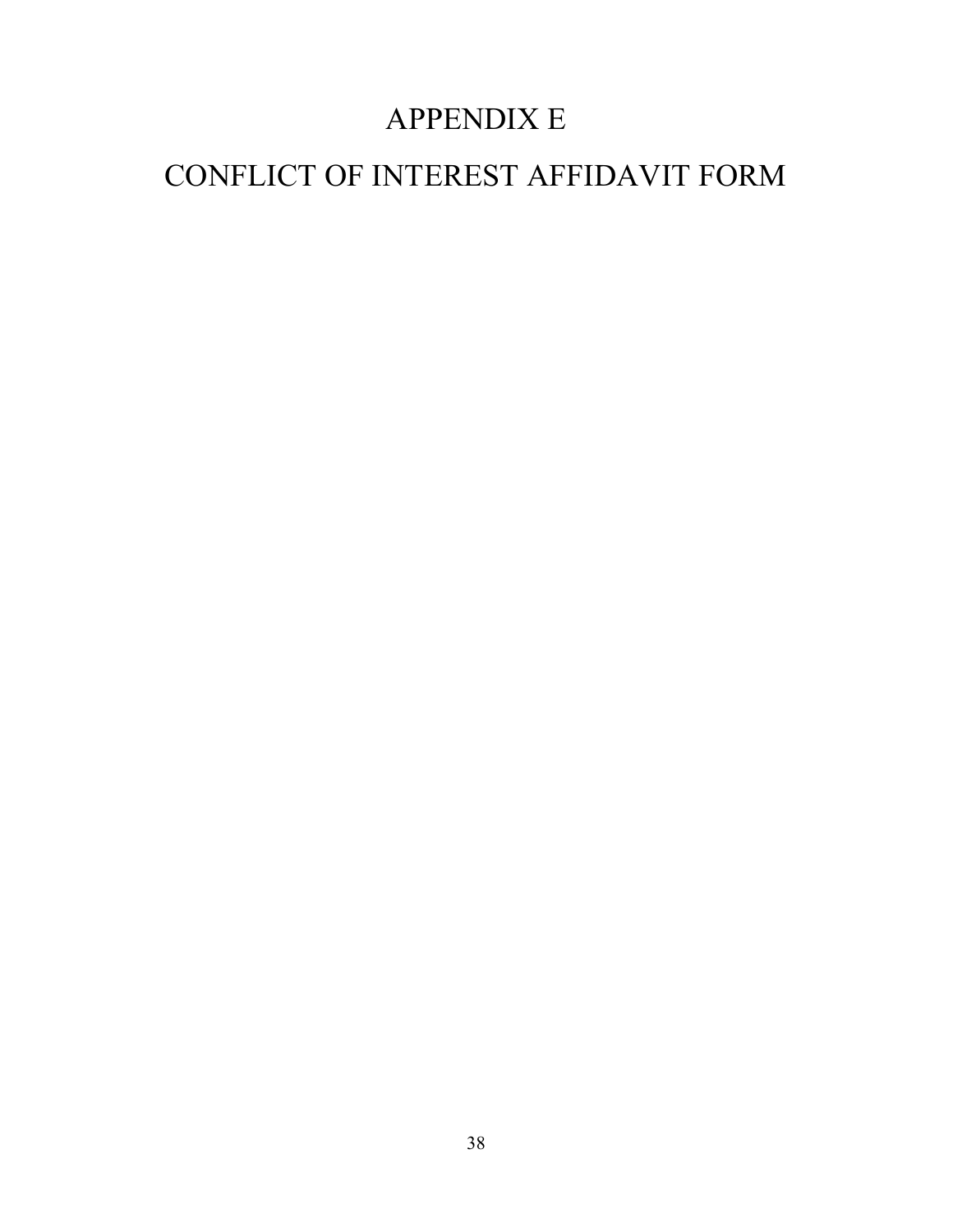## APPENDIX E

### CONFLICT OF INTEREST AFFIDAVIT

STATE OF NEW MEXICO)

 ) ss. COUNTY OF SANDOVAL)

I, came), being first duly sworn upon my oath, depose and state

the following:

I am a former employee of  $\Box$  (name of Department/Agency), having separated/retired from state employment as of  $(date).$ 

I am a current employee of  $\Box$  (name of Department/Agency), or a legislator with the state, or the family member (spouse, parent, child, sibling by consanguinity or affinity) of a current employee or legislator with the state. Being a current employee or legislator or family member of a current employee or legislator of the state, I hereby certify that I obtained this Agreement pursuant to Sections 10-16-7 or 10-16-9 NMSA 1978, that is, in accordance with the Procurement Code except that this Agreement has NOT been awarded via the sole source or small purchase procurement methods.

The Department/Agency and I have entered into an agreement in the amount of \$

Section 10-16-8.A(1) NMSA 1978 of the Governmental Conduct Act does not apply to this Agreement because I neither sought a contract with the Department/Agency, nor engaged in any official act which directly resulted in the formation of the Professional Services Agreement while an employee of the Department/Agency.

To the best of my knowledge, this Agreement was awarded in compliance with all relevant provisions of the New Mexico Procurement Code (13-1-28, et. seq., NMSA 1978).

FURTHER, AFFIANT SAYETH NOT.

 $\mathcal{L}_\text{max}$  and the contract of the contract of the contract of the contract of the contract of the contract of the contract of the contract of the contract of the contract of the contract of the contract of the contrac NAME

Subscribed and sworn to before me by  $(name of former employee) this$  $\frac{day}{f}$  of  $\frac{dy}{f}$ , 20

 $\mathcal{L}_\text{max}$  and  $\mathcal{L}_\text{max}$  and  $\mathcal{L}_\text{max}$  and  $\mathcal{L}_\text{max}$ NOTARY PUBLIC

My Commission Expires:

 $\mathcal{L}_\text{max}$ 

Terms of the Conflict of Interest Affidavit are inapplicable.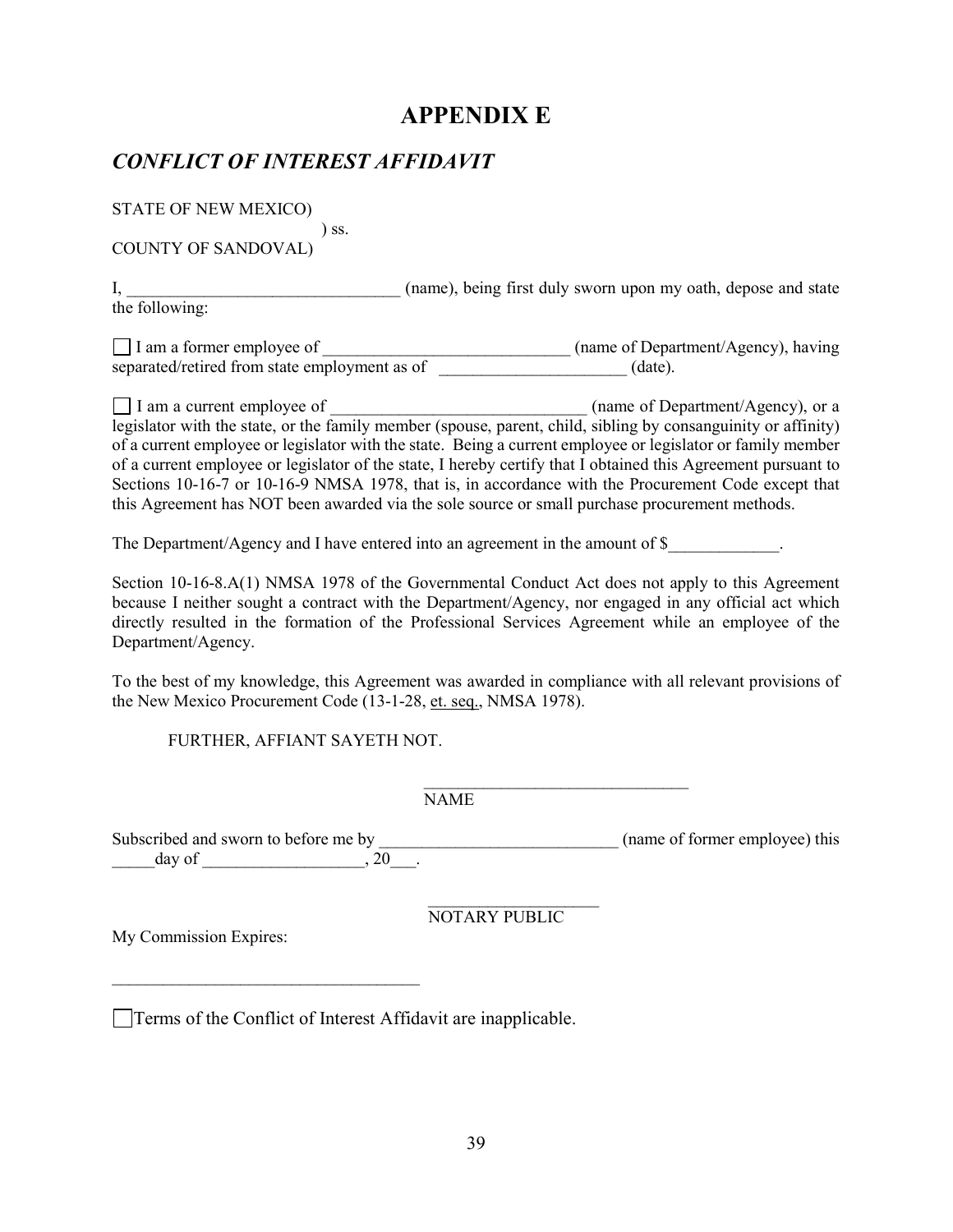# APPENDIX F SAMPLE AGREEMENT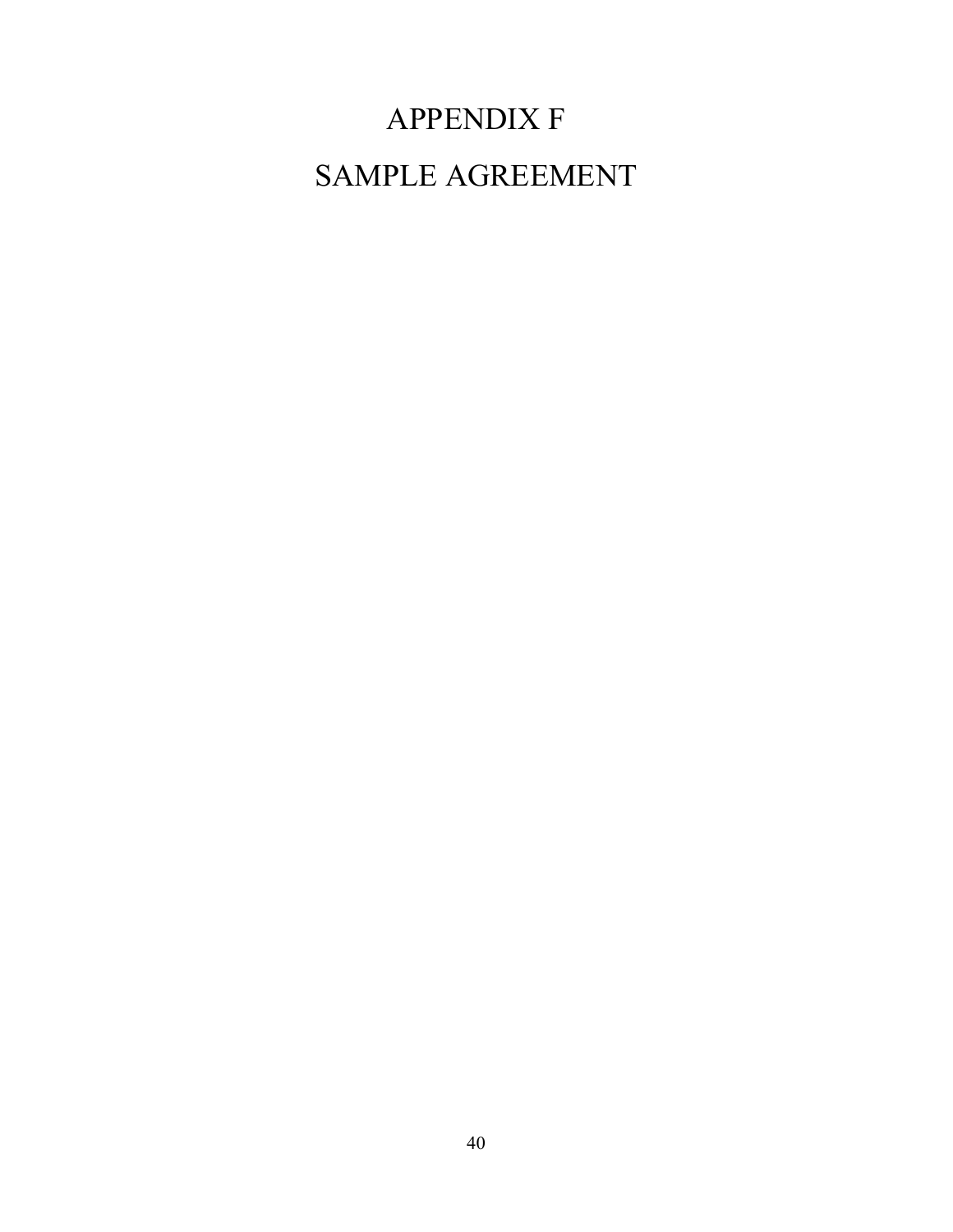THIS AGREEMENT, made and entered into this day of , 2022, by and between the County of Sandoval, New Mexico, a political subdivision in the State of New Mexico, (hereinafter referred to as the "County"), and \_\_\_\_\_\_\_\_\_\_\_\_\_\_\_\_\_\_\_\_\_\_\_\_\_\_\_\_\_\_\_\_\_\_\_\_\_\_\_\_, (hereinafter referred to as the "Contractor").

### RECITALS

WITNESSED:

WHEREAS, the County is the owner and operator of the Sandoval County Detention Center (SCDC),

WHEREAS, the County issued a Request for Proposals for Jail Health Services RFP#FY22- SCDC-01, attached hereto as EXHIBIT A; and

WHEREAS, the Contractor submitted its Proposal, dated 2022, in response to RFP #FY22-SCDC-01, attached hereto as EXHIBIT B; and

WHEREAS, the County desires to engage the Contractor to render certain services in connection therewith, and the Contractor is willing to provide such services.

NOW, THEREFORE, in consideration of the premises and mutual obligations herein, the parties hereto do mutually agree as follows:

1. Scope of Services

The Contractor shall provide Jail Health Services in accordance with EXHIBIT A which is incorporated herein by reference and made a part of this Agreement.

- 2. Compensation and Method of Payment
	- A. Total Compensation and Method of Payment. For performing the Services specified in Section 1 hereof, the County agrees to pay the Contractor in accordance with the Budget agreed to by the parties for the applicable fiscal year. Payments in accordance with this Agreement shall constitute full and complete compensation for the Contractors Services under this Agreement, including all expenditures made and expenses incurred by the Contractor in performing such Services.

 For the period of \_\_\_\_\_\_\_\_\_\_\_\_\_\_\_\_ 2022 to \_\_\_\_\_\_\_\_\_\_\_\_\_\_\_\_\_\_\_\_, 2026, the County will pay the Contractor as follows:

An annual base compensation of  $(\$$  ), which amount includes any applicable gross receipts taxes, for a base population of 400 inmates. One-twelfth of the base compensation (\$\_\_\_\_\_\_\_\_\_\_\_\_\_\_\_\_\_\_\_\_\_\_\_) shall be paid to the Contractor monthly for all Services provided upon receipt by the County of a properly documented and sufficiently detailed invoices for payment as determined by the budgetary and fiscal guidelines of the County and on the condition that the Contractor has accomplished the Services to the satisfaction of the County. In the event, the Agreement is terminated on a date other than the end of month, the monthly base Services Invoice will be prorated based upon the actual days of Services provided by the Contractor.

B. Population Increase. If the inmate population exceeds the base population specified in the current Budget, the County agrees to pay the Contractor an additional (\$) per inmate per day for each inmate in excess of said base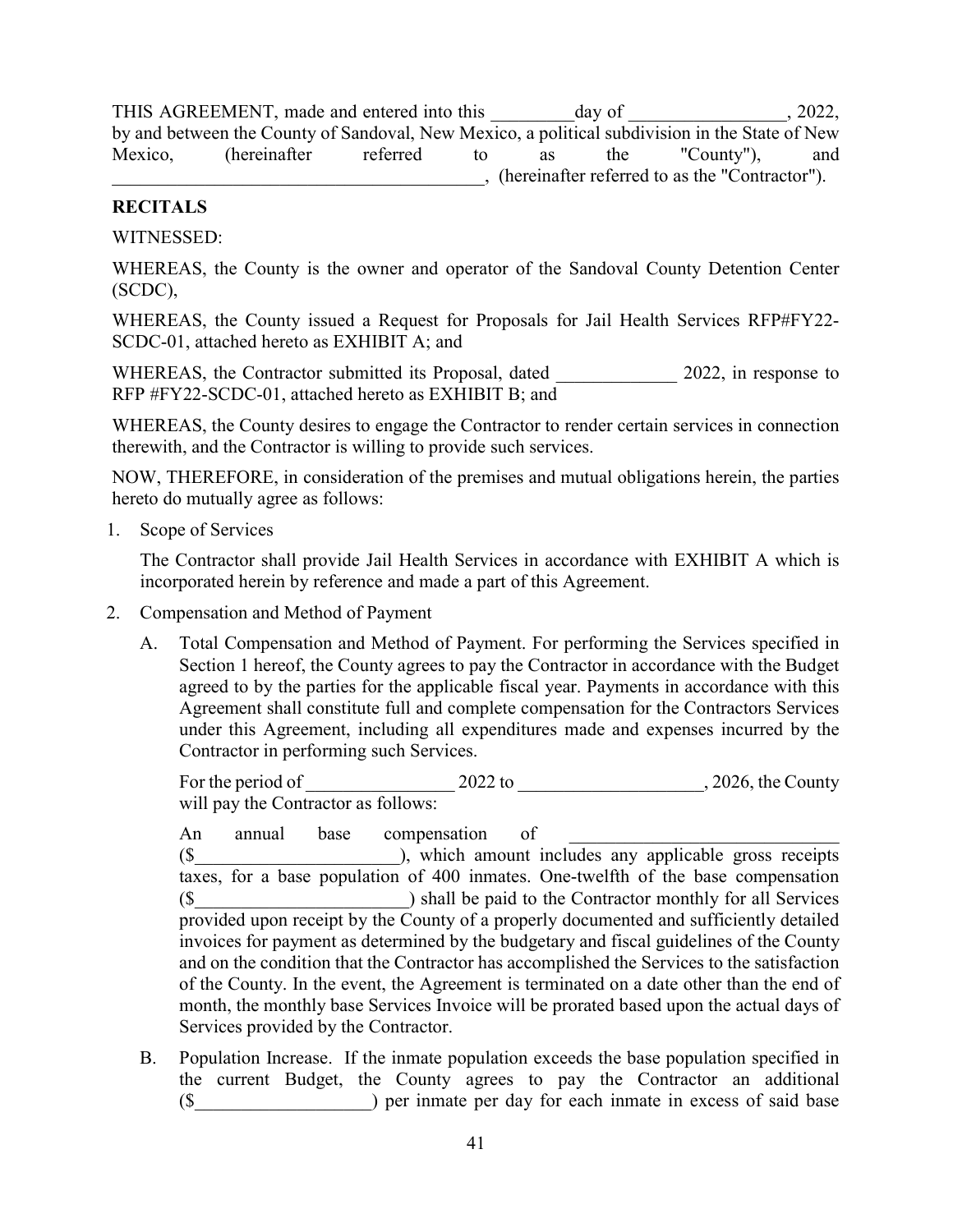population. The inmate population as calculated daily by SCDC at 20:00 hours shall be the determining count.

- C. Staffing Personal Increase/Decrease. The County retains the option of increasing and decreasing the by-agreement staffing minimum requirements. Adjustments to the annual base compensation shall be in accordance with the Hourly Rate Schedule negotiated by the parties for Years 1-4.
- D. Adjustment of Understaffing. In the event that the Contractor has a position, which is vacant for 15 days or more, the Contractor agrees to reimburse to the County the actual compensation cost of the vacant position. Compensation for purposes of the adjustment for understaffing will be calculated using the hourly rate of the position (including benefits) multiplied by the number of hours in excess of the 15 days the position is vacant. If a position continues to be continuously vacant beyond the initial 30-day period and from one month to then next, the compensation to be reimbursed by the Contractor for the subsequent months, will be the total number of hours the position was vacant during those months. The Contractor will provide a separate credit invoice for understaffing hours to SCDC by the 25<sup>th</sup> of each month for the previous month.
- E. Payments. Payments shall be made to the Contractor monthly upon receipt by the County of properly documented requests for payment as determined by the budgetary and fiscal guidelines of the County and on the conditions that the Contractor has accomplished the Services to the satisfaction of the County.
- F. Payment Certification. Certification of payments shall be made following the review and signoff of the SCDC Director or designee of each invoice. Any discrepancies discovered by the County in the audit of invoices received by the Contractor shall be resolved immediately. The Contractor shall provide a separate credit invoice referencing the invoice number where the discrepancy occurred and reason for the correction for all credits due to the County within 45 calendar days from notice of error.
- G. Erroneous Payment. In the event of an error that causes one of more payments to be issued in error, the Contractor shall reimburse the County within 45 days of written notice of such error for the full amount of the erroneous payment.
- H. Inmates. The Contractor agrees that in no event, including, but not limited to nonpayment by Contractor, insolvency of Contractor or breach of this Agreement, shall Contractor, or its subcontractors bill, collect a deposit from, seek compensation, remuneration, or reimbursement from or have any recourse against an inmate, or persons acting on the behalf of an inmate, for Services provided pursuant to this Agreement. In no case will the County and/or inmates be liable for any debts of the Contractor.
- 3. Term

This Agreement shall become effective upon the date of final execution and shall continue for a four (4) year period unless terminated by either party pursuant to the termination provisions contained herein.

4. Use of Agreement

With the consent of the Contractor, other Central Purchasing Departments (NMSA 1978, §13- 1-37) may purchase under this Agreement, provided that the services are under the same terms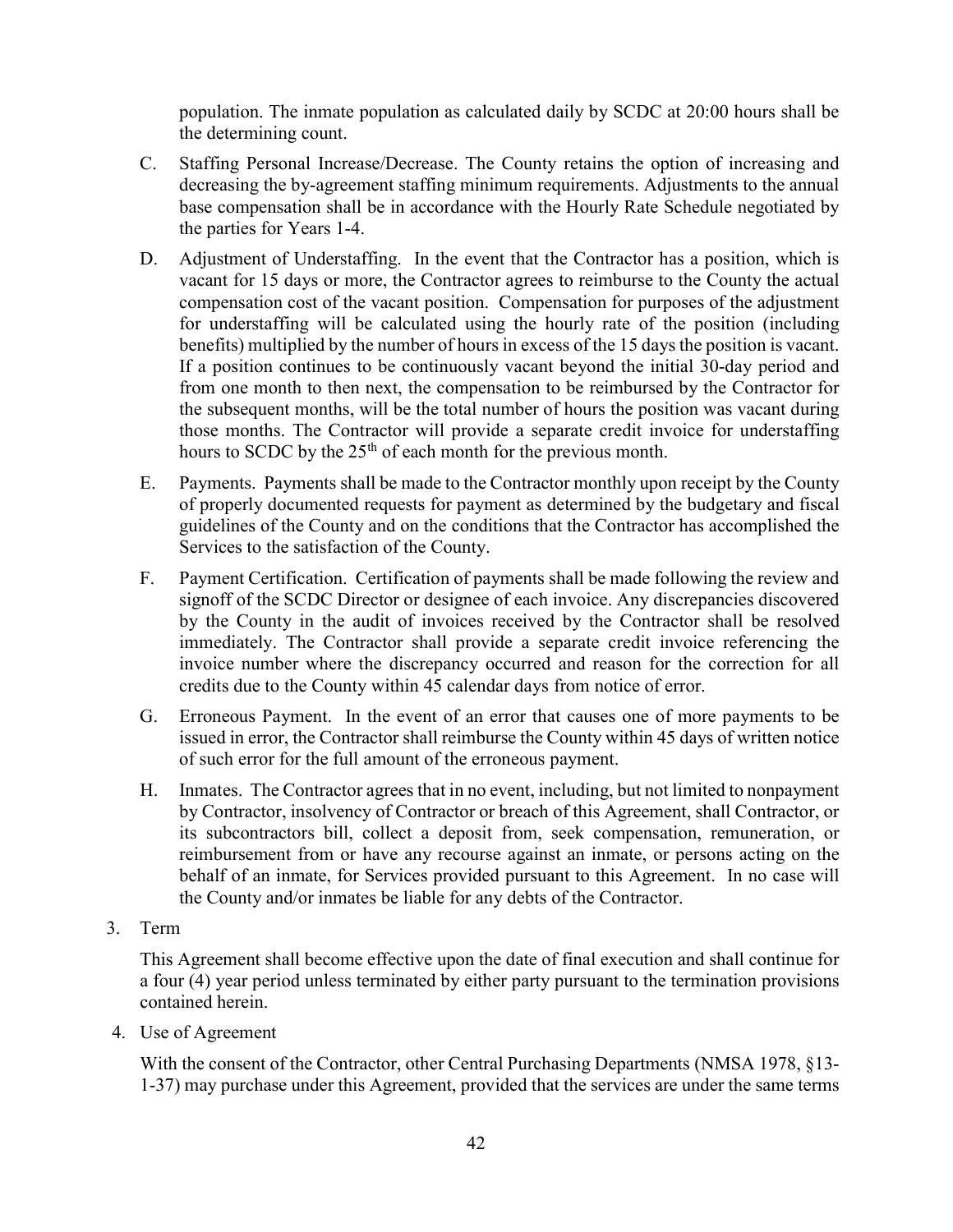and conditions as stated herein, unless a lower price is agreed to between the Central Purchasing Department and the Contractor.

5. Termination for Cause

If, through any cause, the Contractor fails to fulfill the Contractor's obligations under this Agreement in a timely and proper manner, or if the Contractor violates any of the covenants, agreements or stipulations of any part of this Agreement, the County shall have the right to terminate the Agreement. The County reserves the right to recover any excess costs incurred by deduction from an unpaid balance due to the Contractor, or any other legal method. Cancellation shall be done by giving written Notice of Cancellation to the Contractor. The Notice of Cancellation shall include the effective date of cancellation.

The official address of the County is:

The official address of the Contractor is:

6. Termination for Lack of Appropriations

The terms of this Agreement are contingent upon sufficient appropriations and authorization being made by the Sandoval County Commission for the performance of this Agreement. If sufficient appropriations and authorization are not made by the Sandoval County Commission, this Agreement may be terminated at the end of the County's then current fiscal year upon written notice given by the County to the Contractor. Such event shall not constitute an event of default. All payment obligations of the County and all of its interest in this Agreement will cease upon the date of termination. The County's decision as to whether sufficient appropriations are available shall be accepted by the Contractor and shall be final.

- 7. Termination for Breach.
	- A. In addition to any remedies afforded the County that are enumerated in the RFP, if, through any cause, the Contractor breaches the Contractor's obligations under this Agreement, the County shall have the right to terminate the Agreement, subject to the Contractor's right to cure the default as set forth herein. The County reserves the right to recover any excess cost incurred by the violation or breach of the Agreement by deduction from an unpaid balance due to the Contractor, a combination of these remedies, or any other legal method.
	- B. In the event, the Contractor fails to fulfill the Contractor's obligations under this Agreement, the following steps will be followed, prior to termination:
		- 1. The County shall notify Contractor in writing of the nature of such default. Within ten (10) working days following such notice, the Contractor shall correct the default, or;
		- 2. In the event of a default not capable of being corrected within said ten (10) day period, Contractor may request an extension of time from the County explaining why the default cannot be corrected within said period, shall continue correcting the default at the earliest practical date if the extension is approved at the sole discretion of the County, and utilize all due diligence to correct the default with the extended time period.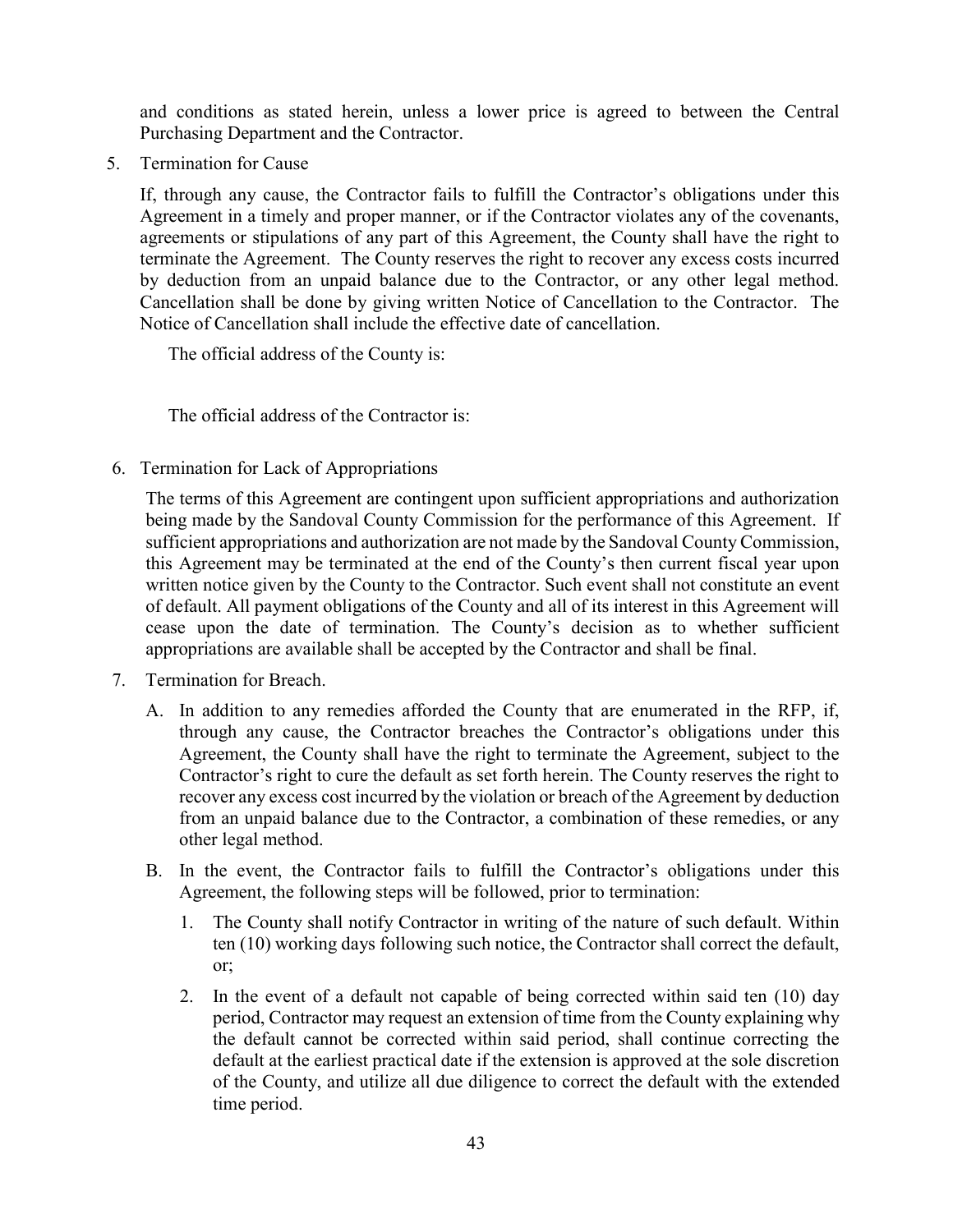- 3. If the Contractor fails to correct the default with the time periods provided above or does not use due diligence to correct the default, the County without further notice shall have the rights and remedies provided by the law to declare this Agreement terminated effective upon such date as the County shall designate.
- D. Prior Obligations. By termination pursuant to this Section, neither party may nullify obligations already incurred for performance of Services or payment for Services prior to the date of notice or, unless specifically state in the notice, required to be performed through the effective date of termination. Any agreement or notice of termination shall incorporate necessary transition arrangements.
- E. Rights Upon Termination of Expiration.
	- 1. Upon termination or expiration of this Agreement, the Contractor shall, upon request of the County, make available to the County, or to a person authorized by the County, all records and equipment that are the property of the County.
	- 2. Upon termination or expiration of this Agreement, the County shall pay the Contractor all amounts due for Services through the effective date of such termination. The County shall not pay any costs of the Contractor arising out of termination or expiration. The County may deduct from amounts otherwise payable to the Contractor monies determined to be due the County form the Contractor.
	- 3. In the event that the County terminates the Agreement in full or in part because of breach by Contractor, the County may procure Services similar to those terminated and the Contractor shall be liable to the County for any excess costs for such similar Services. In addition, the Contractor shall be liable to the County for administrative costs incurred by the County in procuring such similar Services, The Contractor shall not be liable for any excess costs or administrative costs if the failure to perform the Agreement arise out of causes beyond the control and without error or negligence of the Contractor or any of its subcontractors. The rights and remedies of the County provided in this Section shall not be exclusive and are in addition to any other rights and remedies provided by law or under this Agreement.
	- 4. The Contractor shall be responsible for payment of any claims from subcontractors or other providers, including emergency services providers, for goods and services ordered by the Contractor for its operation at SCDC and delivered prior to the termination date. The Contractor shall promptly notify the County of any anticipated claims, which are known to the Contractor at the time of notice of termination or incurred prior to termination.
	- 5. The Contractor shall provide the orderly and reasonable transfer of inmate care in progress, even for those inmates who are hospitalized or in long-term treatment.
	- 6. Should the Contractor terminate the Agreement, it shall reimburse the County for all costs arising from delays caused by the Contractor incurred in hiring a new Contractor/subcontractors.
- 8. Termination for Convenience of County

The County may terminate this Agreement at any time by giving at least one-hundred twenty (120) calendar days' notice in writing to the Contractor. If the Agreement is terminated by the County as provided herein, the Contractor will be paid in the amount which bears the same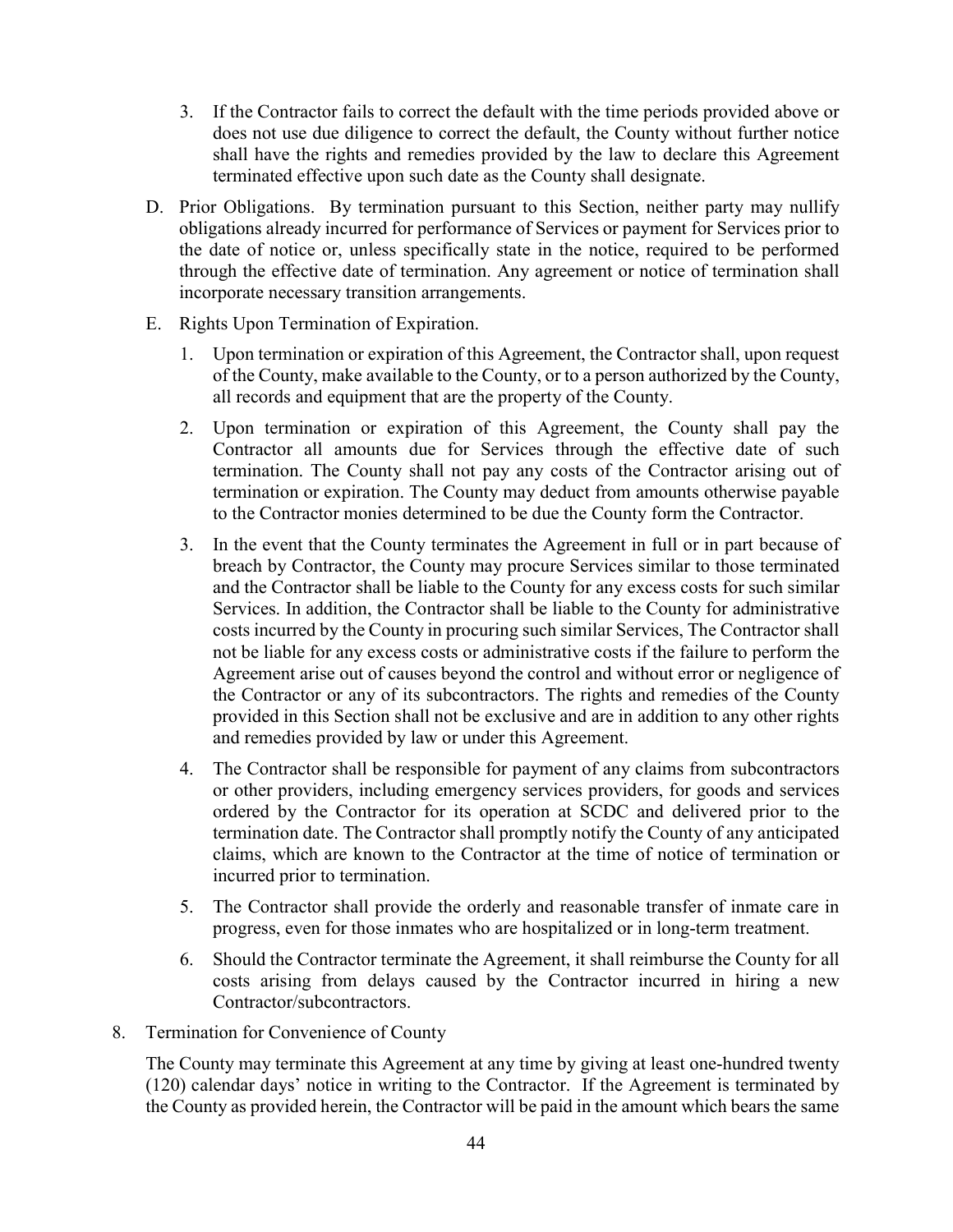ratio to the total compensation as the services actually performed bear to the total services of the Contractor covered by this Agreement, less payments previously made.

9. Termination by Contractor

The Contractor may terminate this Agreement on an annual basis at the expiration of each year of the term of this Agreement by giving written notice to the County at the address listed herein at least one-hundred twenty (120) calendar days prior to the expiration of each year of the term of this Agreement. The expiration of each year for termination purposes shall be defined as 365 days from the date of execution of this Agreement and every 365 days thereafter for the term of this Agreement.

10. Independent Contractor

Neither the Contractor nor its employees are considered to be employees of the County for any purpose whatsoever. The Contractor is considered to be an Independent Contractor at all times in the performance described herein. The Contractor further agrees that neither it nor its employees are entitled to any benefits from the County under the provisions of the Worker's Compensation Act of the state of New Mexico, or to any of the benefits granted to employees. The Contractor shall not accrue leave, retirement, workers' compensation benefits, insurance, bonding, use of County vehicles, or any other benefits afforded to employees of the County, as a result of this Agreement. The County shall provide no liability coverage to the Contractor. The Contractor acknowledges that all sums received hereunder are reportable for income tax purposes as applicable for self-employment or business income, and New Mexico Gross Receipts Tax.

- 11. Personnel
	- A. The Contractor represents that it has, or will secure at its own expense, all personnel required in performing the services as described under this Agreement. Such personnel shall not be employees of or have any contractual relationships with the County.
	- B. The services required hereunder will be performed by the Contractor or under its supervision and all personnel engaged in performing the services shall be fully qualified and shall be authorized or permitted under federal, state and local laws to perform such services.
	- C. None of the services covered by this Agreement shall be subcontracted without the prior written approval of the County. Any portion of the services subcontracted hereunder shall be specified by written agreement and shall be subject to each provision of this Agreement.
- 12. Indemnification
	- A. Indemnity: Contractor shall defend, indemnify and forever hold and save the County, its elected officials and employees harmless against any and all suits, causes of action, claims, liabilities, damages, losses and reasonable attorneys' fees and all other expenses of any kind from any source which may arise out of this Agreement or any amendment hereto, if caused by the negligent act, error, or omission, or intentional act, error, or omission of the Contractor, its officers, employees, servants or agents.
	- B. Exclusions: The Contractor shall not in any event to be required to indemnify, defend, or hold harmless, the County with respect to any act, conduct, misconduct or omission of the County, its agents, employees or officers.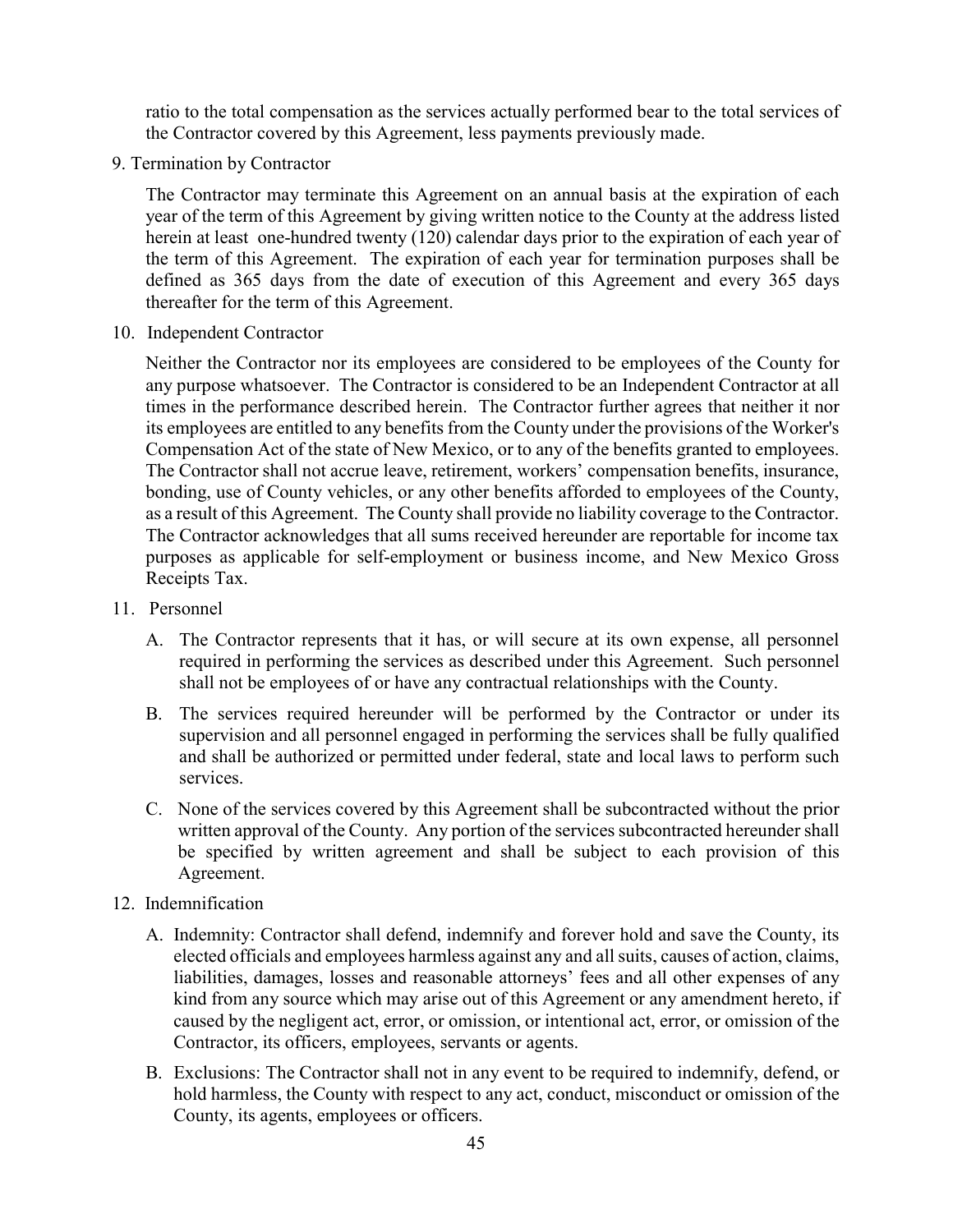- C. Survival: The Contractor agrees that the above indemnification provision shall survive the termination of this Agreement, regardless of the cause, giving rise to termination.
- 13. Discrimination Prohibited

In performing the Services required hereunder, the Contractor shall not discriminate against any person on the basis of race, color, religion, gender, sexual preference, sexual orientation, national original or ancestry, age, spousal affiliation, physical handicap, or mental handicap as defined in the Americans With Disabilities Act of 1990, as currently enacted or hereafter amended.

14. ADA Compliance

In performing the Services required hereunder, the Contractor agrees to meet all the requirements of the Americans With Disabilities Act of 1990 (the "ADA"), which are imposed directly on the Contractor or which would be imposed on the County as a public entity. The Contractor agrees to be responsible for knowing all applicable rules and requirements of the ADA and to defend, indemnify and hold harmless the County, its officials, agents and employees from and against any and all claims, actions, suits or proceedings of any kind brought against said parties as a result of any acts or omissions of the Contractor or its agents in violation of the ADA.

15. Reports and Information

At such times and in such forms as the County may require, there shall be furnished to the County such statements, records, reports, data and information, as the County may request pertaining to matters covered by this Agreement. Unless authorized by the County, the Contractor will not release any information concerning the work product including any reports or other documents prepared pursuant to this Agreement until the final product is submitted to the County.

16. Audits and Inspections

At any time during normal business hours and as often as the County may deem necessary, there shall be made available to the County for examination all of the Contractor's records with respect to all matters covered by this Agreement. The Contractor shall permit the County to audit, examine, and make excerpts or transcripts from such records, and to make audits of all contracts, invoices, materials, payrolls, records of personnel, conditions of employment and other data relating to all matters covered by this Agreement.

- 17. Insurance
	- A. General

The Contractor shall procure and maintain during the life of this Agreement insurance coverage of the kinds and in the amounts listed herein. The Certificates of Insurance must be issued by insurance companies authorized to do business in the State of New Mexico and shall cover all performance under this Agreement whether completed by the Contractor, the Contractor's employees, or by subcontractors. The policies shall include a provision for thirty (30) calendar days written notification to the ATTN: Joyce Sandoval County Purchasing Department, PO BOX 40 BERNALILLO NM 87004 in the event a policy has been materially changed or canceled. For procurements that exceed \$20,000, an Additional Insured Endorsement Form is required.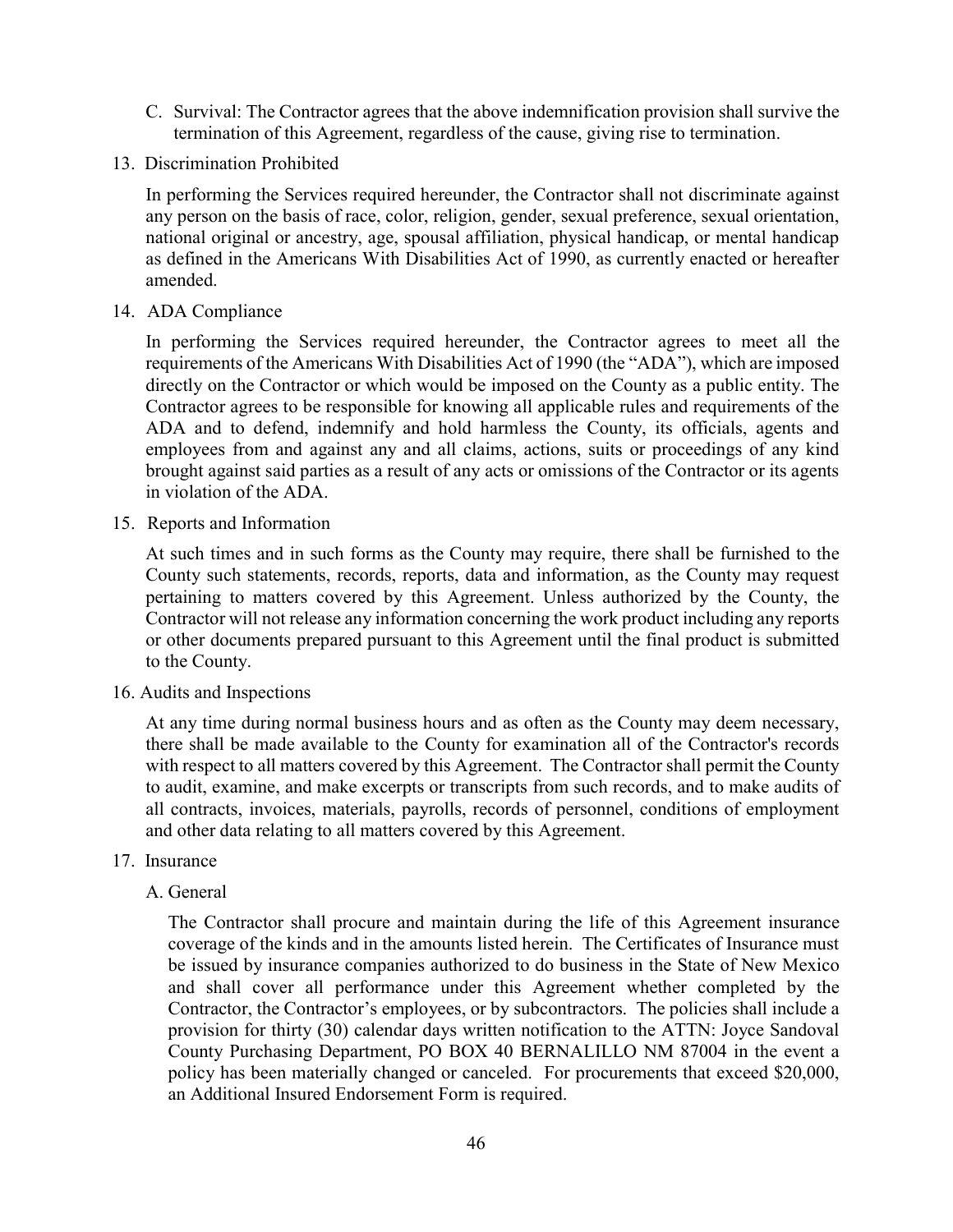1 Workers Compensation

Part I. Workers Compensation – Statutory

Part II. Employers' Liability - \$1,000,000

The Contractor shall comply with the provisions of the Workers Compensation Act of the State of New Mexico, (the "Act"). If the Contractor has determined that it is not subject to the Act, it will certify, in a signed statement, that it is not subject to the Act. The Contractor will notify the Contracting Agency (Sandoval County) and comply with the Act should it employ three or more persons during the term in providing services to the County. If the Contractor fails to comply with the Workers Compensation Act and applicable rules when required to do so, the services provided by the Contractor may be terminated effective immediately.

2. Commercial General Liability on ISO form CG 0001 0798 or equivalent.

Bodily Injury/Property Damage: \$1,000,000 Each Occurrence \$2,000,000 General Aggregate Products/Completed Operations: \$1,000,000 Each Occurrence

\$2,000,000 General Aggregate

3 Business Automobile Liability

Combined Single Limit - \$1,000,000 Each Occurrence on ISO CA0001 1001 or equivalent.

Business Automobile Liability Insurance shall include coverage for the use of all owned, non-owned and hired automobiles and vehicles.

- a. Independent Contractors: Included
- b. Contractual Liability: Included in Commercial General Liability
- 4 Professional Liability: (if applicable) \$1,000,000 Each Occurrence \$3,000,000 General Aggregate

The Contractor shall furnish one copy each of Certificates of Insurance herein required for each copy of the Agreement, which shall specifically set forth evidence of all coverage required. If such limits are higher than the minimum limits required by the County, such limits shall be certified and shall apply to the coverage afforded the County under the terms and conditions of the Agreement as though required and set forth in the Agreement. The Contractor shall furnish to the County copies of any endorsements that are subsequently issued amending coverage or limits.

B. Approval of Insurance

The Contractor or subcontractor(s) shall not begin work under the Agreement until the required insurance has been obtained and the proper Certificates of Insurance (or insurance policies) have been filed with the County, adding the County as an additional insured as applicable. Neither approval nor failure to approve certificates, policies or insurance by the County shall relieve the Contractor or subcontractor(s) of full responsibility to maintain the required insurance in full force and effect.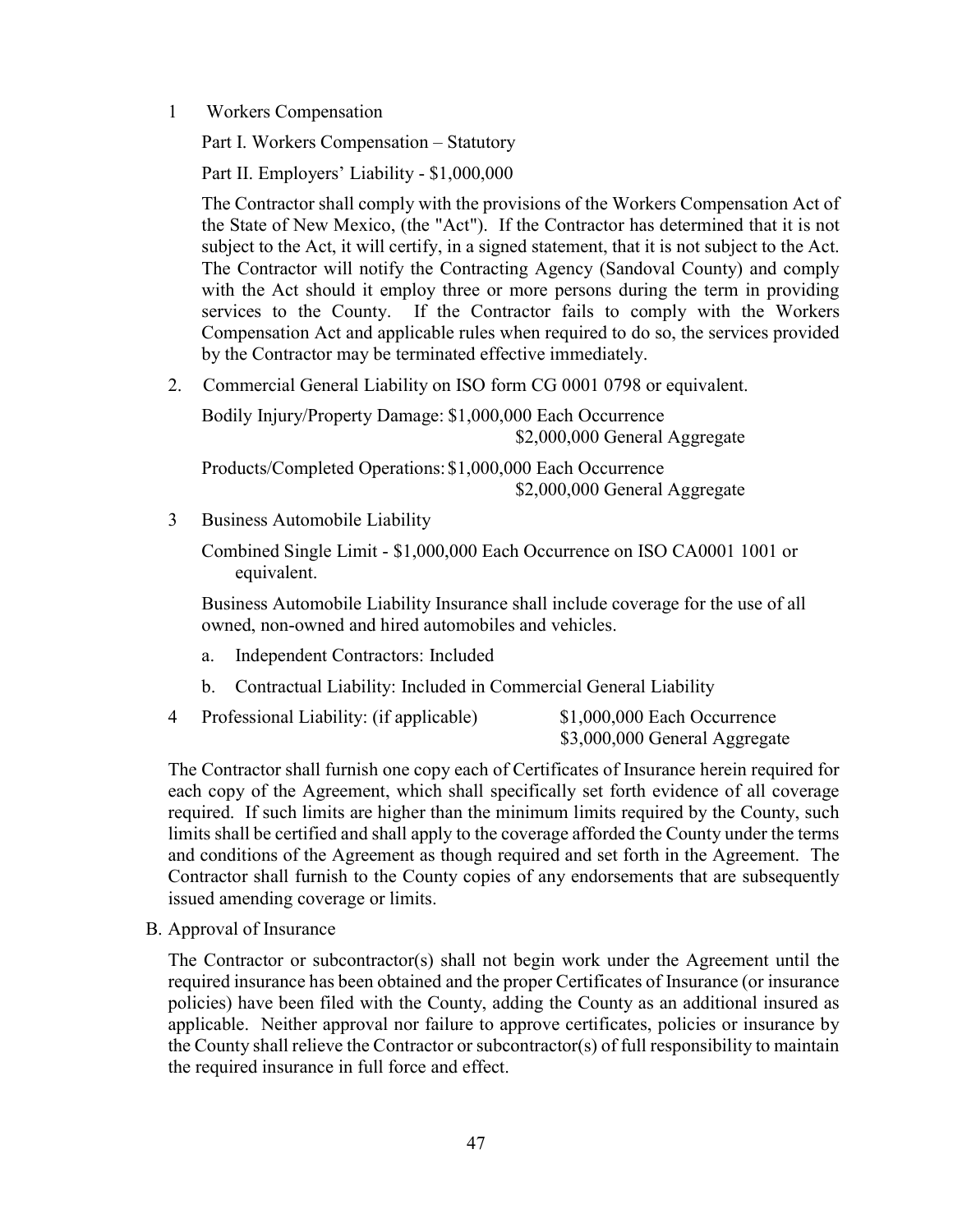#### C. Increased Limits

If, during the life of this the Agreement, the legislature of the State of New Mexico increases the maximum limits of the liability under the Tort Claims Act, the County may require the successful Contractor to increase the maximum limits of any insurance required herein. In the event that the successful Contractor is required to increase the limits of such insurance, an appropriate adjustment in the Agreement amount will be made.

18. Record Ownership

It shall be clearly understood and agreed between the parties that the County is and shall be the owner of all documents and records pertaining to any matter undertaken by the Contractor pursuant to this Agreement.

19. Release

The Contractor, upon final payment of the amount due under this Agreement, releases the County, its elected officials and employees, from all liabilities, claims and obligations whatsoever arising from or under this Agreement. The Contractor agrees not to purport to bind the County to any obligation not assumed herein by the County, unless the Contractor has express written authority to do so, and then only within the strict limits of that authority.

- 20. Confidentiality
	- A. General
		- 1. Any confidential information provided to or developed by the Contractor in the performance of this Agreement shall be kept confidential and shall not be made available to any individual or organization by the Contractor without the prior written approval of the County.
		- 2. Any confidential information, as defined in state law, code, rules, or regulations or by an otherwise applicable code of ethics, regarding County detainees provided to or developed by the Contractor and its subcontractors shall not be made available to any individual or organization by the Contractor and its subcontractors without the prior written approval from the County.
		- 3. The Contractor and its subcontractors warrant that they shall retain all information belonging to the County, and shall neither use or disclose it to anyone without the explicit written permission of the County, and that each and every employee of the Contractor and its on-site subcontractors has received training on respecting patient confidentiality. The Contractor recognizes that irreparable harm can be occasioned to the County and inmates by disclosure of information relating to its operations and, accordingly, the County may refuse or enjoin such disclosure, and the Contractor and its subcontractors shall be solely responsible for any violations. This provision shall not relate to medical record information, which will be disclosed according to applicable law.
	- B. Notice. The Contractor shall (1) notify the County promptly of any unauthorized possession, use, knowledge, or attempt thereof, of the County's data files or other confidential information; and (2) promptly furnish the County full details of the unauthorized possession, use, knowledge or attempt thereof, and assist investigating or preventing the recurrence thereof.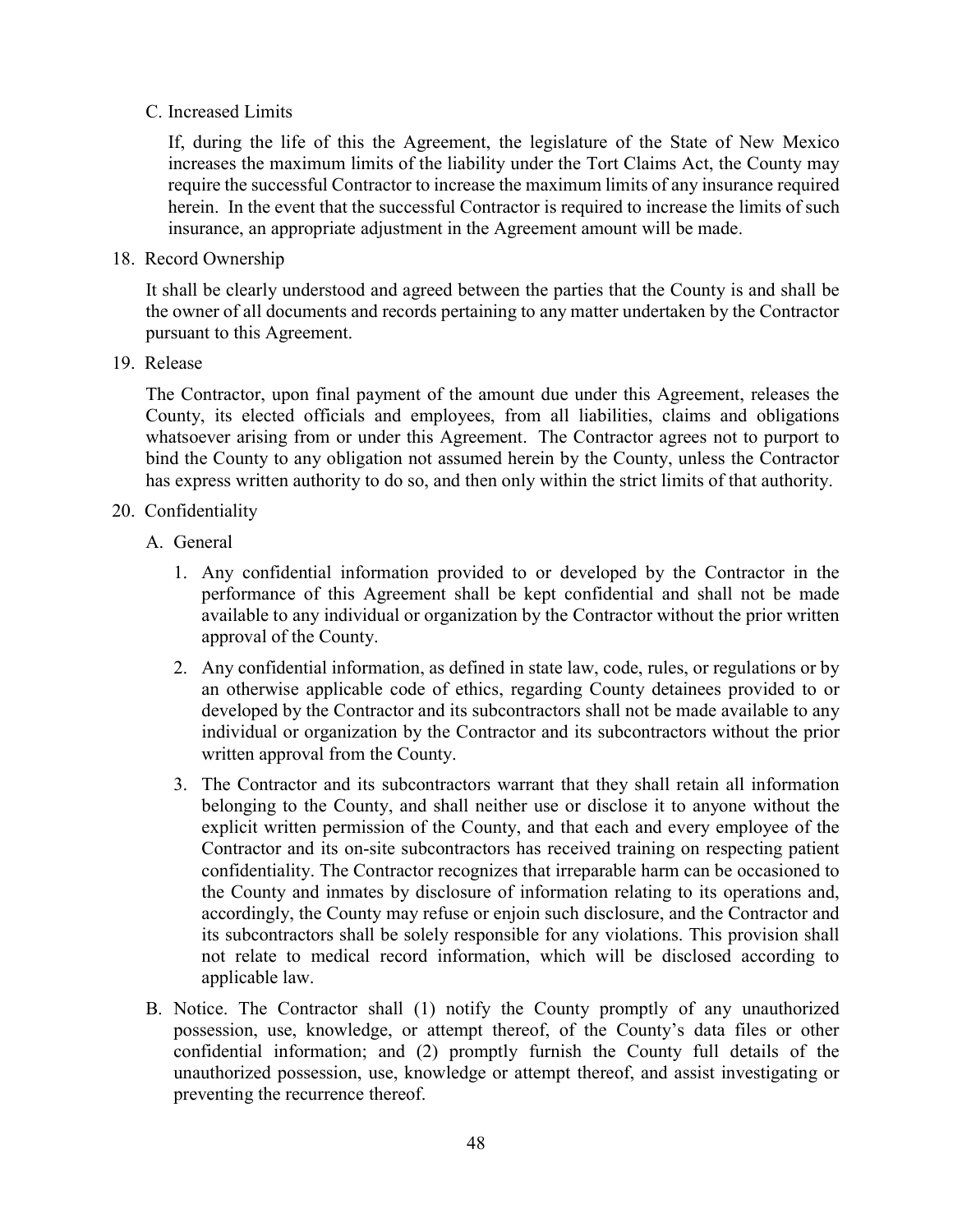- C. Procedures.
	- 1. The Contractor shall adopt and implement written confidentiality policies and procedures, which conform to federal and state laws and regulations.
	- 2. The Contractor's contracts with practitioners and other providers shall explicitly state expectations about the confidentiality of inmate information and records.
	- 3. The Contractor shall afford inmates and/or legal guardians the opportunity to approve or deny the release of identifiable personal information by the Contractor to a person or agency outside of the Contractor, except when such release is required by law, State regulation, or quality standards.
	- 4. When release of information is made in response to a court order, the Contractor shall notify where practical the inmate and/or legal guardian of such action in a timely manner.
	- 5. The Contractor shall have specific policies and procedures that direct how confidential information gathered or learned during the investigation or resolution of a complaint is maintained, including the confidentiality of the inmate's status as a complainant.
- 21. Intellectual Property.

The Contractor warrants that all material produced hereunder shall be of original development by Contractor, and shall be specifically developed for the fulfillment of this Agreement and shall not infringe upon or violate any patent, copyright, trade secret or other property right of any third party, and the Contractor shall indemnify and hold the County harmless from and against any loss, cost, liability, or expense arising out of breach or claimed breach of this warranty.

- 22. Subcontracts
	- A. General
		- 1. The Contractor is solely responsible for fulfillment of this Agreement. The County shall make payments under this Agreement only to the Contractor.
		- 2. The Contractor shall remain solely responsible for performance by any subcontractor providing Services in connection with this Agreement.
	- B. Subcontractors.
		- 1. The Contractor may subcontract to a qualified individual or organization for the provision of any Service defined in the Scope of Work only with the consent of the County, which shall not be unreasonably withheld. The Contractor remains legally responsible to the County for all work performed by any subcontractor.
		- 2. The County reserves the right to review all subcontracts and/or any significant modifications to previously approved subcontracts to ensure compliance with law, policy, and requirements. The Contractor is required to give the County prior notice with regard to its intent to subcontract certain significant contract requirements including, but not limited to credentialing, utilization review, and claims processing.
		- 3. The Contractor must maintain policies and procedures for verifying that the credentials of all providers and subcontractors meet applicable standards.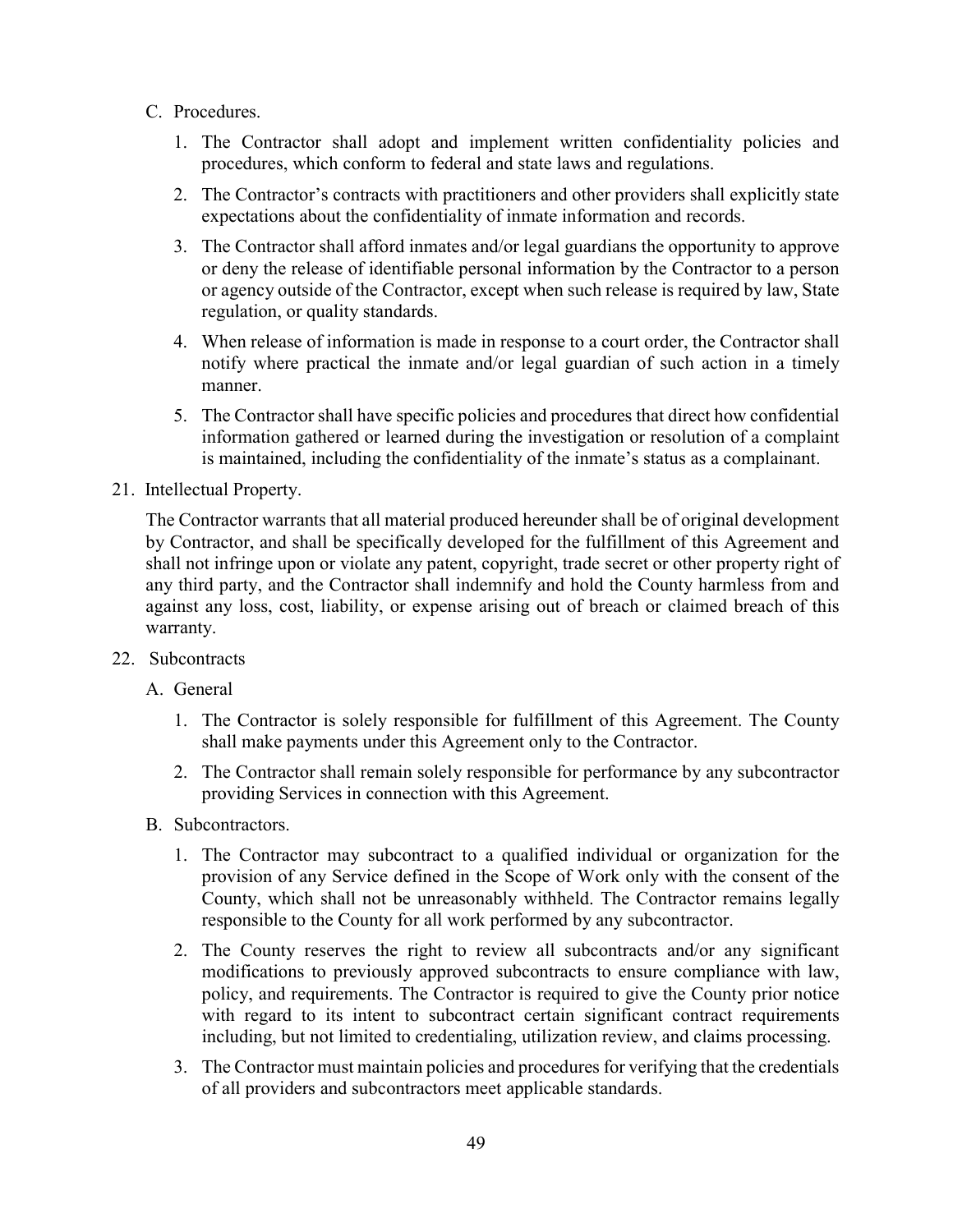- 4. The Contractor must maintain fully executed originals of all subcontracts, which shall be accessible to the County upon request.
- 5. The Contractor shall notify the County of any proposed material amendments to any subcontract with fifteen (15) business days prior to any such amendment. The County may disapprove or require modification or deletion of the amendment.
- 6. The Contractor shall not contract with an individual, or with an entity owned by an individual, or with an entity owned by an individual (or in which an individual has a controlling interest), or with an entity which has an officer, director, agent, or manager, who has been convicted of any felony offense.
- 7. Subcontractors must meet the following minimum requirements:
	- a. Subcontracts must be executed in accordance with all applicable federal, state and local laws, regulations, policies and rules.
	- b. Subcontracts must identify the parties of the subcontract and their legal basis of operation in the State of New Mexico.
	- c. Subcontracts must include the procedures and specific criteria for terminating the subcontract.
	- d. Subcontracts must identify the services to be performed by the Subcontractor and those services performed under any other subcontract(s). Subcontracts must include provision(s) describing how Services provided under the terms of the subcontract are accessed by inmates.
	- e. Subcontracts must include the reimbursement rates and risk assumption, if applicable.
	- f. Subcontracts must contain a provision requiring that the Subcontractor maintain all records relating to service provided to inmates for a six (6) year period and shall make all inmate's medical records available for the purpose of quality review conducted by the County or its designated agents.
	- g. Subcontracts must require that inmate information be kept confidential, as defined by state law.
	- h. Subcontracts must contain a provision requiring the Subcontractor to comply with all applicable federal, state and local laws, regulations, policies, and rules.
	- j. Subcontracts must include a provision requiring the Subcontractor to release any information necessary for the Contractor to perform any of its obligations.
	- k. Subcontracts must include a provision for termination for any violation of applicable County, state, or federal requirements.
	- i. Subcontracts must contain a hold harmless provision wherein the Subcontractor agrees to hold harmless the County in the event that the Contractor cannot or will not pay for Services performed by the subcontractors pursuant to the subcontract.
- 23. Conflict of Interest

The Contractor warrants that it presently has no interest and shall not acquire any interest, direct or indirect, which would conflict in any manner or degree with the performance of work required under this Agreement.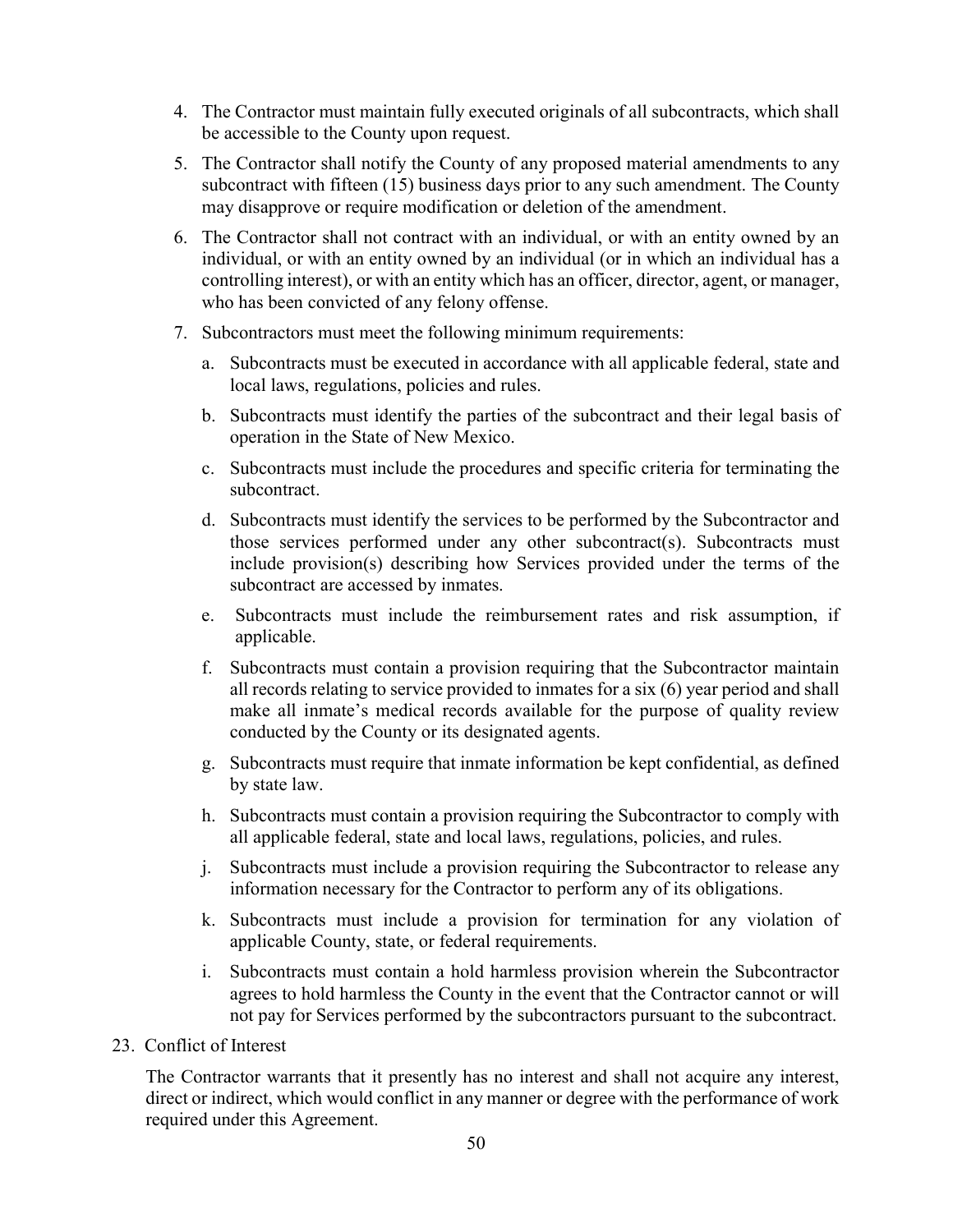24. Scope of Agreement

This Agreement incorporates all the agreements, covenants, and understandings between the parties hereto concerning the subject matter hereof, and all such covenants, agreements and understandings have been merged into this written agreement. No prior agreement or understandings, verbal or otherwise, of the parties, or their agents shall be valid or enforceable unless embodied in this Agreement.

25. Notice

Any notices required to be given hereunder shall be sent to the principals at the addresses specified in Section 4 herein. If either party shall change addresses or principals, then such party shall promptly notify the other party in writing. If no notification is made, then notice shall be deemed effective if sent to the principals at the addresses specified in Section 4 herein.

28. Compliance with Applicable Law

Contractor shall comply with all applicable state, federal, municipal and county laws, rules and ordinances.

29. Waiver

No waiver of any breach of any of the terms or conditions of this Agreement shall be held to be a waiver of any other or subsequent breach; nor shall any waiver be valid or binding unless the same shall be in writing and signed by the party alleged to have granted the waiver.

30. Equal Opportunity Compliance

The Contractor agrees to abide by all federal and state laws and regulations pertaining to equal employment opportunity. If Contractor is found to be not in compliance with these requirements during the life of this Agreement, Contractor agrees to take appropriate steps to correct these deficiencies.

31. Applicable Law

The laws of the State of New Mexico and Sandoval County shall govern this Agreement, without giving effect to its choice of law provisions. Venue shall be proper only in a New Mexico court of competent jurisdiction in accordance with Section 38-3-1(G) NMSA 1978. By execution of this Agreement, CONTRACTOR acknowledges and agrees to the jurisdiction of the courts of the State of New Mexico over any and all lawsuits arising under or out of any term of this Agreement.

32. Changes

The County may, from time to time, request changes in the Scope of Services to be performed hereunder. Such changes, including any increase or decrease in the amount of the Contractor's compensation, which are mutually agreed upon by and between the County and the Contractor, shall be incorporated in written amendments to this Agreement. This Agreement shall not be altered, changed or amended except by an instrument in writing executed by the parties hereto.

33. Assignability

The Contractor shall not assign any interest in this Agreement and shall not transfer any interest in this Agreement (whether by assignment or novation), without the prior written consent of the County thereto.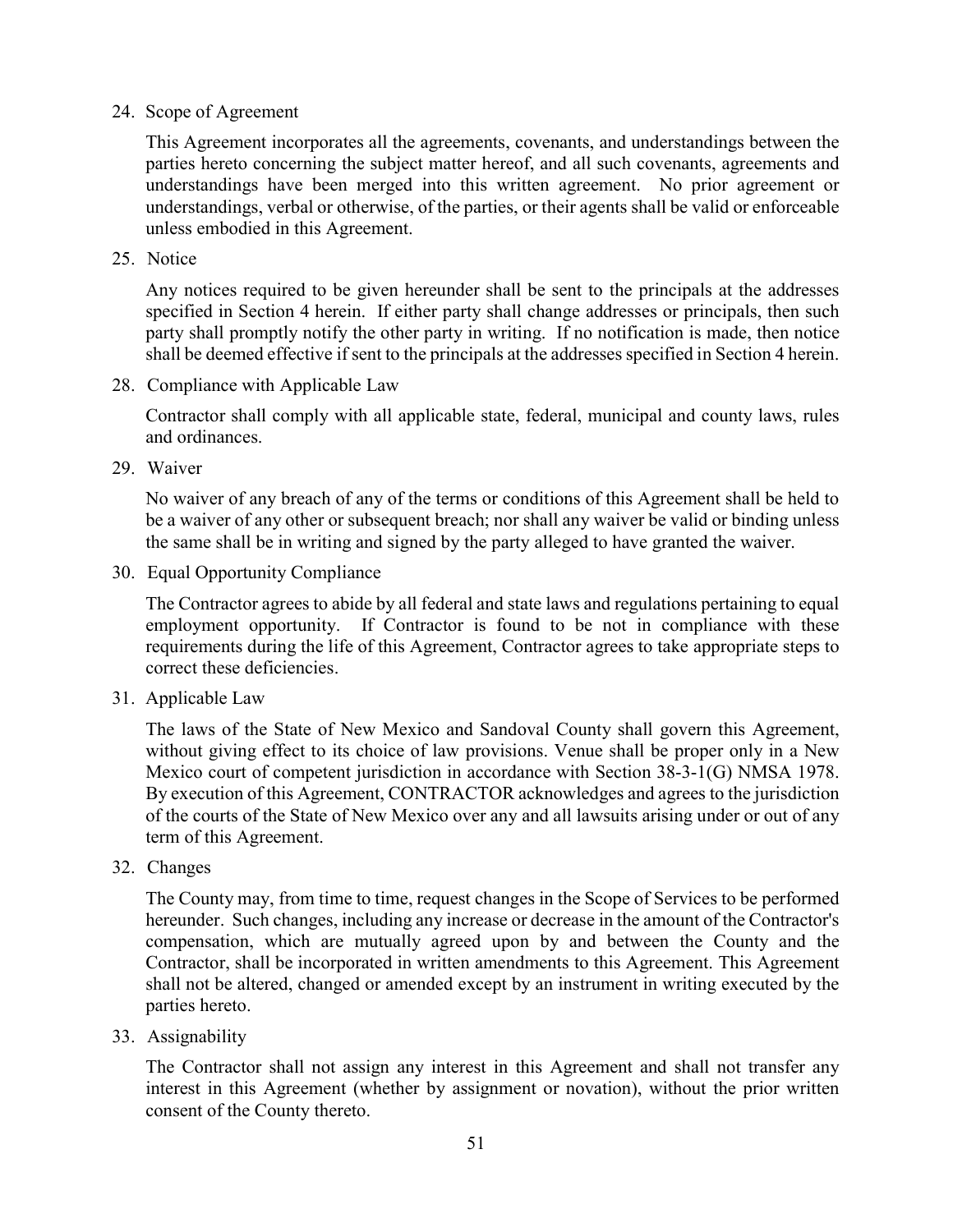#### 34. Construction and Severability

If any part of this Agreement is held to be invalid or unenforceable, such holding will not affect the validity or enforceability of any other part of this Agreement so long as the remainder of the Agreement is reasonably capable of completion.

35. Enforcement

The Contractor agrees to pay to the County all costs and expenses including reasonable attorney's fees incurred by the County in exercising any of its rights or remedies in connection with the enforcement of this Agreement.

#### 36. Penalties

The New Mexico Procurement Code, (NMSA 1978, §13-1-28 through 13-1-199), imposes civil and criminal penalties for its violation. In addition, the New Mexico criminal statutes impose felony penalties for illegal bribes, gratuities and kickbacks.

#### 37. Entire Agreement

This Agreement contains the entire agreement of the parties and supersedes any and all other agreements or understandings, oral or written, whether previous to the execution hereof or contemporaneous herewith. EXHIBITS A and B and \_\_\_\_\_ attached hereto are by this reference incorporated herein.

#### 38. Approval Required

This Agreement shall not become effective or binding until approved by the Sandoval County Commission.